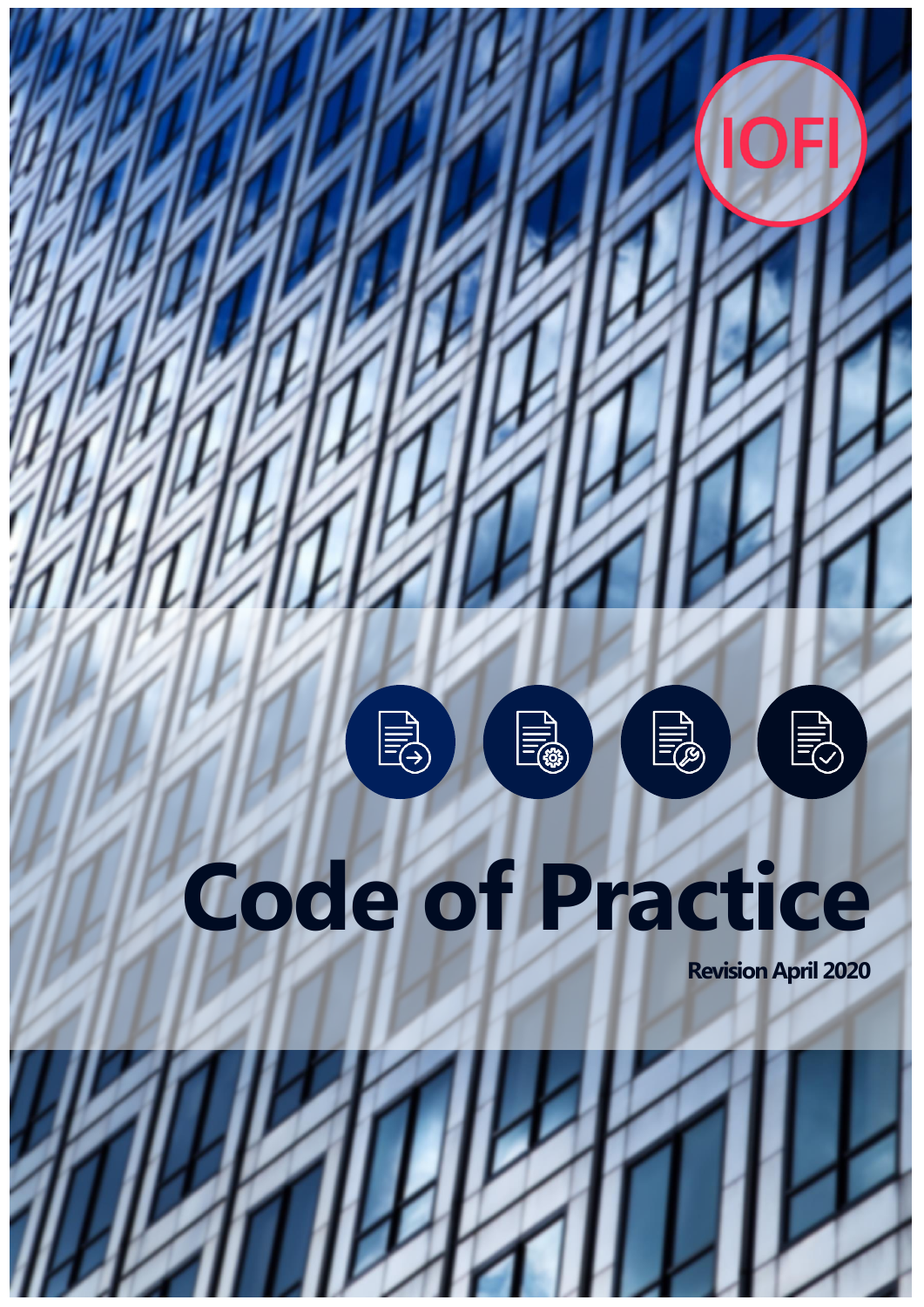## Code of Practice of the International Organization of the Flavor Industry

IOFI has adopted the following Code of Practice:

## **Table of Contents**

|                | 2.1 |  |  |  |
|----------------|-----|--|--|--|
|                | 2.2 |  |  |  |
|                | 2.3 |  |  |  |
|                | 2.4 |  |  |  |
|                | 2.5 |  |  |  |
|                | 2.6 |  |  |  |
| $\overline{3}$ |     |  |  |  |
|                | 3.1 |  |  |  |
|                | 3.2 |  |  |  |
|                | 3.3 |  |  |  |
| $\overline{4}$ |     |  |  |  |
| 5              |     |  |  |  |
|                | 5.1 |  |  |  |
|                | 5.2 |  |  |  |
|                | 5.3 |  |  |  |
| 6              |     |  |  |  |
|                | 6.1 |  |  |  |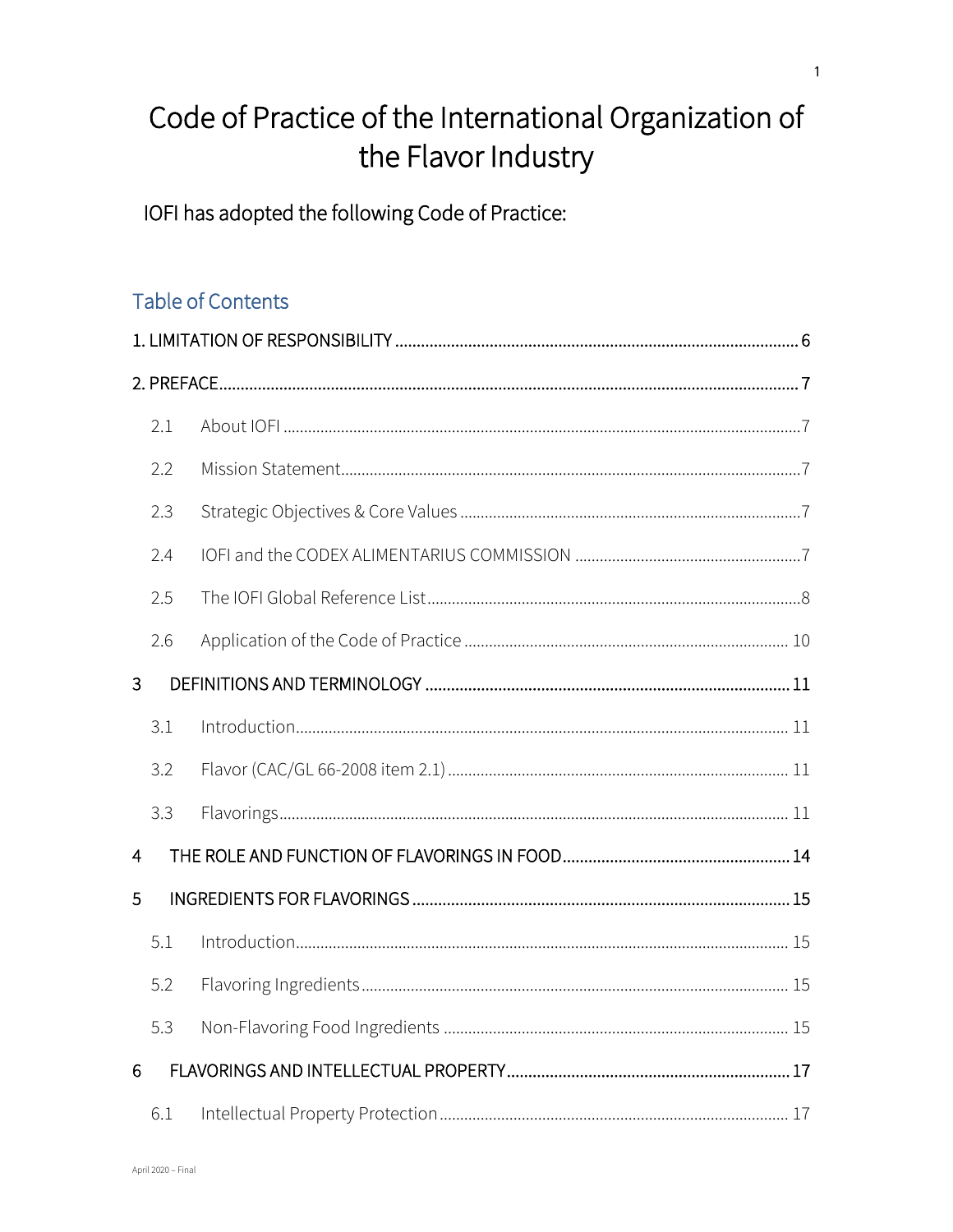|                 | 6.2  |                                                                          |  |
|-----------------|------|--------------------------------------------------------------------------|--|
|                 | 6.3  |                                                                          |  |
|                 | 6.4  |                                                                          |  |
|                 | 6.5  |                                                                          |  |
| $\overline{7}$  |      |                                                                          |  |
|                 | 7.1  |                                                                          |  |
|                 | 7.2  |                                                                          |  |
|                 | 7.3  |                                                                          |  |
|                 | 7.4  |                                                                          |  |
|                 | 7.5  |                                                                          |  |
|                 | 7.6  |                                                                          |  |
|                 | 7.7  |                                                                          |  |
|                 | 7.8  |                                                                          |  |
| 8               |      |                                                                          |  |
|                 | 8.1  |                                                                          |  |
|                 | 8.2  |                                                                          |  |
| 9               |      | CLAIMS MADE IN THE LABELING, PRESENTATION OR ADVERTISING OF FLAVORINGS28 |  |
|                 | 9.1  |                                                                          |  |
| 10 <sup>°</sup> |      |                                                                          |  |
|                 | 10.1 |                                                                          |  |
|                 | 10.2 |                                                                          |  |
| 11              |      |                                                                          |  |
|                 | 11.1 |                                                                          |  |
|                 | 11.2 |                                                                          |  |

 $\overline{c}$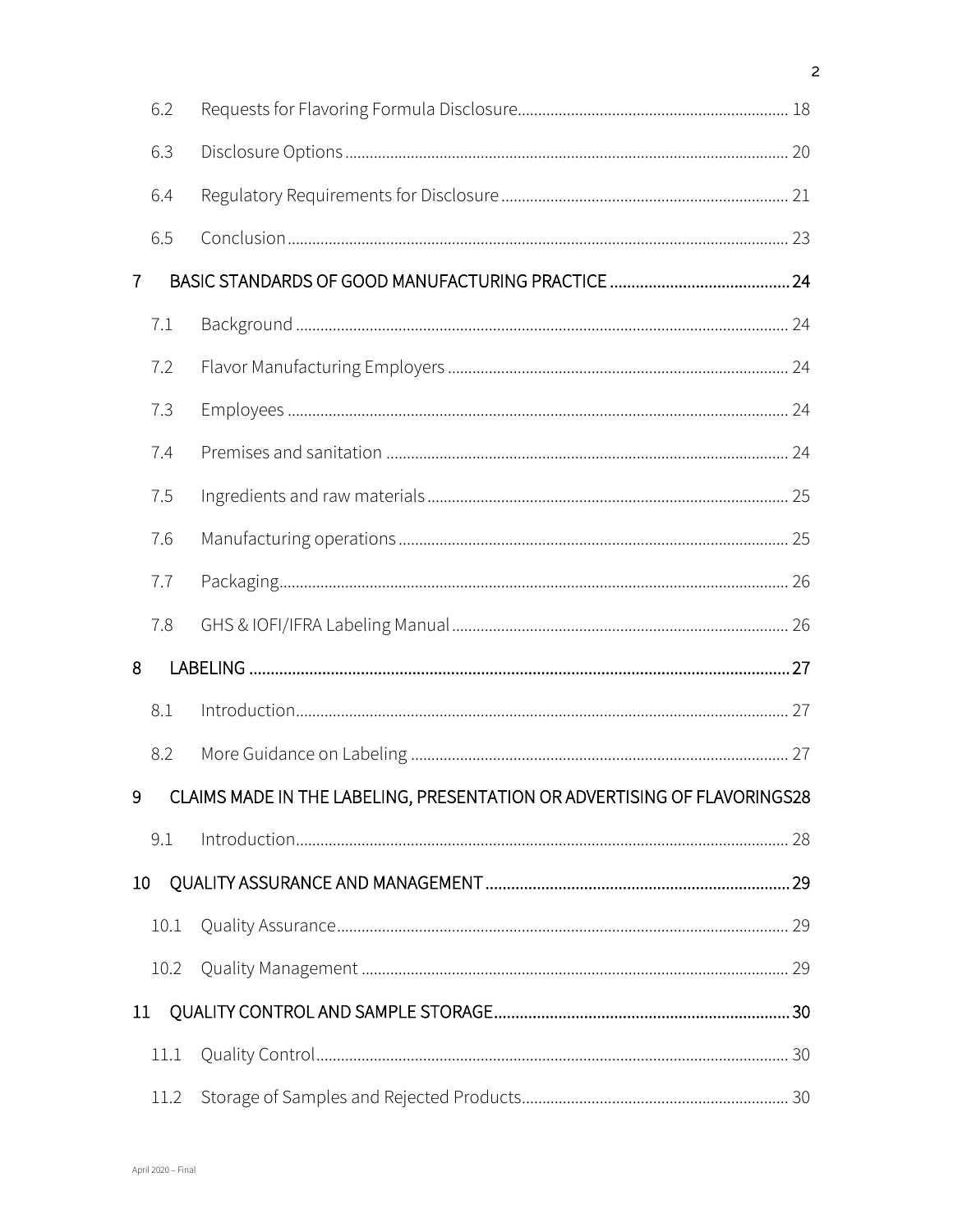| 12 |      |                                                                           |  |
|----|------|---------------------------------------------------------------------------|--|
|    | 12.1 |                                                                           |  |
|    | 12.2 |                                                                           |  |
| 13 |      | GUIDELINES ON THE IOFI INTERPRETATION OF THE TERM "NATURAL"33             |  |
|    | 13.1 |                                                                           |  |
|    | 13.2 |                                                                           |  |
|    | 13.3 |                                                                           |  |
|    | 13.4 | Biochemical Processes for Natural Flavoring Complexes & Natural Flavoring |  |
|    |      |                                                                           |  |
|    | 13.5 | Other Processes for Natural Flavoring Complexes and Natural Flavoring     |  |
|    |      |                                                                           |  |
|    | 13.6 |                                                                           |  |
|    | 13.7 |                                                                           |  |
| 14 |      | IOFI GUIDELINES FOR THE PRODUCTION OF THERMAL PROCESS FLAVORINGS36        |  |
|    | 14.1 |                                                                           |  |
|    | 14.2 |                                                                           |  |
|    | 14.3 |                                                                           |  |
|    | 14.4 |                                                                           |  |
|    | 14.5 |                                                                           |  |
|    | 14.6 |                                                                           |  |
|    | 14.7 |                                                                           |  |
| 15 |      | IOFI GUIDELINES FOR THE PRODUCTION OF SMOKE FLAVORINGS 39                 |  |
|    | 15.1 |                                                                           |  |
|    | 15.2 |                                                                           |  |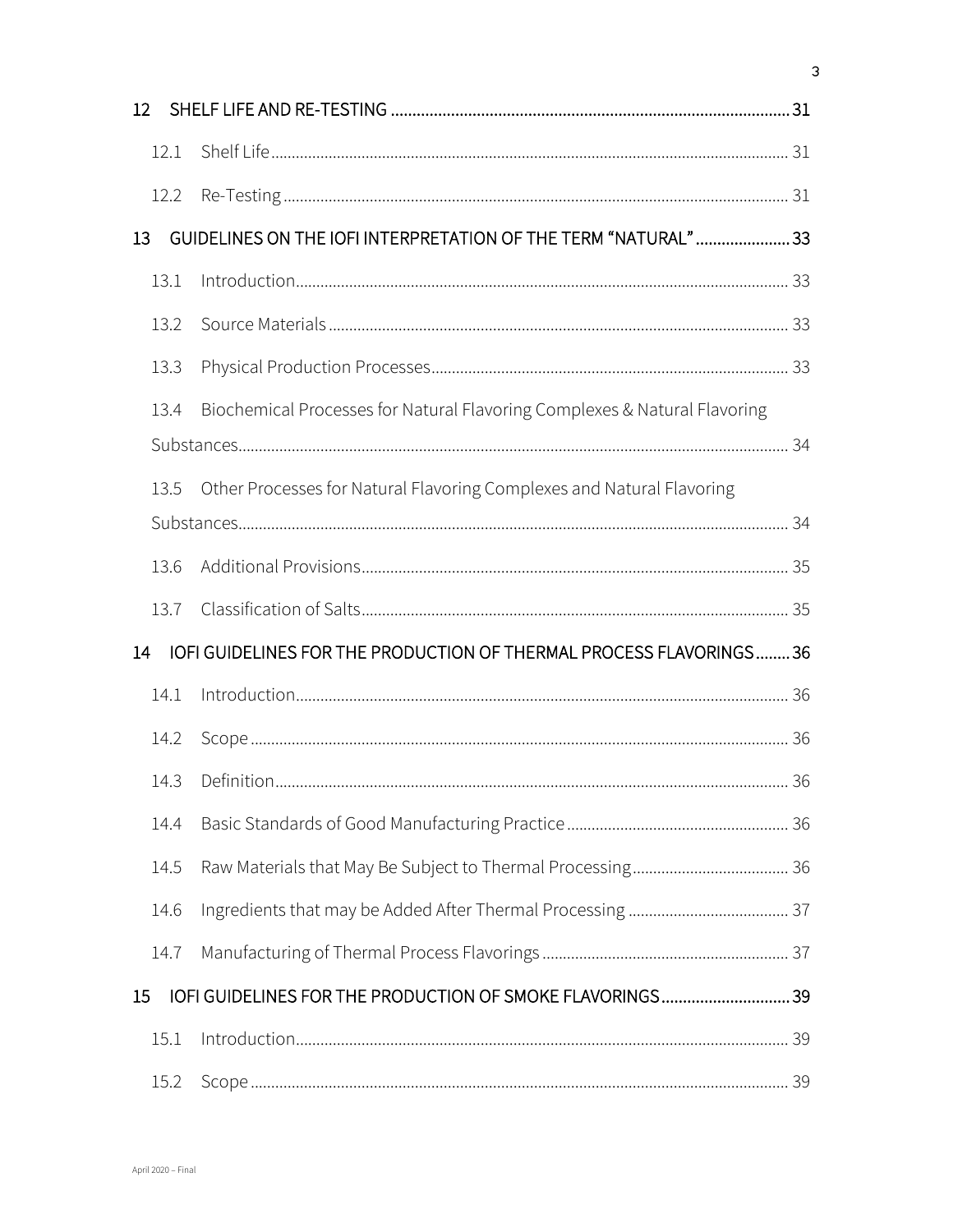| 15.3 |                                                                          |  |
|------|--------------------------------------------------------------------------|--|
| 15.4 |                                                                          |  |
| 15.5 |                                                                          |  |
| 15.6 |                                                                          |  |
| 16   | IOFI GUIDELINES FOR ENZYMATIC AND MICROBIOLOGICAL PROCESSES FOR THE      |  |
|      |                                                                          |  |
| 16.1 |                                                                          |  |
| 16.2 |                                                                          |  |
| 16.3 |                                                                          |  |
| 16.4 | Manufacturing of Flavorings by Enzymatic or Microbiological Processes 42 |  |
| 16.5 |                                                                          |  |
| 16.6 |                                                                          |  |
|      |                                                                          |  |
| 17   | GUIDELINES FOR OCCUPATIONAL SAFETY AND HEALTH AND ENVIRONMENTAL          |  |
|      |                                                                          |  |
| 17.1 |                                                                          |  |
| 17.2 |                                                                          |  |
| 17.3 |                                                                          |  |
| 17.4 |                                                                          |  |
| 17.5 |                                                                          |  |
| 17.6 |                                                                          |  |
| 17.7 |                                                                          |  |
| 17.8 |                                                                          |  |
| 17.9 |                                                                          |  |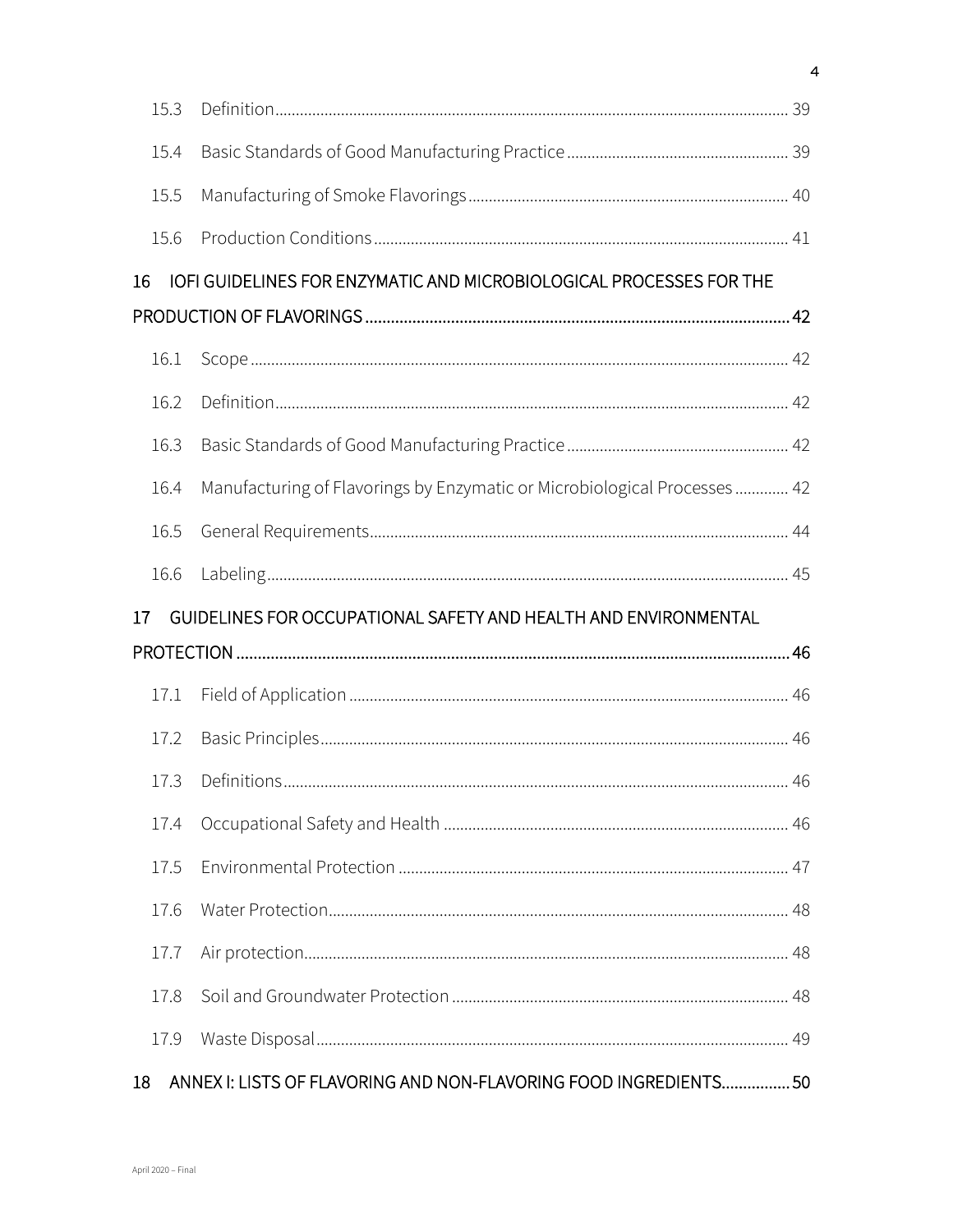| 18.1 List of Flavoring Ingredients - Global Reference List of Flavorings (GRL)  50 |  |
|------------------------------------------------------------------------------------|--|
|                                                                                    |  |
| 19 ANNEX II: LIST OF EXTRACTION SOLVENTS USED FOR THE PRODUCTION OF NATURAL        |  |
|                                                                                    |  |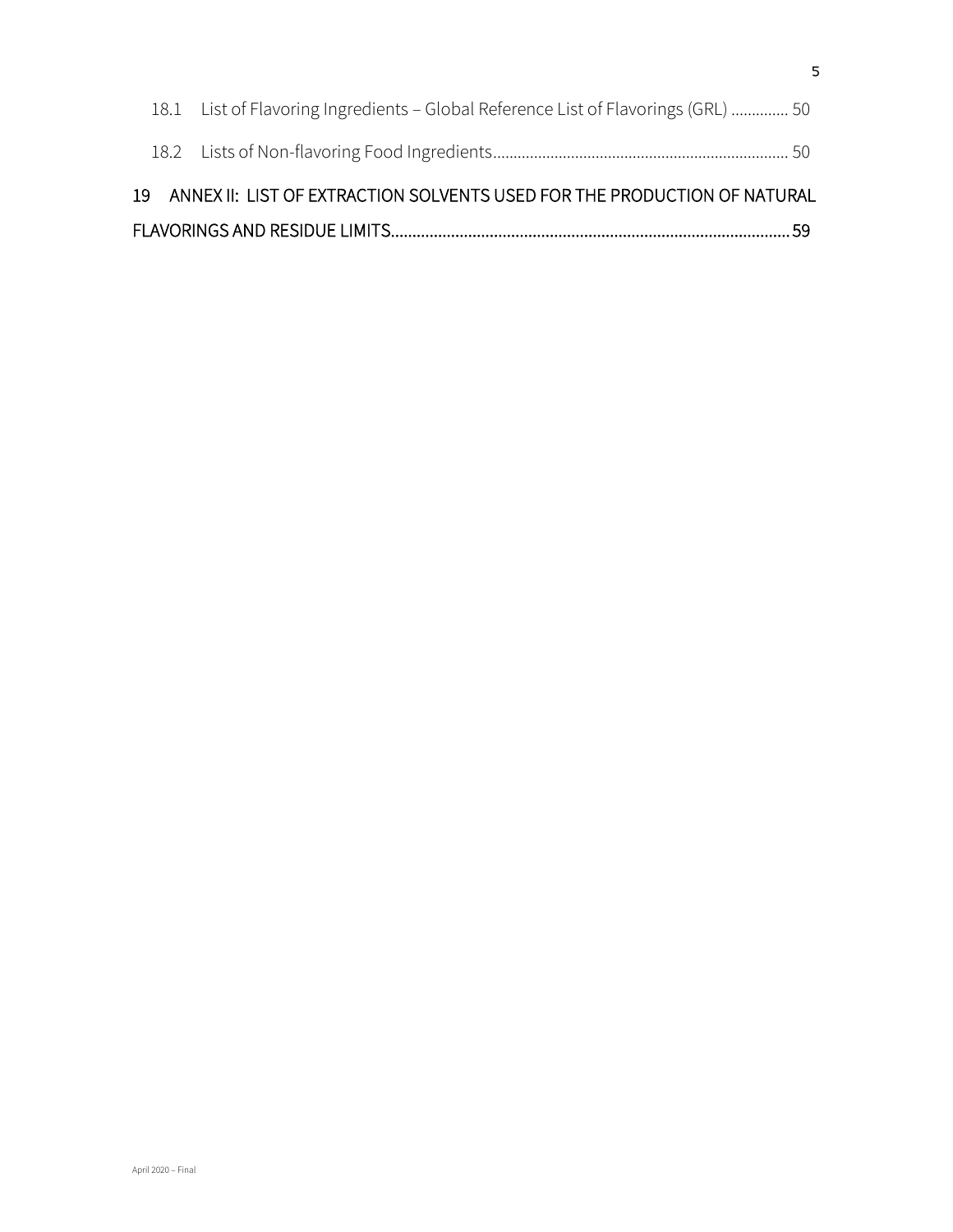#### <span id="page-6-0"></span>1 LIMITATION OF RESPONSIBILITY

The International Organization of the Flavor Industry (IOFI) has established the IOFI Code of Practice (CoP) in good faith using the most accurate information available. The IOFI Code of Practice is intended for use as a voluntary best practices resource document by the entire IOFI membership. It is the responsibility of the IOFI ordinary company members as well as of individual company members affiliated to IOFI member associations to determine how they may best use the information in the IOFI Code of Practice. IOFI and its members, officers and employees are not responsible for the accuracy of the content of the Code of Practice, nor are they responsible for any effects of the application and use or misuse of the content of the Code of Practice.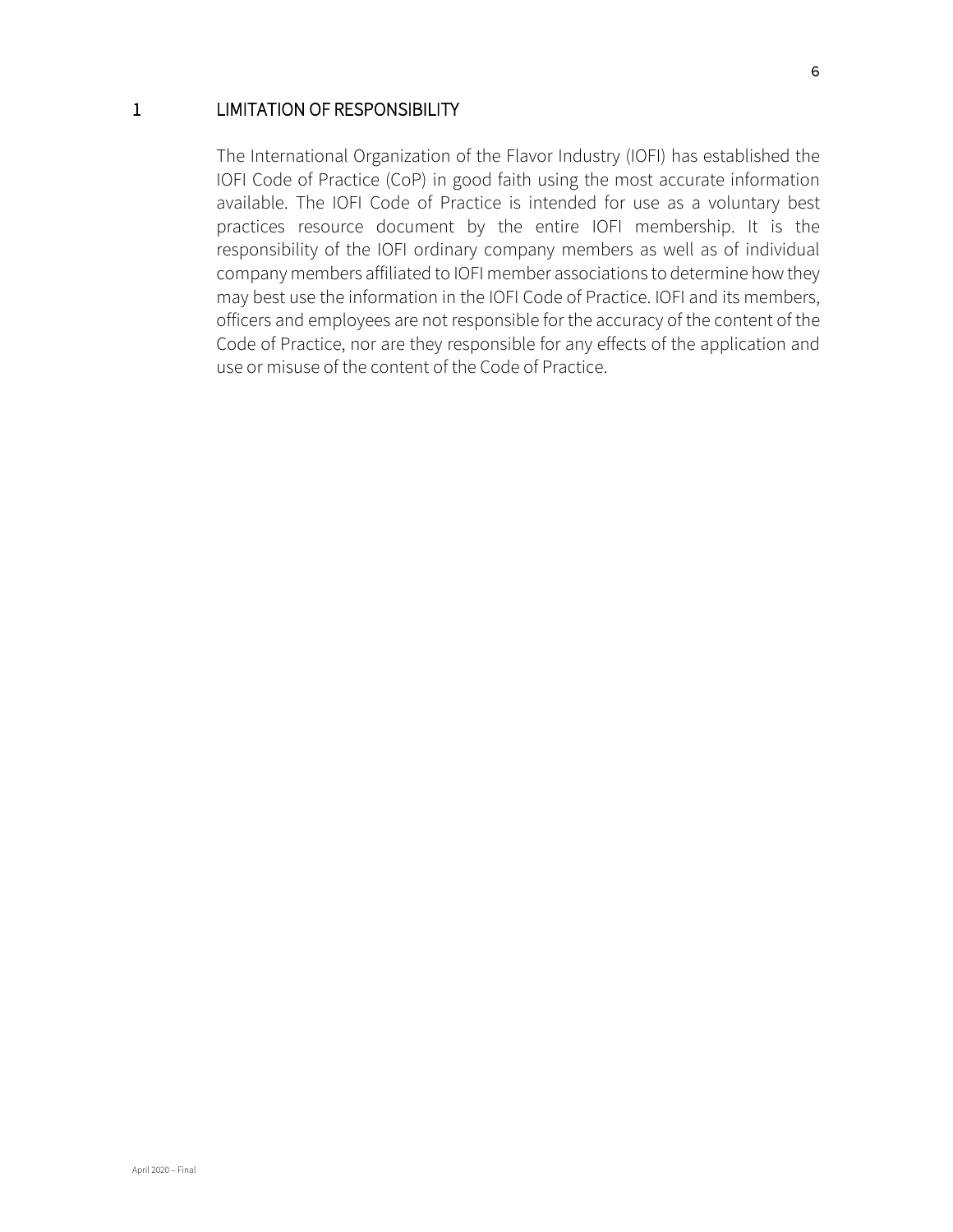#### <span id="page-7-1"></span><span id="page-7-0"></span>2 PREFACE

#### 2.1 About IOFI

The International Organization of the Flavor Industry (IOFI) is an umbrella association composed of ordinary association members, ordinary company members and corresponding member associations. See list of members under: [www.iofi.org/members.](http://www.iofi.org/members)

#### <span id="page-7-2"></span>2.2 Mission Statement

The International Organization of the Flavor Industry advances the global trade of safe, responsibly produced flavorings that respect the environment and enrich the lives of consumers.

#### <span id="page-7-3"></span>2.3 Strategic Objectives & Core Values

As the global flavor industry's representative, IOFI:

- 2.3.1 Uses and promotes highly reliable, state-of-the-art science to assure the safe use of flavoring materials.
- 2.3.2 Facilitates a harmonized approach to flavoring regulations that supports a global industry.
- 2.3.3 Builds understanding and trust in flavorings and the flavor industry through collaboration with member associations and other stakeholders.
- 2.3.4 Recognizes the impact of resource efficiency, biodiversity protection, circular economy, human health and environmental issues which are prerequisites for any responsible and sustainable business.

#### <span id="page-7-4"></span>2.4 IOFI and the CODEX ALIMENTARIUS COMMISSION

2.4.1 The Codex Alimentarius Commission (CAC) was established by the United Nation's Food and Agriculture Organization (FAO) and World Health Organization (WHO) to develop international food standards, guidelines and recommendations to protect the health of consumers and to ensure fair practice in food trade pursuant to the World Trade Organization (WTO) treaties. The CAC has the responsibility for developing food standards that may be adopted by member countries. The science-based standards take into consideration the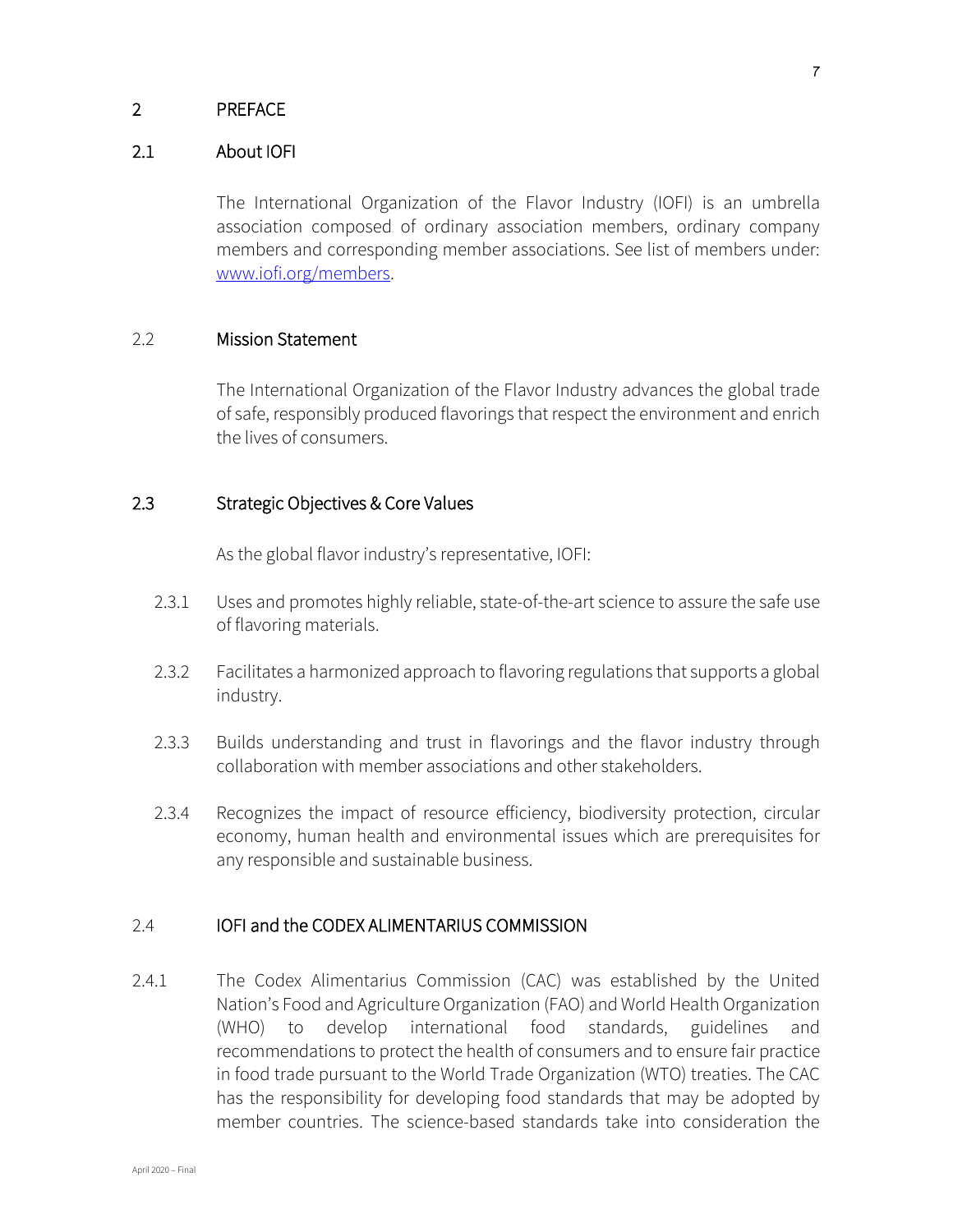expert advice provided by the Joint FAO/WHO Expert Committee on Food Additives (JECFA), the group responsible for performing safety assessments of food additives and flavoring substances for supporting CAC in its work in developing global food standards.

- 2.4.2 IOFI serves as a non-governmental organization (NGO) and has been granted Observer status with the CAC with a standing invitation to Codex meetings and meetings of its subsidiary bodies such as the Codex Committee on Food Additives (CCFA), the Codex Committee on Contaminants in Food (CCCF), and the Codex Committee on Food Labeling (CCFL). See http://www.fao.org/fao-whocodexalimentarius/en/ for more information on the Codex Alimentarius Commission.
- 2.4.3 IOFI has been involved in the development of the Codex *Guidelines for the Use of Flavourings*(CAC/GL 66-2008). IOFI supports the *Codex Guidelines* and recognizes their value in providing principles for the safe use of components of flavorings evaluated by JECFA and determined to present no safety concern at estimated levels of intake.

#### <span id="page-8-0"></span>2.5 The IOFI Global Reference List

The IOFI Secretariat maintains a Global Reference List (GRL) that is publicly available under [www.iofi.org.](http://www.iofi.org/)

The GRL is sub-divided in two parts: Part 1 contains a list of chemically defined substances (CDS, see also 3.3.1.1 the definition of "flavoring substances") and Part 2 contains a list of natural complex substances (NCS).

The GRL is subject to regular updates.

2.5.1 Chemically defined substances (CDS)

Generally, materials that have been included in the Part 1 of the IOFI GRL have been reviewed and determined to be safe for flavor use in food by the European Food Safety Authority (EFSA)<sup>[1](#page-8-1)</sup>, the Council of Europe (CoE), the U.S. Food and Drug Administration (FDA), the Expert Panel of the Flavor and Extract Manufacturers Association of the United States (FEMA Expert Panel), the Joint FAO/WHO Expert Committee on Food Additives (JECFA) or the Japanese Food Safety Commission (FSC).

<span id="page-8-1"></span><sup>&</sup>lt;sup>1</sup> The Scientific Committee on Food (SCF), established in 1974, was the main committee providing the European Commission with scientific advice on food safety (including flavorings). Its responsibilities have been transferred to the European Food Safety Authority (EFSA) in 2003.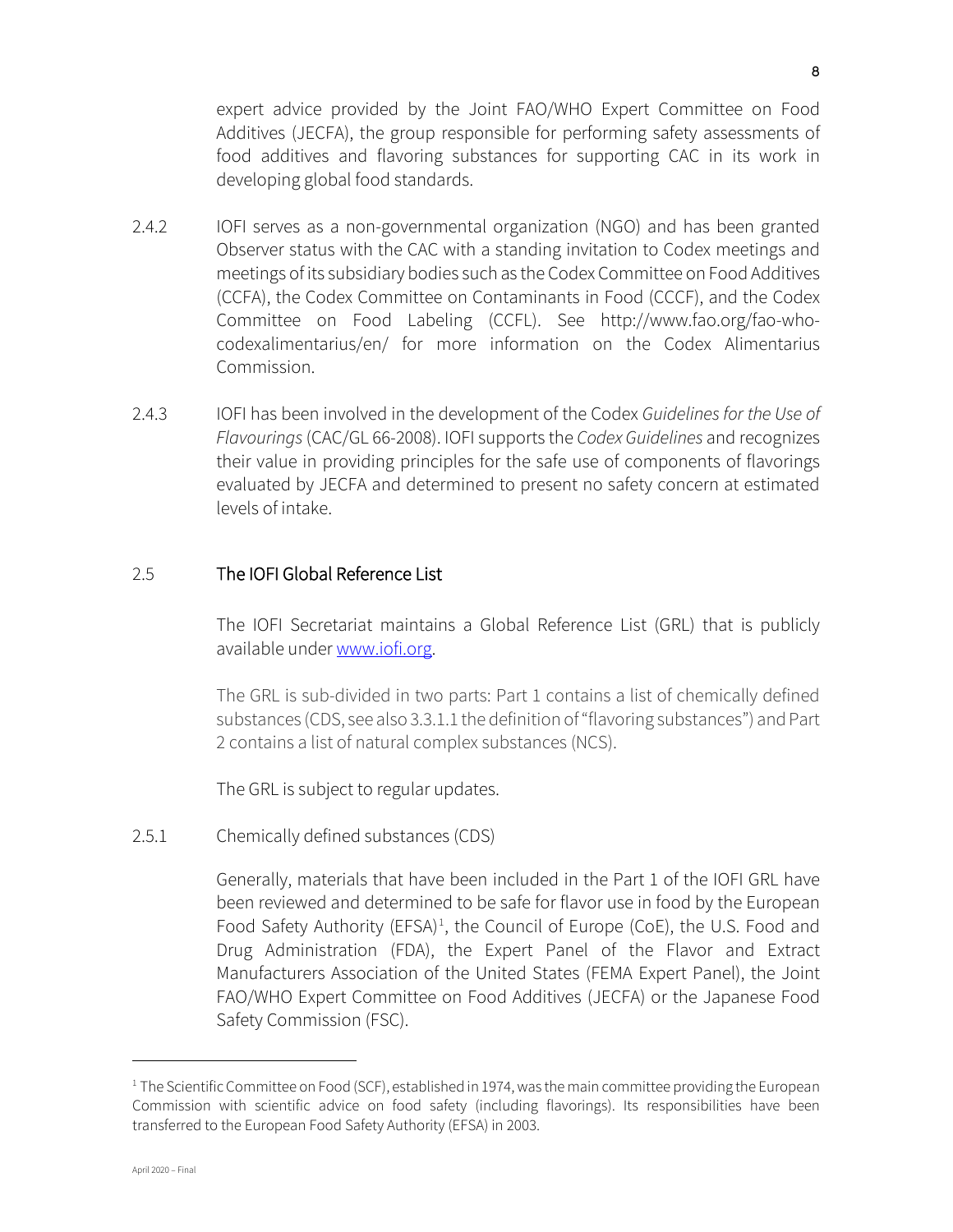While the inclusion of a flavoring substance in the Part 1 of the IOFI GRL supports the conclusion that it can be safely added to food, it does not in and of itself confer regulatory authority to use in any specific regulatory jurisdiction. Regulatory authority for the market of intended sale must be separately determined.

#### 2.5.2 Natural Complex Substances (NCS)

Materials of plant or animal origin (i.e., source materials) may be used to produce flavorings. The constituents derived from these source materials (e.g., essential oils, essences, extractives, etc.) are referred to as natural complex substances.

On Part 2 of the IOFI GRL, source materials and/or natural complex substances that have undergone a safety evaluation by the FEMA Expert Panel or have been recognized as safe by the US FDA and/or the Council of Europe are provided.

While the FEMA Expert Panel has evaluated the safety of numerous natural complex substances (i.e., products derived from specific source materials), the US FDA and the Council of Europe have considered only the source materials.

The safety recognition by US FDA and/or Council of Europe is based on the widely accepted assumption that substances naturally occurring in food that have a long history of use can be considered as safe. This principle has been enshrined in the EU Flavouring Regulation (EC) No 1334/2008 and appears to be applied by multiple national regulators around the world.

Natural flavoring complexes (as defined under CAC/GL 66-2008, 2.2.2) *are preparations that contain flavouring substances obtained by physical processes (e.g., distillation and solvent extraction) that may result in unavoidable but unintentional changes in the chemical structure of the flavouring, or by enzymatic or microbiological processes, from material of plant or animal origin. Such material may be unprocessed or processed for human consumption by traditional foodpreparation processes (e.g., drying, torrefaction (roasting) and fermentation).*

Some jurisdictions have more precise descriptions of the acceptable processes (e.g., EU *Flavouring Regulation (EC) No 1334/2008*).

Typically, many of the constituents contained within natural complex substances are chemically defined substances that are also listed within Part 1 of the GRL. Due to the way they are produced, natural complex substances may also contain constituents that are naturally occurring in the source materials, e.g., intrinsic fruit water, as well as food/food ingredients used during the manufacturing process.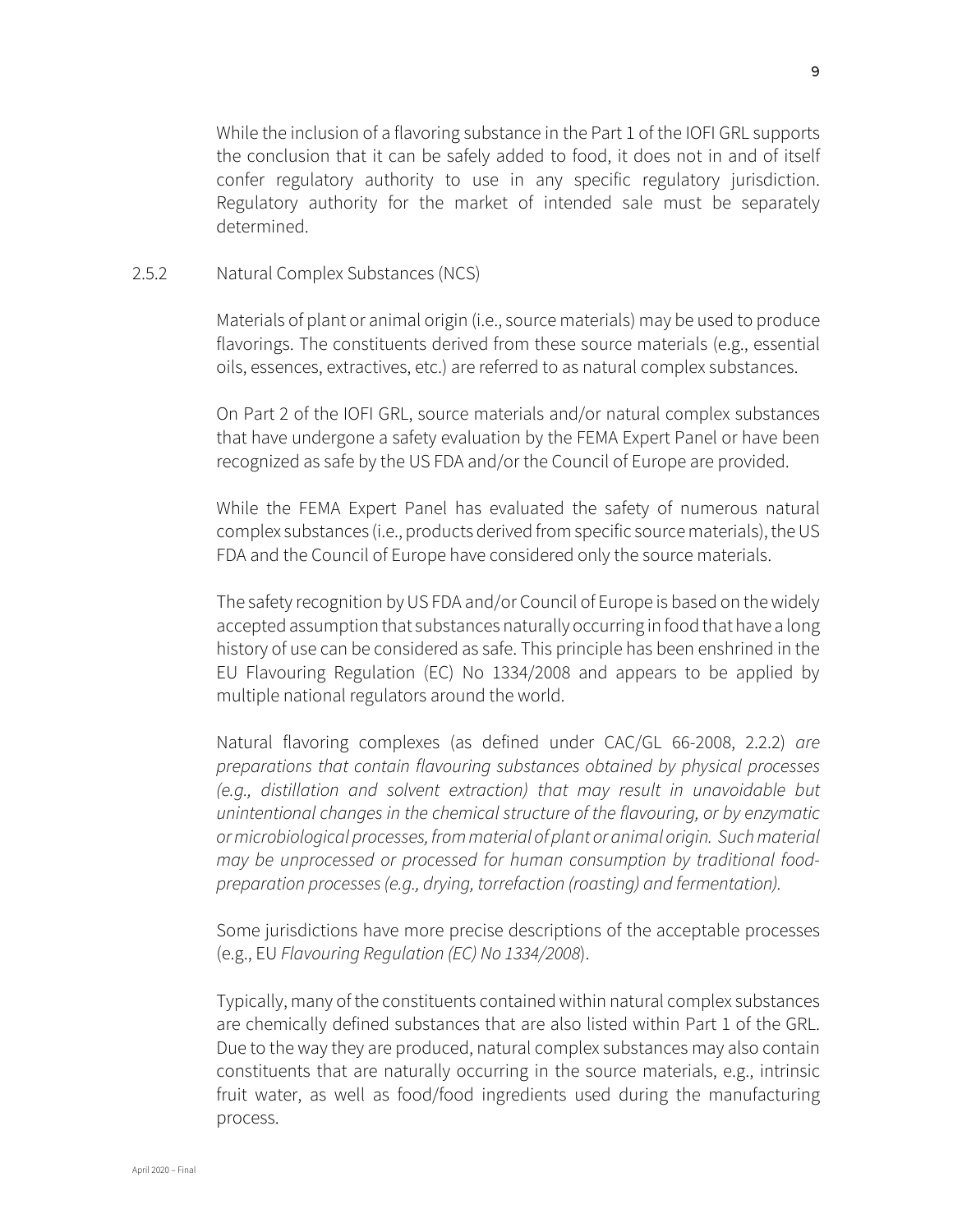National legislations stipulating specific provisions for undesirable substances (e.g., biologically active principles) contained in source materials and natural complex substances must be observed.

Natural flavoring complexes fulfilling the aforementioned prerequisites are safe and therefore acceptable for use in and on foods, even though they may not be listed in Part 2 of the Global Reference List.

#### <span id="page-10-0"></span>2.6 Application of the Code of Practice

The Code of Practice consists of information describing best practices regarding the safety, composition, manufacture, description and labeling of flavorings. The application of the Code of Practice does not relieve individual manufacturers or users of flavorings from the obligation to comply with all local, national, or international regulations that pertain to their operations. These regulations take precedence over this Code. In those countries where specific legislation and regulations applicable to flavorings are not in force, the Code of Practice may serve as a best practices resource.

Additionally, this Code of Practice is published and provided to IOFI members in order to support fair and robust competition in the global marketplace. IOFI is an international trade association and its members work together to accomplish common goals that are appropriate under antitrust laws around the globe. However, it is contrary to antitrust laws for IOFI members to use the association to accomplish objectives that would benefit single members or select groups of members by diminishing competition. Therefore, the IOFI Code of Practice must not be used by members or groups of members to diminish competition or stifle innovation in contravention of antitrust laws.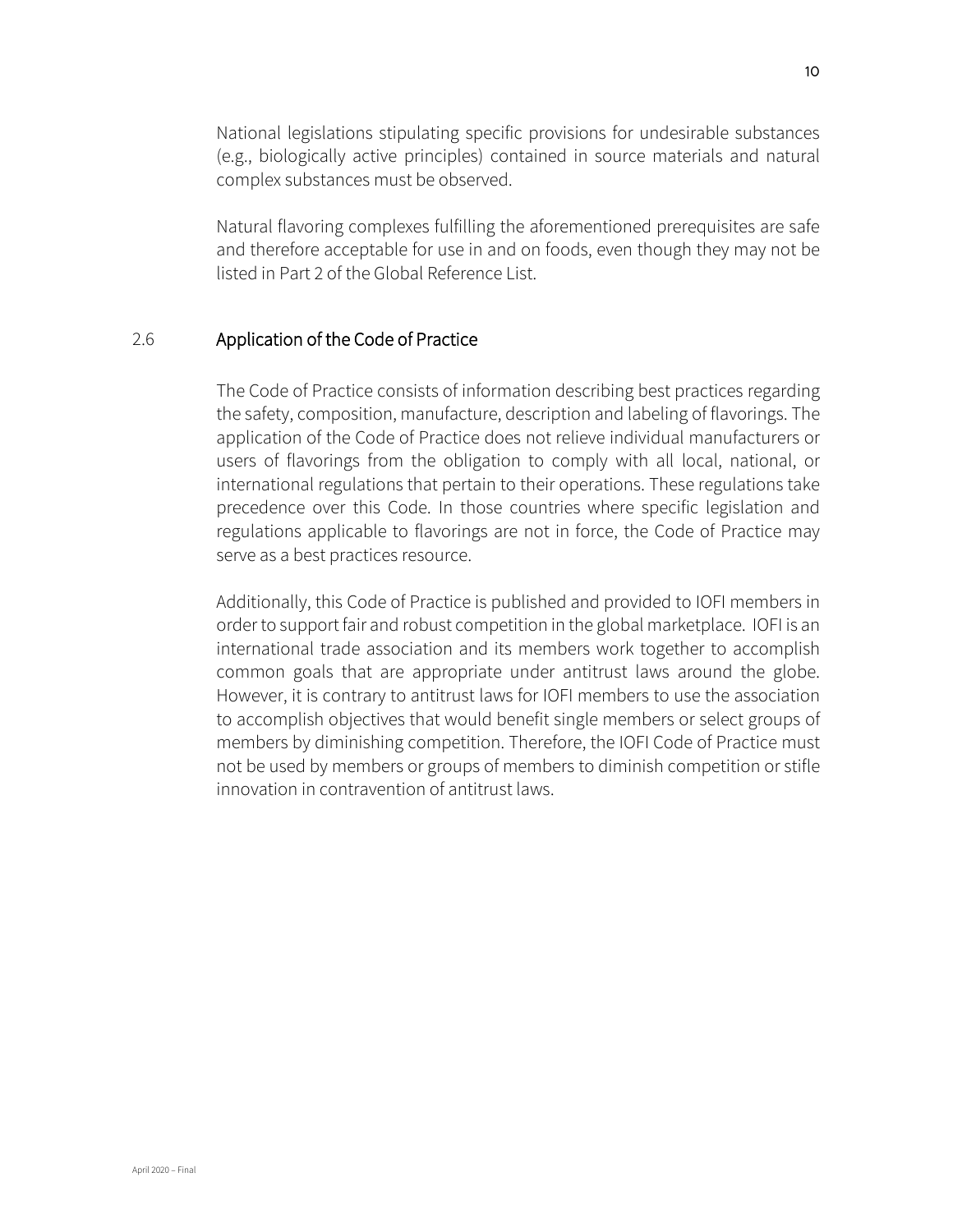#### <span id="page-11-0"></span>3 DEFINITIONS AND TERMINOLOGY

#### <span id="page-11-1"></span>3.1 Introduction

Definitions and terminology used in the IOFI Code of Practice are, where applicable, in compliance with definitions and terminology as used in the current Codex *Guidelines for the Use of Flavourings* (CAC/GL 66-2008). Key definitions and Codex references are listed below, together with additional terms for which the *Codex Guidelines* do not offer specific guidance or for which additional guidance is necessary.

#### <span id="page-11-2"></span>3.2 Flavor (CAC/GL 66-2008 item 2.1)

*Flavour is the sum of those characteristics of any material taken in the mouth, perceived principally by the senses of taste and smell, and also the general pain and tactile receptors in the mouth, as received and interpreted by the brain. The perception of flavour is a property of flavourings.* 

#### <span id="page-11-3"></span>3.3 Flavorings

3.3.1 Flavorings (CAC/GL 66-2008 item 2.2) are products that are added to food to impart, modify<sup>[2](#page-11-4)</sup>, or enhance the flavour of food (with the exception of flavour enhancers considered as food additives under the Codex Class Names and the International Numbering System for Food Additives - CAC/GL 36-1989). Flavourings do not include substances that have an exclusively sweet, sour, or salty taste (e.g. sugar, vinegar, and table salt). Flavourings may consist of flavouring substances, natural flavouring complexes, thermal process flavourings or smoke flavourings and mixtures of them and may contain non-flavouring food ingredients within the conditions as referred to in section 3.5 of the Codex Guidelines. They are not intended to be consumed as such.

> 3.3.1.1 Flavoring Substances (CAC/GL 66-2008 item 2.2.1) *are chemically defined substances (CDS) either formed by chemical synthesis, or obtained from materials of plant or animal origin.* (See also section 2.5.1)

<span id="page-11-4"></span><sup>&</sup>lt;sup>2</sup> Nowadays the demand for foods and beverages with lower sugar, fat or salt content increases. However, often taste challenges come along with better-for-you products. There are flavoring ingredients with characteristics that can help improve the consumer's experience of these 'lite' products, for example by decreasing bitterness, masking off-notes and restoring mouthfeel. They are called Flavorings with Modifying Properties (FMPs) and they help to make healthier products taste great. They form an integral part of the ingredient group known as flavorings.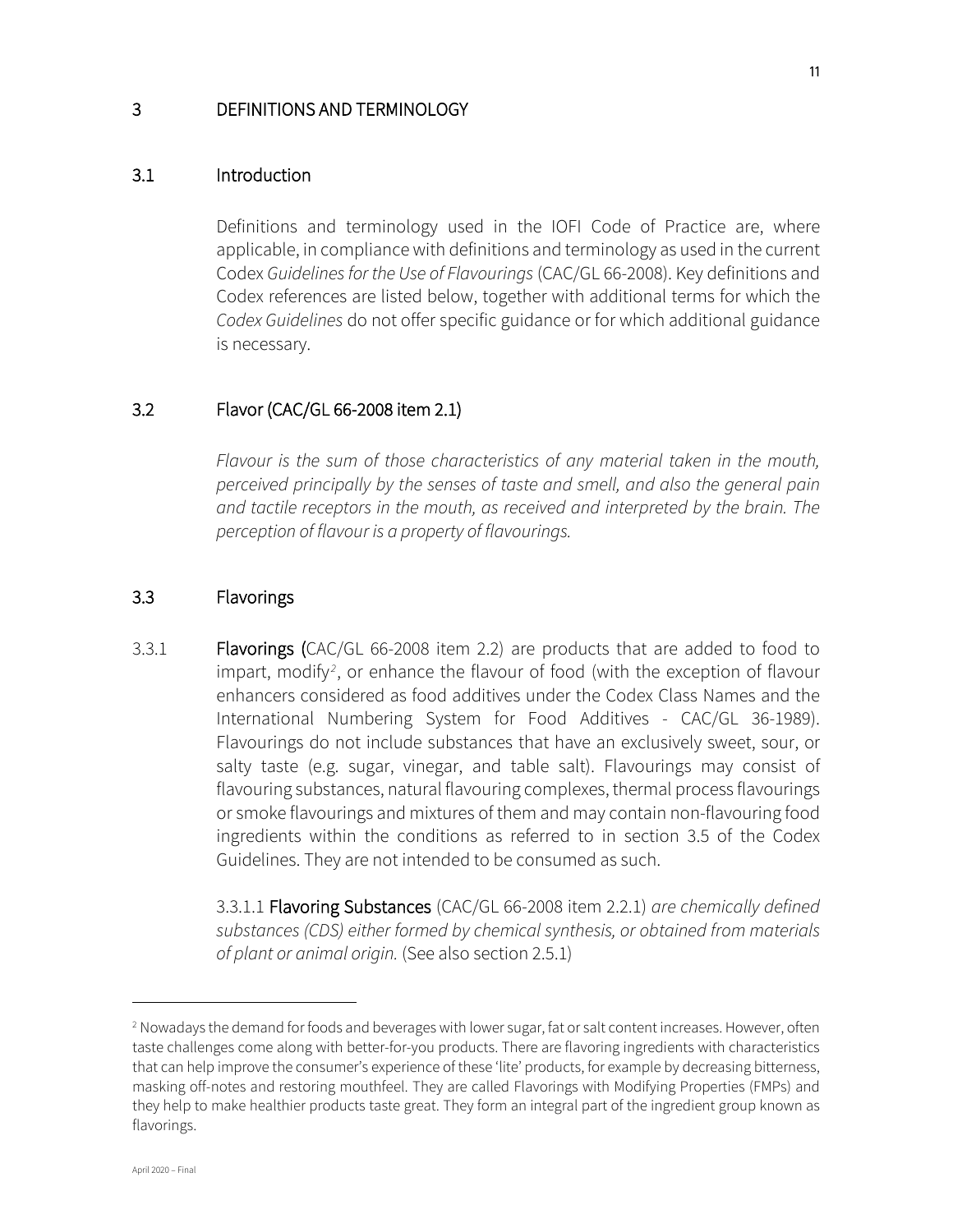3.3.1.1.1 Natural flavoring substances (CAC/GL 66-2008 item 2.2.1.1) *are flavouring substances obtained by physical processes that may result in unavoidable but unintentional changes in the chemical structure of the components of the flavouring (e.g. distillation and solvent extraction), or by enzymatic or microbiological processes, frommaterial of plant or animal origin. Such material may be unprocessed, or processed for human consumption by traditional food-preparation processes (e.g., drying, torrefaction (roasting) and fermentation). This means substances that have been identified / detected in a natural material of animal or vegetable origin.*

3.3.1.1.2 Synthetic flavoring substances (CAC/GL 66-2008 item 2.2.1.2) *are flavouring substances formed by chemical synthesis.*

3.3.1.2 Natural flavoring complexes[3](#page-12-0) (CAC/GL 66-2008 item 2.2.2) are *preparations that contain flavouring substances obtained by physical processes that may result in unavoidable but unintentional changes in the chemical structure of the flavouring (e.g. distillation and solvent extraction), or by enzymatic or microbiological processes, from material of plant or animal origin. Such material may be unprocessed, or processed for human consumption by traditional foodpreparation processes (e.g. drying, torrefaction (roasting) and fermentation). Natural flavouring complexes include the essential oil, essence, or extractive, protein hydrolysate, distillate, or any product of roasting, heating, or enzymolysis.*

3.3.1.3 Thermal process flavorings (see also Chapter 14 of the CoP) are prepared for its flavoring properties by heating raw materials that are foodstuffs or constituents of foodstuffs. This process is analogous to the traditional home cooking of ingredients of plant and animal origin.

3.3.1.4 Smoke flavorings (CAC/GL 66-2008 item 2.2.3) *are complex mixtures of components of smoke obtained by subjecting untreated wood to pyrolysis in a limited and controlled amount of air, dry distillation, or superheated steam, then subjecting the wood smoke to an aqueous extraction system or to distillation, condensation, and separation for collection of the aqueous phase. The major flavouring principles of smoke flavourings are carboxylic acids, compounds with carbonyl groups and phenolic compounds.*

3.3.2 Non-flavoring food ingredients (CAC/GL 66-2008 item 2.3) (see also Chapter 5.3 of the CoP) *are food ingredients, such as food additives and foodstuffs that can be*  added to flavourings and are necessary for dissolving, dispersing, or diluting flavourings, or are necessary for the production, storage, handling and use of

<span id="page-12-0"></span> $3$  Commonly known as "Natural Complex Substances" by the industry – see e.g., under section 2.5.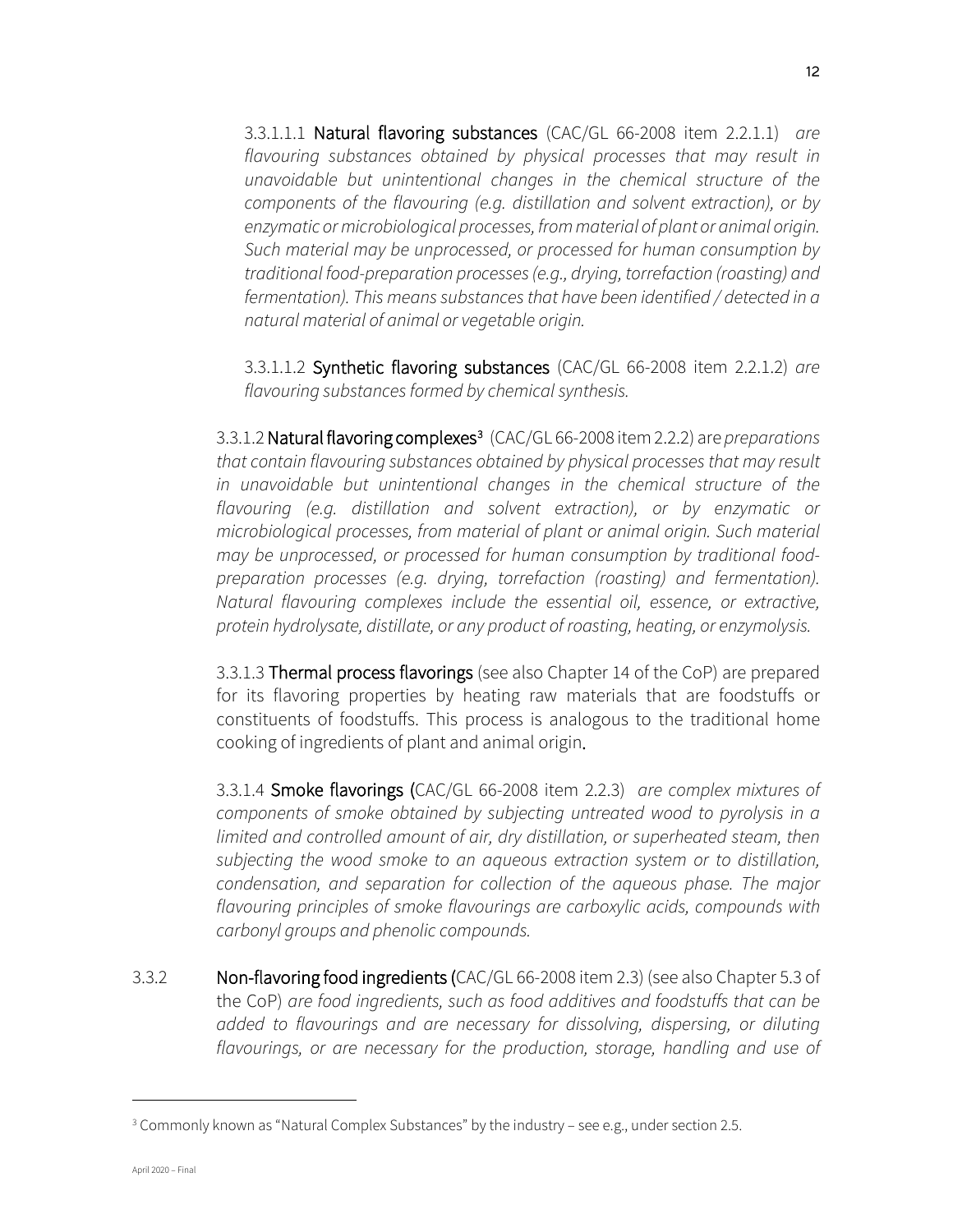- 3.3.3 Flavorings produced by enzymatic and microbiological processes (see also Chapter 16 of the CoP) are concentrated preparations, with or without nonflavoring food ingredients, used to impart flavor. They are produced by submitting a substrate or substrates to the action of enzymes or microorganisms.
- 3.3.[4](#page-13-0) **Compounded flavoring<sup>4</sup>** is a term often used to describe mixtures of flavoring ingredients, some of them complex mixtures themselves, that are combined to provide a particular taste sensation (See also Article 5.1(c) of CODEX STAN 107- 1981, rev. 2016). Other non-flavoring food ingredients, such as solvents, emulsifiers and antioxidants are required to allow the compounded flavoring to function properly in the food to which it is added.

The term "compounded flavorings" is consistent with the term "flavorings" as defined under the Codex Guidelines. However, "compounded flavorings" is often used to emphasize the complex mixture nature of flavorings over a single flavoring substance and to protect the intellectual property.

<span id="page-13-0"></span><sup>4</sup> Chapter 4: Hallagan J.B. and Hall R.L. *Food and Chemical Toxicology*. 47, 267. 2009.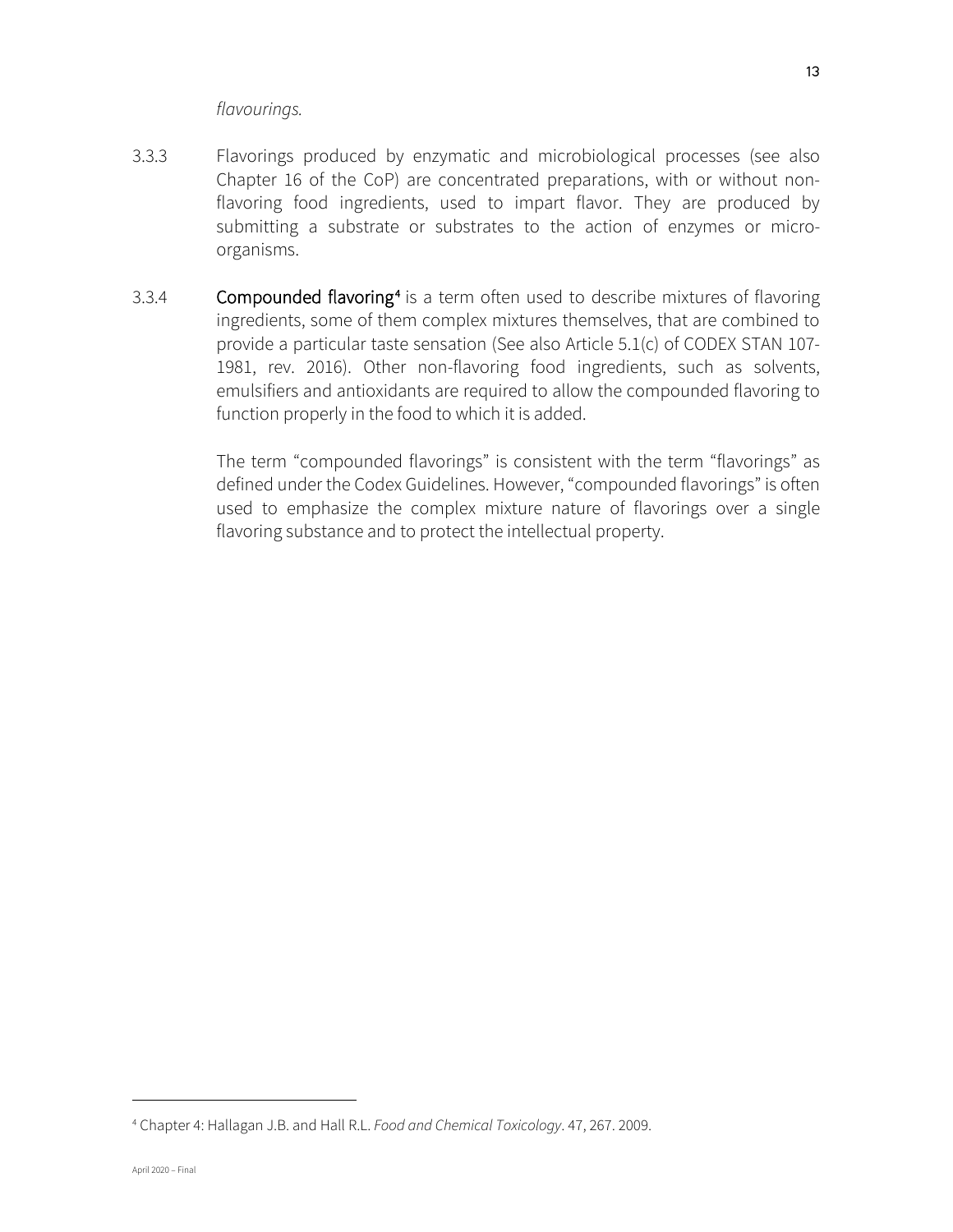#### <span id="page-14-0"></span>4 THE ROLE AND FUNCTION OF FLAVORINGS IN FOOD

The flavor of food is the most important attribute to the taste of that food and plays an important role in its consumption and acceptance. In one form or another, flavorings have been used since ancient times and are added to foods to impart or modify their flavor (aroma and taste).

Flavoring substances are among the most thoroughly evaluated food ingredients and as such, those that have been subject to a safety evaluation may be regarded safe under their conditions of intended use. Many flavoring substances are selflimiting in their use in food, adding larger amounts of the same flavoring substance does not further improve the flavor of a final food product. The levels of flavoring substances should be kept to the minimum needed to achieve the desired flavor effect.

Flavorings are critical ingredients in foods because:

- 1. Consumer preferences for foods, and the recognition of them as the foods that they expect, are largely based on the perception of taste.
- 2. The addition of flavorings can be necessary to compensate for the loss of flavor during the processing and storage of foods such as pasteurized foods.
- 3. Flavorings can help balance the taste profiles of processed foods. This is increasingly important as the demand for foods with less sugar, salt and fat increases.
- 4. Flavorings help maintain desired flavor profiles and balance natural seasonal or geographical variations in crops. The use of flavorings can compensate for supply limitations by helping to obtain the desired flavor profile that consumers will recognize.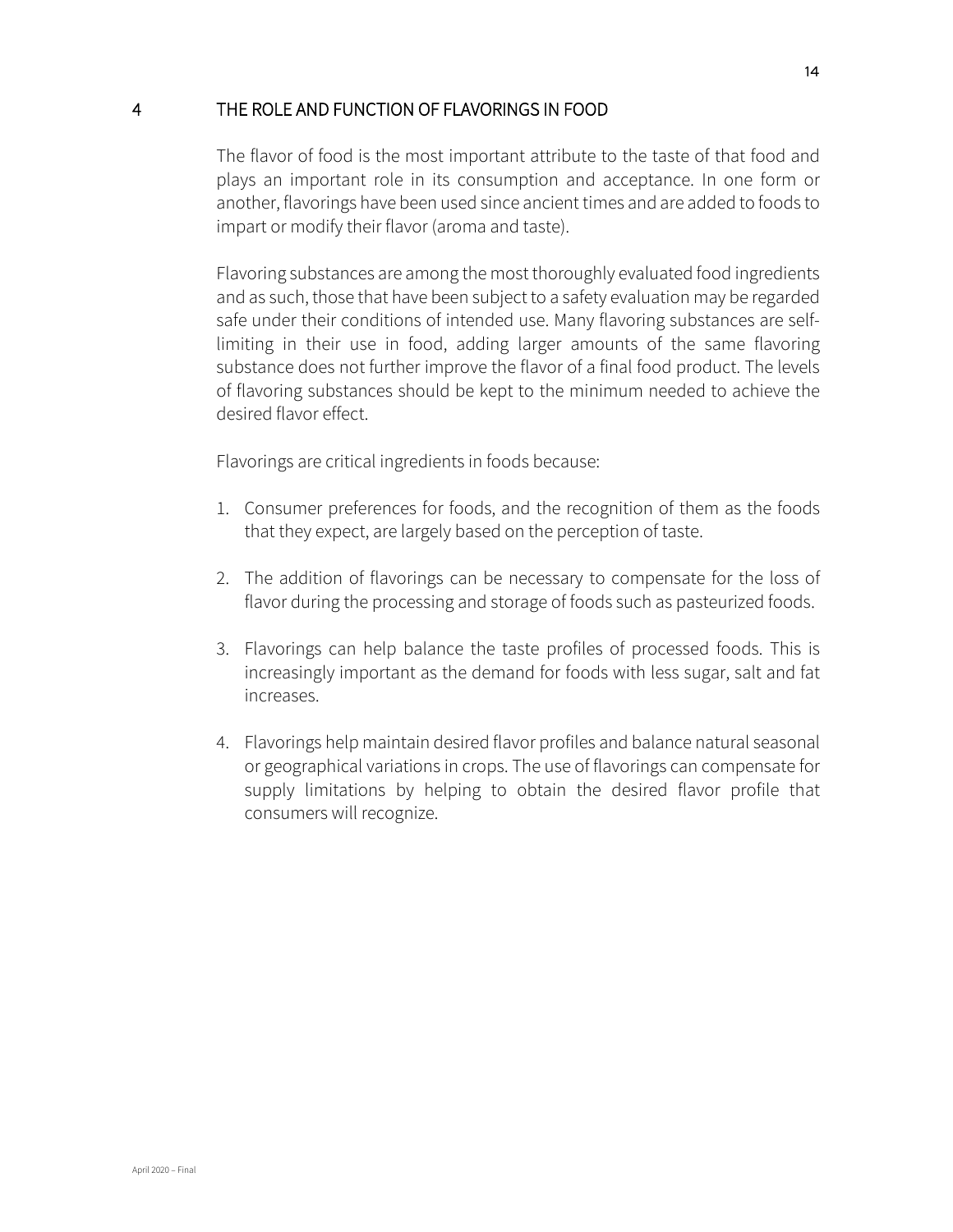#### <span id="page-15-0"></span>5 INGREDIENTS FOR FLAVORINGS

#### <span id="page-15-1"></span>5.1 Introduction

The present chapter describes the types of ingredients (as defined under Chapter 3 of the CoP) that may be used in food flavorings.

#### <span id="page-15-2"></span>5.2 Flavoring Ingredients

Based on the *Codex Guidelines for the Use of Flavourings*(CAC/GL 66-2008, section 3. *General Principles for the Use of Flavourings*), the following flavoring ingredients may be used in the manufacture of flavorings:

- 5.2.1 Flavoring ingredients that are listed on the IOFI GRL (see Chapter 2.5 and Annex I / Chapter18.1 of the CoP).
- 5.2.2 Natural flavoring complexes fulfilling the prerequisites as indicated under Chapter 2.5.2, which are safe and therefore acceptable for use in and on foods, even though they may not be listed in Part 2 of the Global Reference List.
- 5.2.3 Thermal process flavorings produced in compliance with the guidelines specified in Chapter 14 of the Code of Practice and/or – if applicable – produced and approved in accordance with national regulations.
- 5.2.4 Smoke flavorings produced in compliance with the guidelines specified in Chapter 15 of the Code of Practice and/or – if applicable – produced and approved in accordance with national regulations and/or as evaluated by one of the bodies mentioned in Chapter 2.5.

#### <span id="page-15-3"></span>5.3 Non-Flavoring Food Ingredients (as defined under Chapter 3)

Based on the *Codex Guidelines for the Use of Flavourings*(CAC/GL 66-2008, section 3. *General Principles for the Use of Flavourings*), the following groups of nonflavoring food ingredients may be used in the manufacture of flavorings:

5.3.1 *Carriers* (including *carrier solvents*, listed under Annex I, Chapter 18.2.1) are used to maintain uniformity and dilute concentrated flavorings in order to facilitate their incorporation and dispersion in food products. Some carriers may also be used for encapsulating flavorings with a view to protect them against evaporation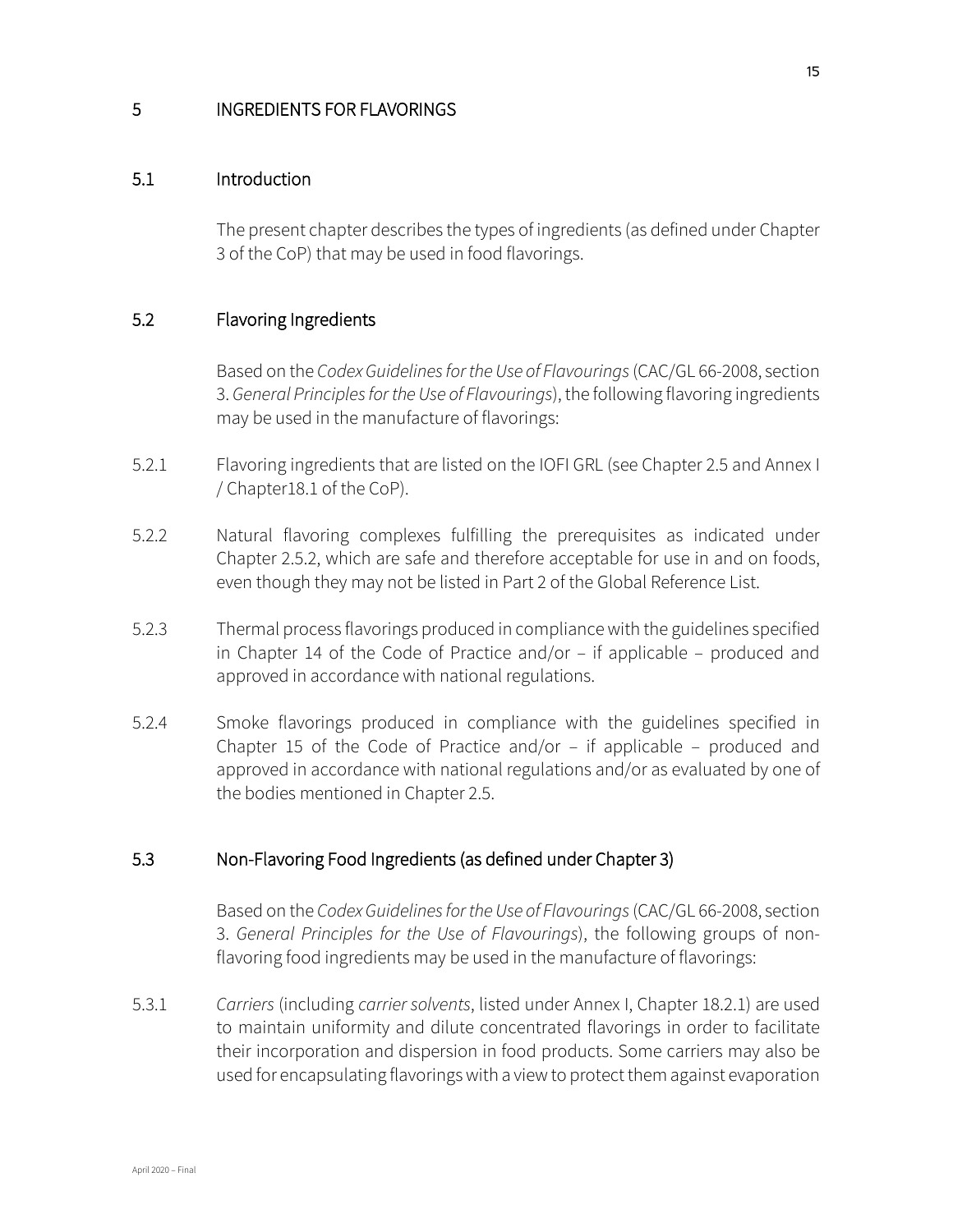and alterations during storage.

- 5.3.2 *Antioxidants* (listed under Annex I, Chapter 18.2.2) are indispensable for the protection of certain essential oils, especially terpene-containing essential oils, as well as other flavoring substances. To obtain best protection it is common practice to add authorized antioxidants to most raw materials at the time of their manufacture.
- 5.3.3 *Sequestrants* (listed under Annex I, Chapter 18.2.3) prevent the catalytic action of certain metal ions and protect the flavoring against oxidation.
- 5.3.4 *Preservatives* (listed under Annex I, Chapter 18.2.4) are necessary to prevent microbial growth in certain flavorings.
- 5.3.5 *Emulsifiers* (listed under Annex I, Chapter 18.2.5) *and weighting agents* (Annex I, 18.2.6) facilitate the homogenization of flavorings, or the incorporation of flavorings in food products.
- 5.3.6 *Acids, bases and salts*(listed under Annex I, Chapter 18.2.7) are used to adjust the pH of certain flavorings.
- 5.3.7 *Anticaking agents*(listed under Annex I, Chapter 18.2.8) may be necessary to keep powdered flavorings free-flowing.
- 5.3.8 *Extraction solvents* (listed under Annex II, Chapter 19) are used for the manufacturing of certain natural extracts. Only limited amounts of solvent residues that are technically unavoidable are acceptable in food due to carry-over unless the solvent is also a permitted carrier.
- 5.3.9 Any appropriate food (e.g., sugars, fats, oils or food ingredient) may be used to dilute a flavoring and to facilitate its incorporation and dispersion in a food product.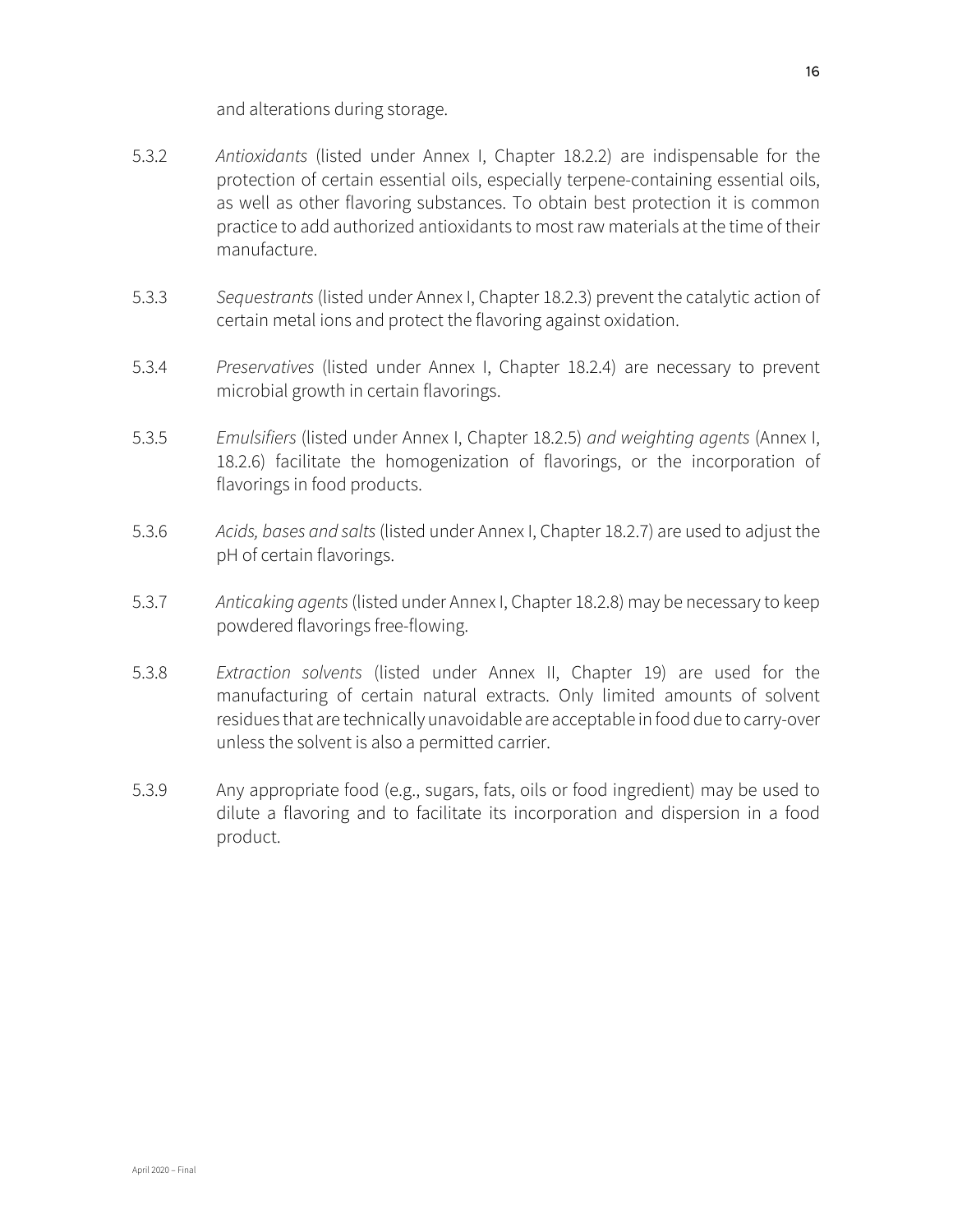#### <span id="page-17-0"></span>6 FLAVORINGS AND INTELLECTUAL PROPERTY

#### <span id="page-17-1"></span>6.1 Intellectual Property Protection

- 6.1.1 Respecting the integrity and ownership of intellectual property, especially proprietary formulae, is a key commitment of the flavor industry in general and IOFI members in particular.
- 6.1.2 The intellectual property of flavoring formulae belongs to the individual companies that create the flavorings and is often the most significant asset of these companies.
- 6.1.3 The process of creating flavoring formulae is very expensive and time-consuming and requires significant elements of expertise, innovation and creativity. Each flavoring formula is proprietary: it is a trade secret and a work of art and, as such, deserves intellectual property protection.
- 6.1.4 IOFI recognizes the importance of the protection of intellectual property to individual flavor manufacturers and their customers who often protect their finished product formulae, including the flavor used in the product, as trade secrets. Therefore, IOFI also recognizes the importance of trade secret protections to the global flavor manufacturing industry as a whole.
- 6.1.5 Trade secret laws in virtually all countries protect any formula, pattern, device, or compilation of information that provides a business advantage to the owner. A trade secret, also known as confidential business information, is an item of confidential information concerning the commercial practices or proprietary knowledge of a business, which requires the maintenance of strict confidentiality toward third parties and even within the creating company itself, where only a limited number of employees have access to the complete formulae.
- 6.1.6 Intellectual property law is largely civil in nature; therefore, it is up to the owner of the intellectual property to protect it, and to seek remedies if it is misappropriated. Trade secrets protection of flavoring formulae thus preserve the value of the flavoring formula for the trade secret owner.
- 6.1.7 Illegal misappropriation of trade secret formulae unfairly misappropriates highly valuable flavoring formulae without bearing the original creation effort and development costs. Unless duplication of third-party flavoring formulae is necessary (e.g., inability of original supplier to supply) and permitted, IOFI members shall refrain from illegal duplication of third-party flavorings. This will contribute to ensure the recognition of the intellectual property of flavoring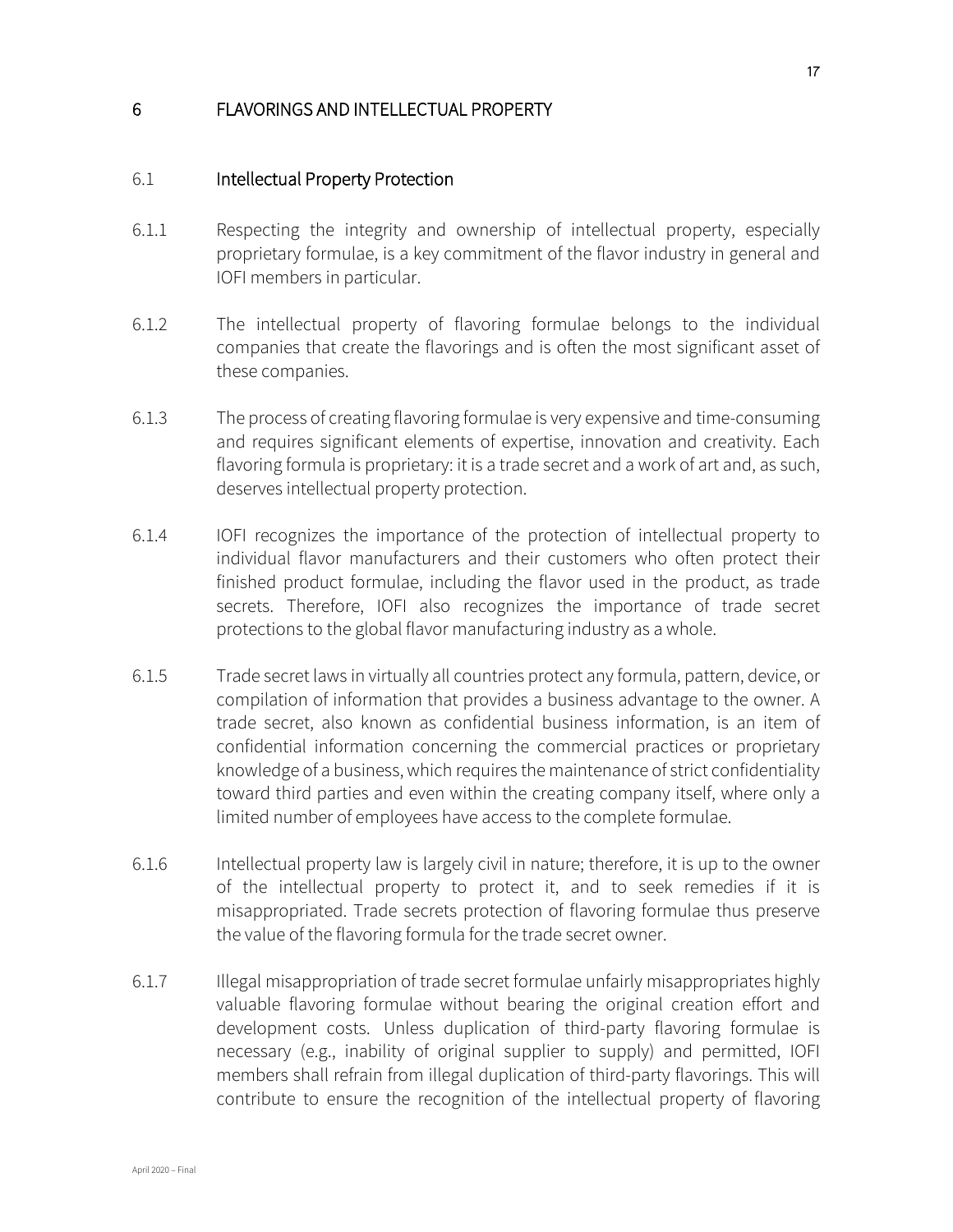formulae.

- 6.1.8 IOFI members are committed to take all the actions necessary to promote and encourage the protection, respect and defense of flavoring formulae intellectual property and to discourage the infringement of flavoring manufacturers' intellectual property rights.
- 6.1.9 IOFI and its members support legislative, regulatory or other appropriate actions taken to reinforce, expand and protect the intellectual property of flavoring formulae against third party infringement or misappropriation.

#### <span id="page-18-0"></span>6.2 Requests for Flavoring Formula Disclosure

- 6.2.1 Many industrialized nations have laws and regulations covering the safe use and labeling of flavoring substances. Except for a few specialized areas, such as pharmaceutical products, none of these laws or regulations requires the disclosure of complete flavoring formulae to authorities or customers. However, there may be situations where disclosing certain parts of a flavoring formula to a customer or to a government official may be required.
- 6.2.2 Because of the large number of individual flavoring substances used to create flavorings, and the demonstrated safety of these substances, regulators do not require that consumer products bear labeling identifying each individual flavoring substance. Regulators around the world have generally adopted the "class naming" approach to identifying flavorings in consumer products.
- 6.2.3 Companies wish to protect the confidentiality of their formulae, both from third parties and often within the creating company itself, where only a limited number of employees have access to the complete formula. Therefore, the flavoring manufacturer operates in an environment of competing pressures: an internal priority on protection of confidential formulae to maintain legal rights to trade secret protection versus external requests and demands from end users, consumers and government officials for disclosure. This section of the Code of Practice provides guidance on balancing these competing pressures.

#### 6.2.4 Evaluating requests for disclosure

The first step in responding to a request for some type of formula disclosure is to establish the authority behind the request. Who is requesting the disclosure and what position do they hold with the requesting organization? This is a sensitive analysis that may require input from senior management or the company's local representative in a particular country, or others with special expertise or understanding.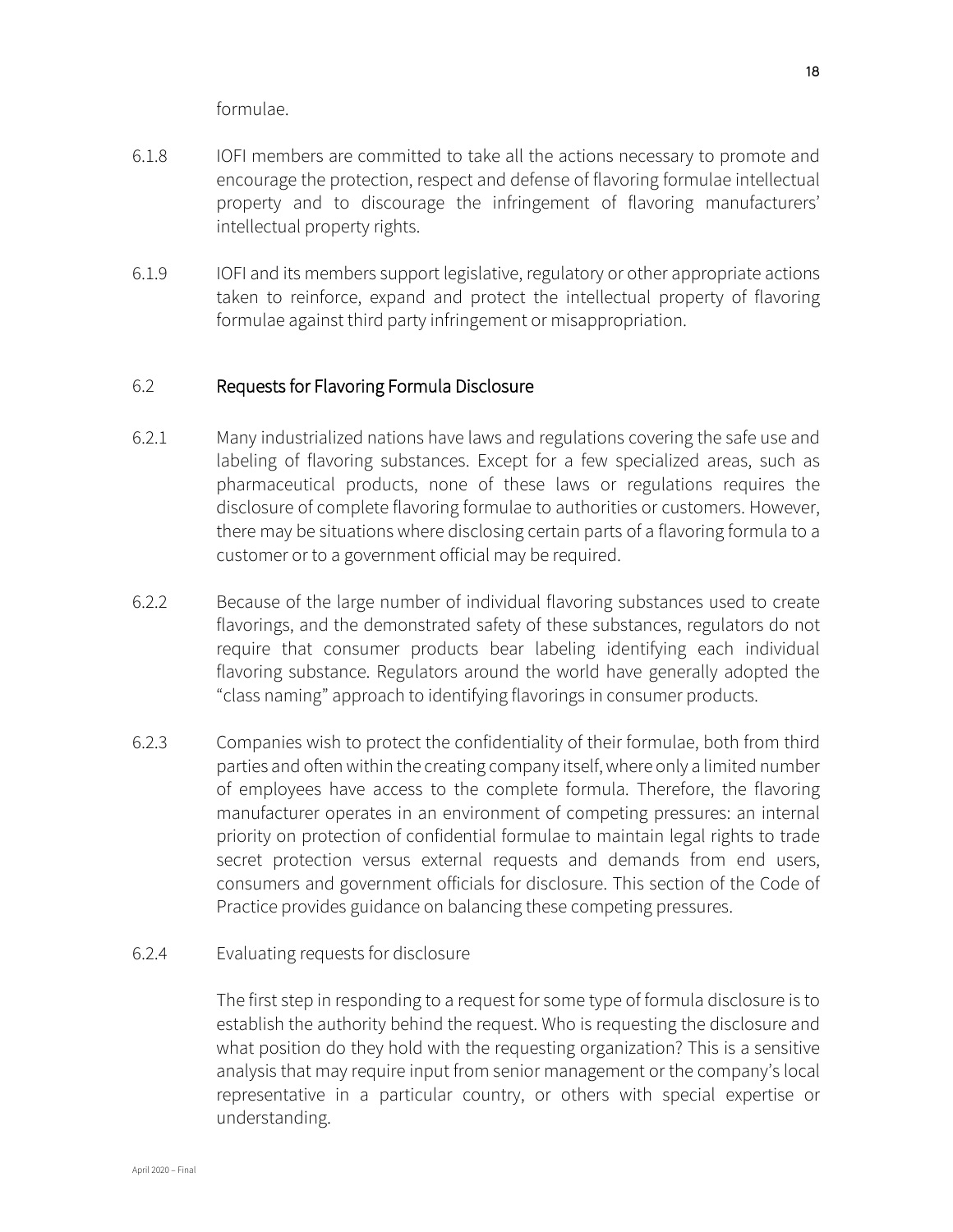After establishing that the requester is an authority in a position that is entitled to receive confidential business information, then it should be confirmed that there is a legitimate and perhaps legally justified reason to make a disclosure.

#### 6.2.5 Understanding reasons for disclosure

There can be certain legitimate reasons for disclosing flavoring formula information. The goal in this situation is to confirm the rationale for the request and its appropriateness. Examples of legal justification for disclosure include allergen labeling requirements or special product approval such as pharmaceuticals. Even with special product approvals, individual companies may pursue mechanisms to avoid complete formula disclose. Where disclosure is required by law, disclosure may be limited to satisfy the legal disclosure or else protected in a manner such that disclosure is confidential to the regulator only or disclosure is protected under an appropriate confidentiality agreement negotiated by competent legal counsel.

#### 6.2.6 Verifying the source of the request

If the basis of the formula disclosure request is a statute or regulation, request a copy of the relevant provisions so that it can be shared with colleagues, legal counsel, or association contacts and be added to the company's regulatory database. View arbitrary requests that are not supported by documentation, such as "the Ministry of Health requires the formula" with skepticism. If the Ministry of Health or other requesting body has such a requirement, then it should be codified somewhere, and the requestor should be able to provide it by fax or email. The IOFI Secretariat is also available for consultation if necessary.

#### 6.2.7 Considering disclosure options

While individual flavor companies, and by extension the global flavor industry, have legitimate reasons to protect their intellectual property, there are several approaches to consider when responding to requests for disclosure. They include:

- Providing a basis for not disclosing formulae because of reliable safety assessments
- Entering into nondisclosure agreements with requesting parties
- Exploring limited disclosure options
- Providing certificates of composition
- Identifying chemical family or class data as an alternative to full disclosure
- Using "does not contain" statements to comply with disclosure requests

The following sections explain each of these alternatives.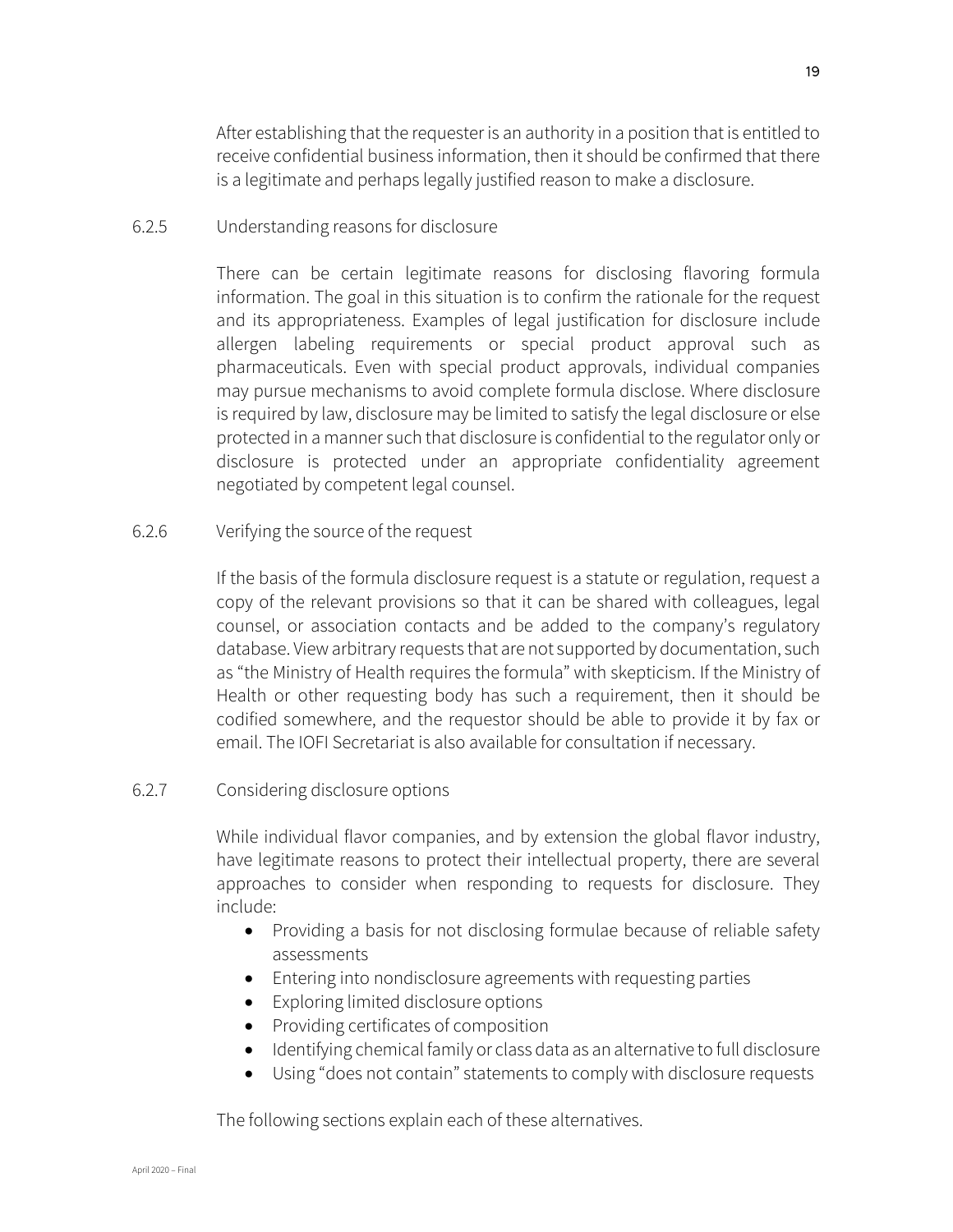#### <span id="page-20-0"></span>6.3 Disclosure Options

#### 6.3.1 Safety Assurance of Flavoring Ingredients

Occasionally, questions about the safety of a product prompt requests for disclosure of flavoring ingredients. There are globally recognized scientific expert groups that conduct ongoing safety evaluation of flavoring substances. The Expert Panel of the Flavor and Extract Manufacturers Association of the United States (FEXPAN) and the Joint FAO/WHO Expert Committee on Food Additives (JECFA) conduct ongoing evaluations and publish their findings regarding the safe use of individual substances in foods and beverages. One strategy for addressing formula disclosure requests related to safety is to provide assurance that all of the ingredients used in the formula have been approved by respected authorities such as Joint FAO/WHO Expert Committee on Food Additives (JECFA), the FEMA Expert Panel (FEXPAN), the European Food Safety Authority (EFSA) and the Japanese Food Safety Commission (FSC).

#### 6.3.2 Nondisclosure Agreements

An important component of a limited disclosure of a flavoring formula is an agreement not to further disclose the information, or a nondisclosure agreement (NDA). The precise contents of a nondisclosure agreement should be established by the company holding the trade secret formula and may vary in different situations. The agreement should be a signed pledge by a specific individual(s) in the receiving organization (governmental or private) having authority to legally bind the organization agreeing that the organization shall not under the terms of the NDA disclose the confidential information being provided. By signing an NDA, the individual, and the company receiving the confidential information become legally bound to keep the information secret. Disclosures that are inconsistent with the terms of the NDA are a breach and should be dealt with through appropriate local legal remedies or as specifically set forth in the NDA. In all cases, the consideration, negotiation and execution of any NDA or any other agreement affecting a company's rights related to its trade secrets should be done in consultation with competent legal counsel.

#### 6.3.3 Types of Limited Disclosure

There are two general types of limited disclosure: quantitative and qualitative. Quantitative disclosures relate to the *quantity*, *amount* or *concentration* of ingredients in a flavoring formula. Companies may be able to limit the scope of the disclosure, for example, by providing quantitative ranges of certain ingredients or groups of ingredients rather than exact percentages of each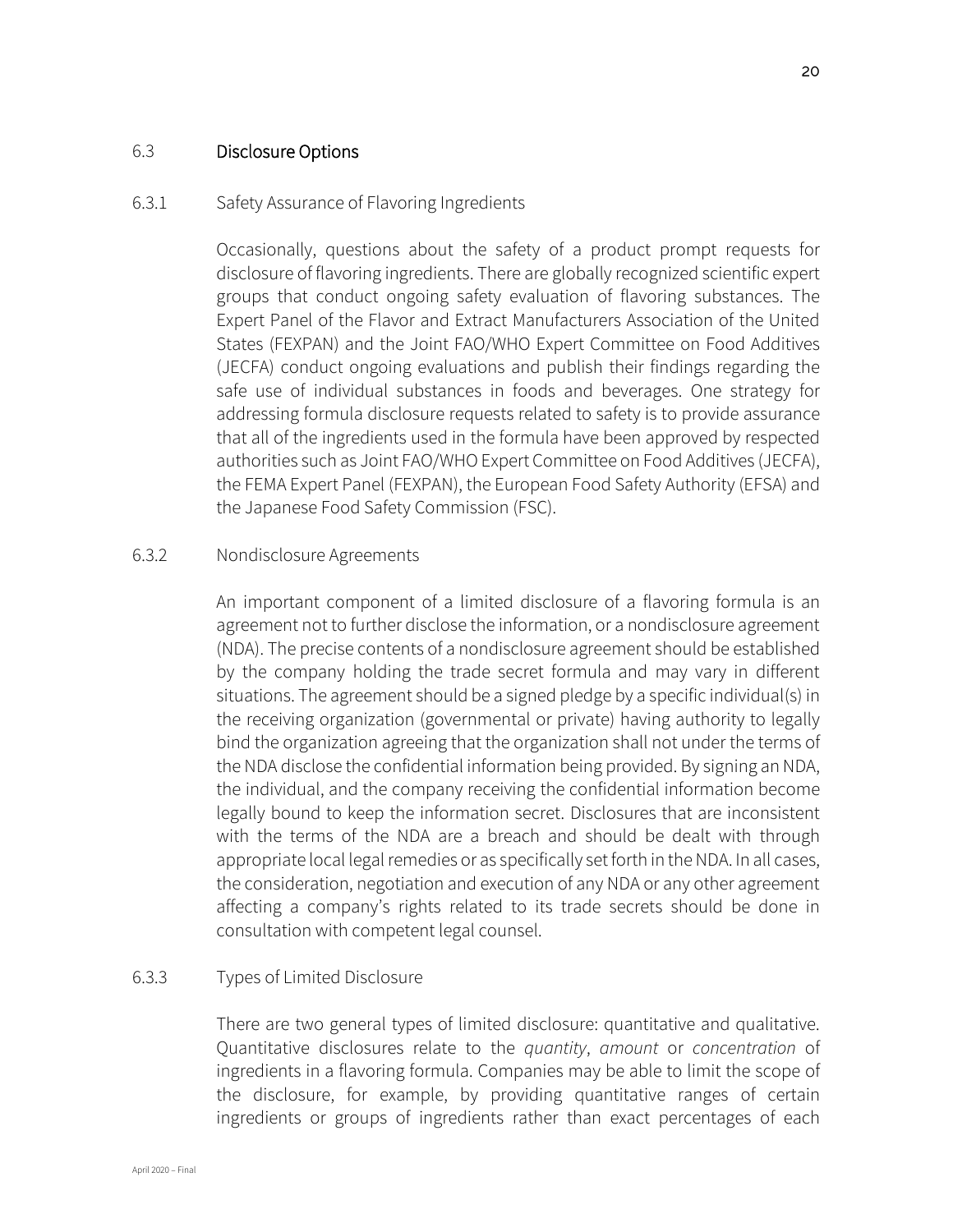ingredient or proprietary ingredients. Qualitative disclosures concern nonquantitative information about the contents of a flavoring formula; such disclosures mean revealing the *identity of certain ingredients*in the formula. Often qualitative disclosures may satisfy requests for formula disclosure, especially if accompanied by information demonstrating the safety of the flavoring substances in the formula.

#### 6.3.4 Certificates of Composition

A certificate or declaration of composition is another way to substantiate the safety of a compounded flavoring without revealing the individual flavoring ingredients. Such certificates or declarations usually contain the following elements:

- A certification that the flavoring formula meets the legal requirements in the country where the flavoring will be used.
- A declaration of some, but not all, of the individual ingredients used.
- The function of the ingredients listed, (e.g., flavoring, carrier, anticaking agent).
- Percent range for each of the ingredients listed, (i.e., 21-26%).

#### 6.3.5 Chemical Family and Class

Another approach to satisfying a request for disclosure is to provide a breakdown of the formula by chemical family or chemical class. Examples of chemical families include: acids; alcohols; aldehydes; ketones;

A limited disclosure might include a description of the chemical families contained in the formula as well as a percentage range for each particular family. This is an example of providing some additional information while still protecting the complete formula.

A limited disclosure using chemical classes could be offered in the same manner as a chemical family disclosure with the use of class names, such as: aliphatic saturated acids; aromatic ketones; and other esters. Once again, if additional information is requested, one could consider providing a percent range for each particular chemical class together with safety data on the class such as published JECFA and FEXPAN group summaries.

#### <span id="page-21-0"></span>6.4 Regulatory Requirements for Disclosure

There are an increasing number of government requirements for limited disclosure or labeling of individual flavoring ingredients. Perhaps the most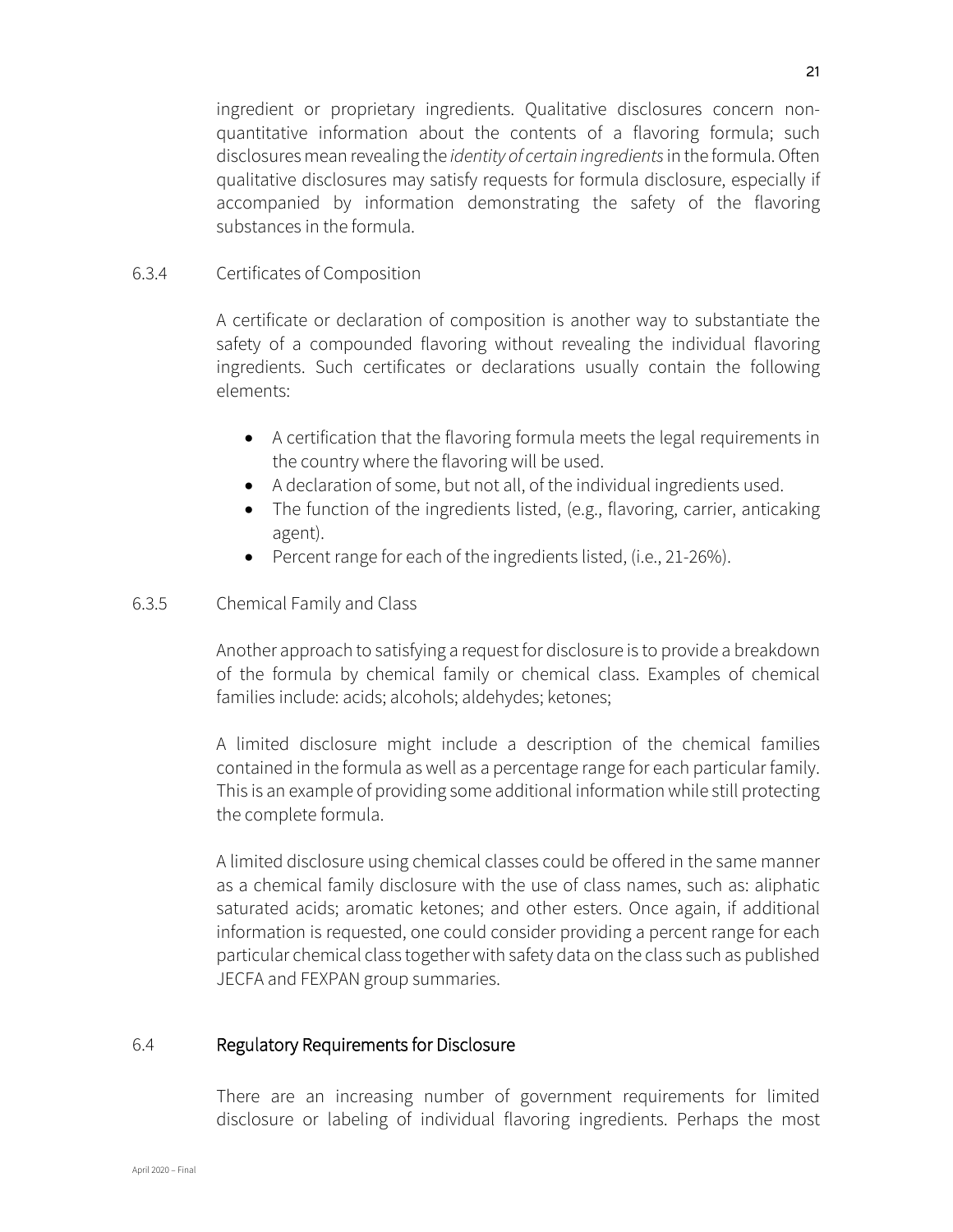obvious example is the requirement to disclose on the label when certain allergenic foods are present. Such requirements are a source of legitimate questions about a flavoring formula. The following sections address typical requests for disclosure, and strategies that both respond appropriately to regulators and protect the intellectual property of the industry.

#### 6.4.1 Allergen Disclosures

Certain ingredientswhen present in a flavoring formula must be disclosed on bulk and consumer product labels because they have been shown to cause an allergic reaction in a certain portion of the population and therefore their label disclosure is required by law. At the publication of this edition of the Code of Practice there is not a globally harmonized list of food allergens. The Codex Alimentarius, the European Commission, the U.S. Food and Drug Administration and many other authorities require the disclosure on the label when certain allergenic ingredients are present. Although many of the lists have common ingredients there are also distinctions among them. It is important to maintain an up-to-date list of allergens that require labeling in a particular jurisdiction. IOFI regularly publishes guidance on allergen labeling requirements for flavorings. Labeling for allergens is an example where disclosure of specific ingredients in an otherwise trade secret protected flavoring formula would be legally justified.

#### 6.4.2 Oral Care Products

In the European Union, Cosmetic Regulation (EC) N° 1223/2009 requires the identification on the label when any one of 26 so-called fragrance allergens is present in a cosmetic product above certain concentrations. Due to the way some oral care products are regulated in Europe, it is possible that the Cosmetics Regulation requires that the manufacturer of the oral care product disclose the presence of these ingredients when used in a flavoring formula in one of these oral care products.

#### 6.4.3 Pharmaceuticals

In many countries, products regulated as either prescription or "over the counter" drugs require the disclosure of inactive ingredients such as flavorings to drug registration and regulatory authorities. The authorities charged with reviewing these products sometimes are required to ask for flavoring formula disclosures. Once again, if not already known, it is important to request a copy of the statute or regulation that requires or authorizes the disclosure. In addition, you may want to consider the use of a nondisclosure agreement to limit the way the information can be used.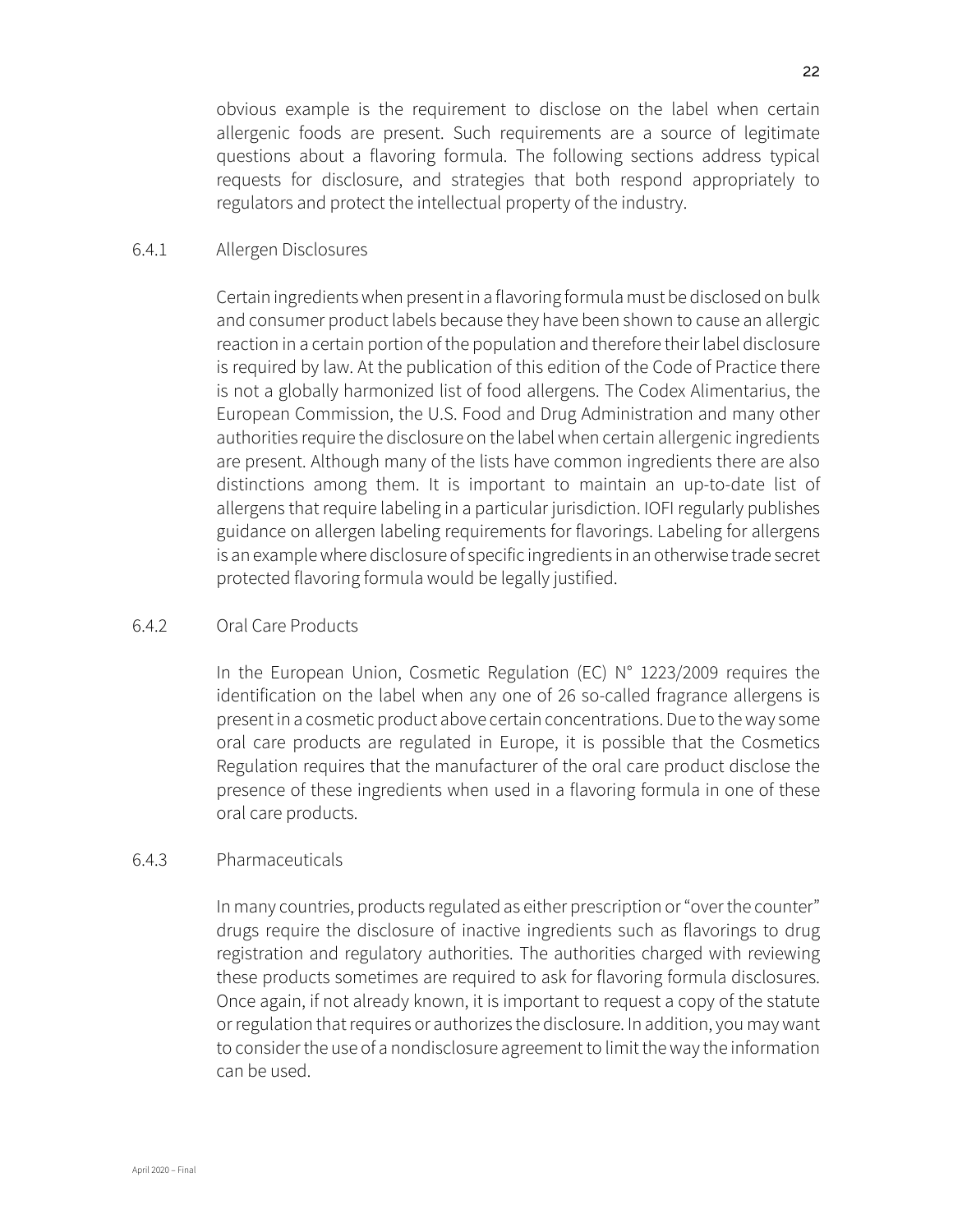#### 6.4.4 Workplace safety

It is increasingly common for consumer product manufacturers to request formula information related to the flavorings that they use to manufacture their products so that they may comply with relevant regulations or requests from regulators requiring the disclosure of possible workplace hazards. Workplace exposure limits such as "permissible exposure limits" (PELs) for flavoring substances may lead consumer product manufacturers to request formula disclosure for these substances. In the absence of regulations requiring disclosure of flavoring substances, flavoring manufacturers may choose to employ one or more of the disclosure options described previously in this section such as the use of "does not contain" statements, limited qualitative disclosure, or the limited disclosure of some members of specific structural classes that may be of interest (e.g. aldehydes, ketones, etc.). See also Chapter 7.8 on GHS and IOFI/IFRA Labeling Manual.

#### 6.4.5 Illegal Drug Precursors

Under an agreement of the United Nations, many countries regulate the industrial use of chemicals that are precursors for illegal drugs. One example of these chemicals is benzaldehyde. The regulations require registration, reporting and recordkeeping depending on how the substance is used in a flavoring. Compliance with these regulations sometimes requires flavoring manufacturers to provide limited formula information to customers or regulatory authorities.

#### <span id="page-23-0"></span>6.5 Conclusion

The examples directly above represent some of the legal frameworks under which flavor formula disclosure may be justified. They are meant to demonstrate that there are legal reasons why customers may need to sometimes ask about certain contents of an otherwise confidential trade secret flavoring formula. However, it is important to carefully consider the legal basis of any disclosure request, as in many circumstances, disclosure can still be appropriately limited.

Helping to protect the intellectual property of the flavor industry is an important goal for IOFI. Although there are some circumstances where disclosures are warranted, measures can often be taken to focus a formula inquiry and minimize or avoid disclosure, thus responding appropriately to requests while protecting valuable trade secrets.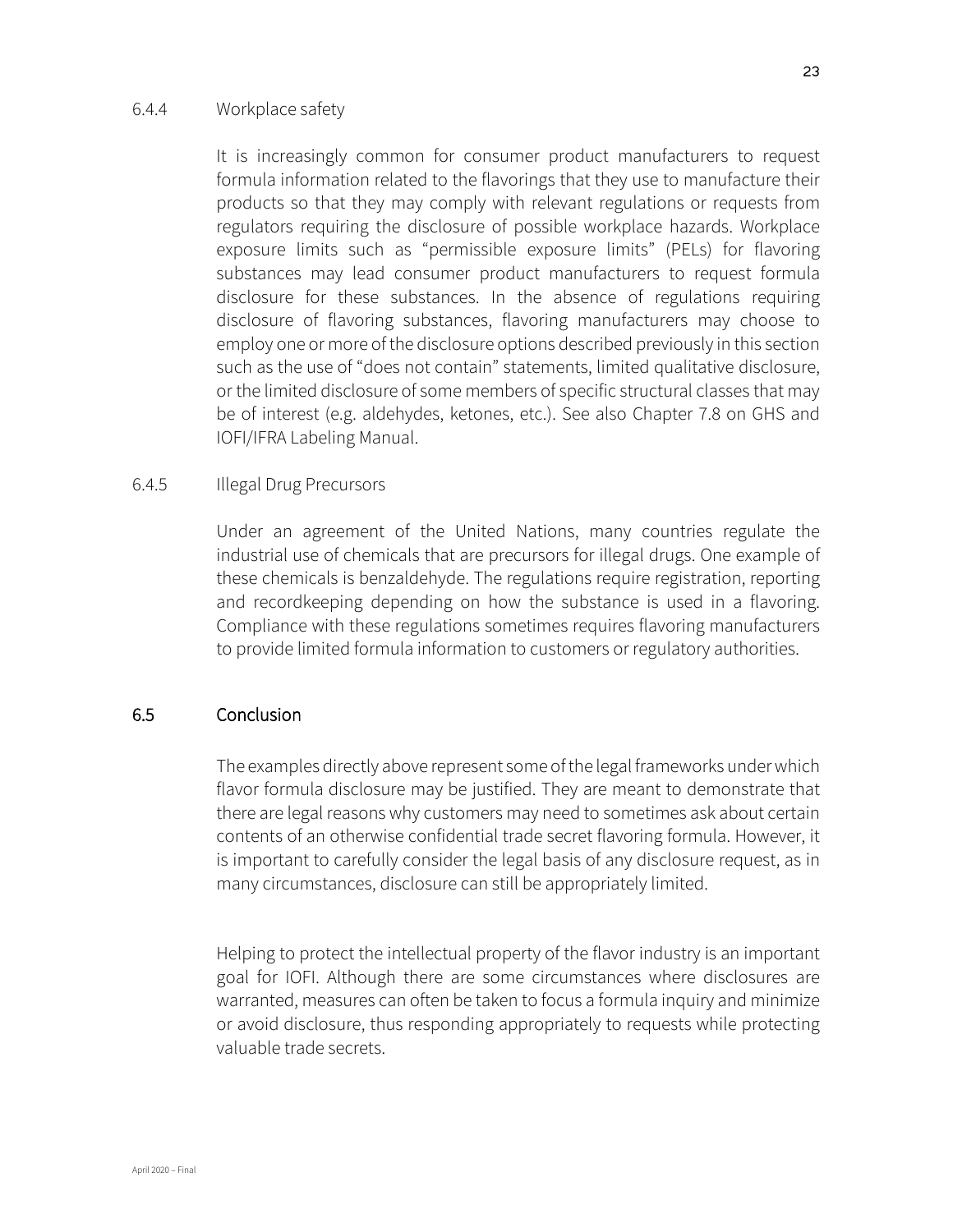#### <span id="page-24-0"></span>7 BASIC STANDARDS OF GOOD MANUFACTURING PRACTICE

#### <span id="page-24-1"></span>7.1 Background

Flavoring substances and flavorings are food ingredients and shall be treated as such. Flavorings should be prepared and handled in accordance with the appropriate sections of the Recommended International Code of Practice-General Principles of Food Hygiene (CXC 1-1969 Rev.4 - 2003).

#### <span id="page-24-2"></span>7.2 Flavor Manufacturing Employers

7.2.1 Employers are obligated to comply with all applicable workplace safety regulations and are encouraged to explore and address aspects of flavoring manufacturing that may not be explicitly covered by workplace safety regulations but which may further foster a safe workplace for employees.

#### <span id="page-24-3"></span>7.3 Employees

- 7.3.1 Employees responsible for the manufacturing of flavorings shall be adequately qualified and trained to perform the duties required and shall be instructed likewise.
- 7.3.2 All employees active in the departments of the manufacture and packaging of flavorings shall be adequately and appropriately dressed, comply with all personal hygiene requirements and avoid working if exhibiting symptoms of illness or disease that create risk of spreading illness to colleagues or contaminating the food supply.

#### <span id="page-24-4"></span>7.4 Premises and sanitation

- 7.4.1 All manufacturing areas shall be clean, orderly and well-ventilated. Instructions shall be issued indicating the areas to be cleaned, cleaning frequency, cleaning procedures and personnel responsible for cleaning operations. Appropriate cleaning equipment and cleaning materials shall be available*.*
- 7.4.2 Consumption of food and/or drinks, smoking and other unhygienic practices shall not be allowed in manufacturing areas.
- 7.4.3 Sufficiently clean and well-ventilated sanitary facilities, including facilities for hand washing and changing of clothes shall be available near the working areas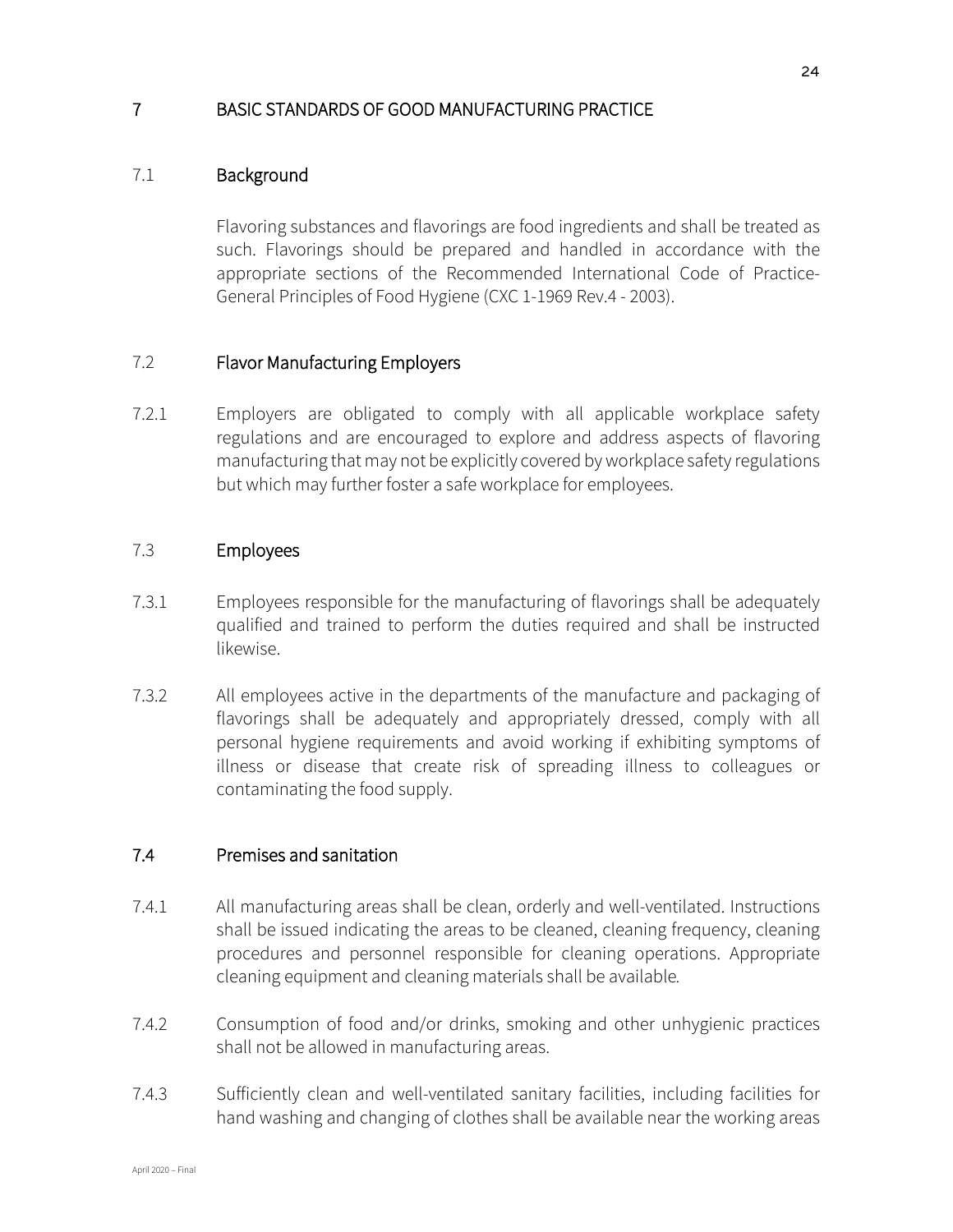for the use of manufacturing personnel.

- 7.4.4 Instructions on access to and behavior in manufacturing areas shall be visually mounted at entrance areas.
- 7.4.5 Access to all manufacturing areas shall be restricted to authorized persons.

#### <span id="page-25-0"></span>7.5 Ingredients and raw materials

- 7.5.1 Ingredients and raw materials used in the manufacture of flavorings should comply with appropriate national law and shall be examined as to their fitness for intended use by appropriately qualified personnel.
- 7.5.2 Ingredients and raw materials shall be stored under conditions that will maintain their fitness for use.
- 7.5.3 Ingredients and raw materials deemed to be unfit for use shall be identified as such and stored away from materials that are fit for use.
- 7.5.4 Ingredients and raw materials which are found to have a reasonable probability to cause serious adverse health consequences (i.e., pathogen contamination, presence of toxic contaminants) should be handled in accordance with local laws and regulations regarding either regulatory reporting, recall and/or disposal.

#### <span id="page-25-1"></span>7.6 Manufacturing operations

- 7.6.1 All manufacturing operations and quality control operations on intermediates and final products shall be supervised by qualified personnel.
- 7.6.2 Appropriate cleaning instructions shall be issued for all equipment in use, and the personnel responsible for executing these instructions and verifying the cleanliness of equipment shall be designated.
- 7.6.3 All manufacturing equipment shall be designed and maintained to make it suitable for its intended use.
- 7.6.4 All manufacturing equipment shall be installed in the production premises in positions facilitating cleaning and maintenance, and minimizing contamination during its use.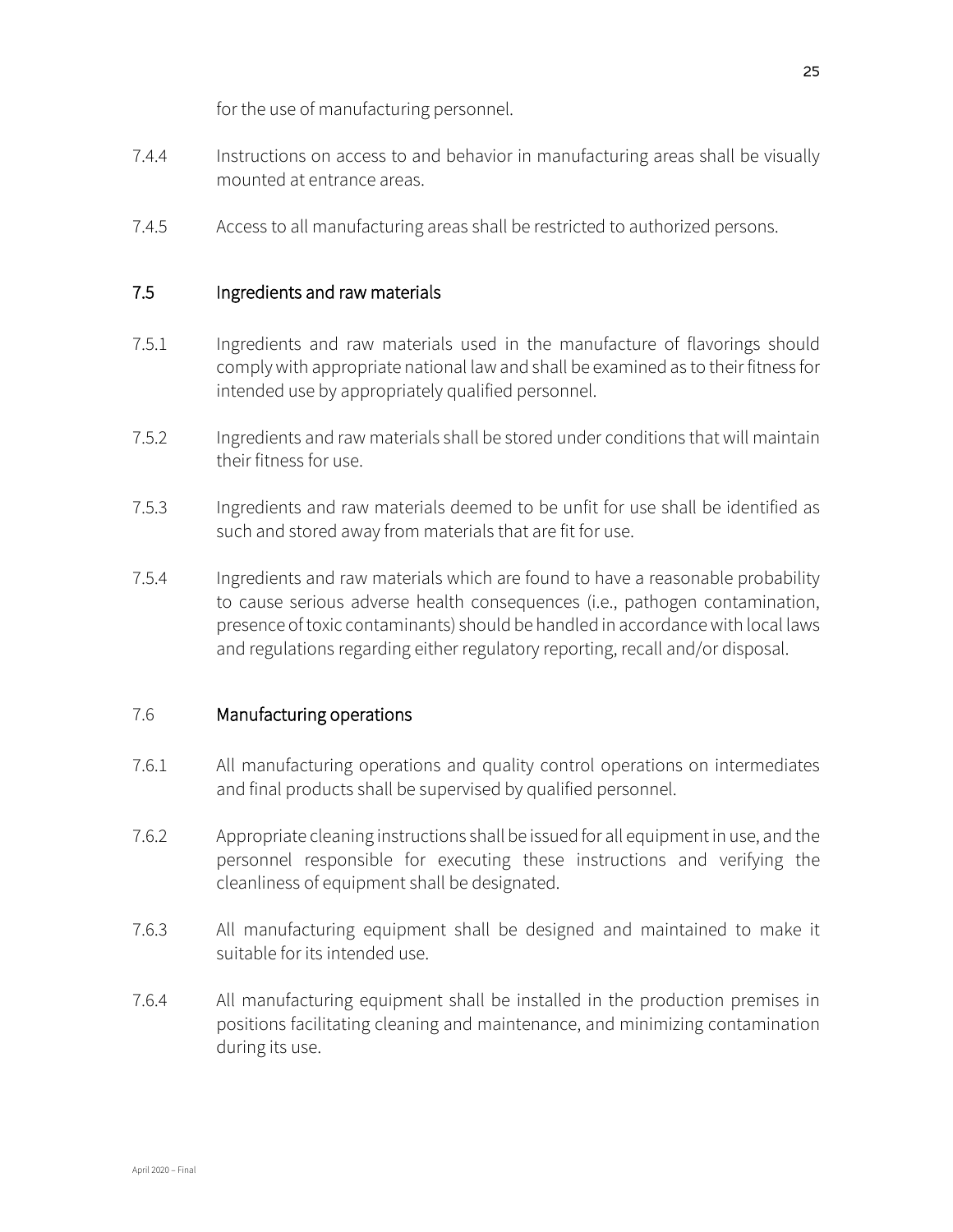- 7.6.5 Weighing and measuring equipment used in production and quality control shall be calibrated and checked for accuracy at suitable intervals by appropriate methods.
- 7.6.6 All vessels and containers holding raw materials, intermediates or finished products shall bear suitable means of identifying their contents.
- 7.6.7 Records shall be maintained of each batch of material manufactured.
- 7.6.8 Each batch of manufactured material shall be examined as to its fitness for use by appropriately qualified personnel.
- 7.6.9 All batch manufacturing records shall be retained for at least one year in such a way that proper tracking and tracing systems are in place.

#### <span id="page-26-0"></span>7.7 Packaging

- 7.7.1 In selecting, handling and control of all packaging materials, proper attention shall be given to their condition, cleanliness and suitability for the product they contain.
- 7.7.2 All packages and containers of finished products shall be identified by labels mentioning the name, code and batch number of the product, its weight or volume, and any special storage and handling instructions as well as any directions for use, warnings and precautions which may be required.
- 7.7.3 All packaging material should comply with appropriate national law.

#### <span id="page-26-1"></span>7.8 GHS & IOFI/IFRA Labeling Manual

- 7.8.1 The Globally Harmonized System (GHS) defines and classifies the hazards of chemical products and communicates health and safety information on labels and safety data sheets.
- 7.8.2 IOFI Members are encouraged to follow the IOFI/IFRA Labeling Manual. The Labeling Manual provides guidance to the global membership in order to ensure a consistent hazard classification and labeling for flavor and fragrance ingredients.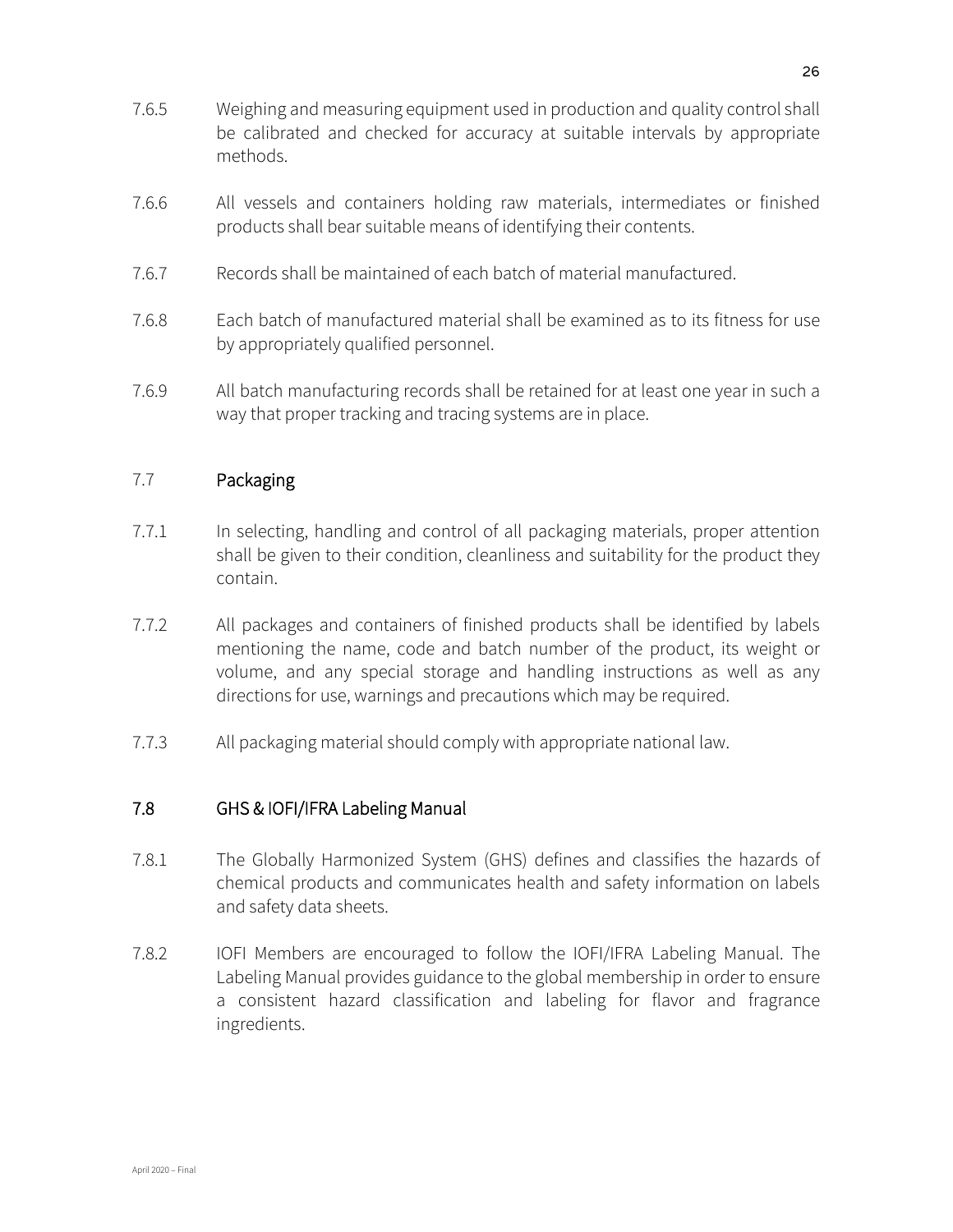#### <span id="page-27-0"></span>8 LABELING

#### <span id="page-27-1"></span>8.1 Introduction

The labeling for bulk shipment of flavorings from a flavor manufacturer to a customer (focusing on B2B<sup>[5](#page-27-3)</sup> scenarios in this Chapter) shall comply with national and local regulations of the Country of Origin and in the case of flavorings to be exported, flavoring manufacturers shall make their best efforts to assure that their labeling also complies with the labeling regulations of the Country of Destination with the understanding that failure to do so may result in the denial of entry. Where applicable, the labeling of flavorings shall also conform to the following:

- 8.1.1 Where the term "labeling" is used, it shall include the transmission of information on relevant trade documents such as in Safety Data Sheets (SDS) or Product Specifications Data Sheets.
- 8.1.2 The name and address of the flavoring manufacturer or the distributor, as well as the name or the product code and the quantity shall be shown on the label.
- 8.1.3 Labeling of flavorings should comply with local regulations. Flavor labels on bulk packaging sold and shipped to downstream customer companies must include accurate and sufficient labeling information such that the downstream customer company can comply with the legal requirements for the labeling of their products. Particular attention should be paid to the labeling of non-flavoring food ingredients in flavorings as these may be subject to different regulatory requirements in different countries, especially in how such materials must be labeled on food products.

#### <span id="page-27-2"></span>8.2 More Guidance on Labeling

8.2.1 Additional guidance on labeling can be found in the Codex Alimentarius *General Standards for the Labeling of Food Additives When Sold As Such* (CODEX STAN 107- 1981).

<span id="page-27-3"></span><sup>5</sup> Business-to-Business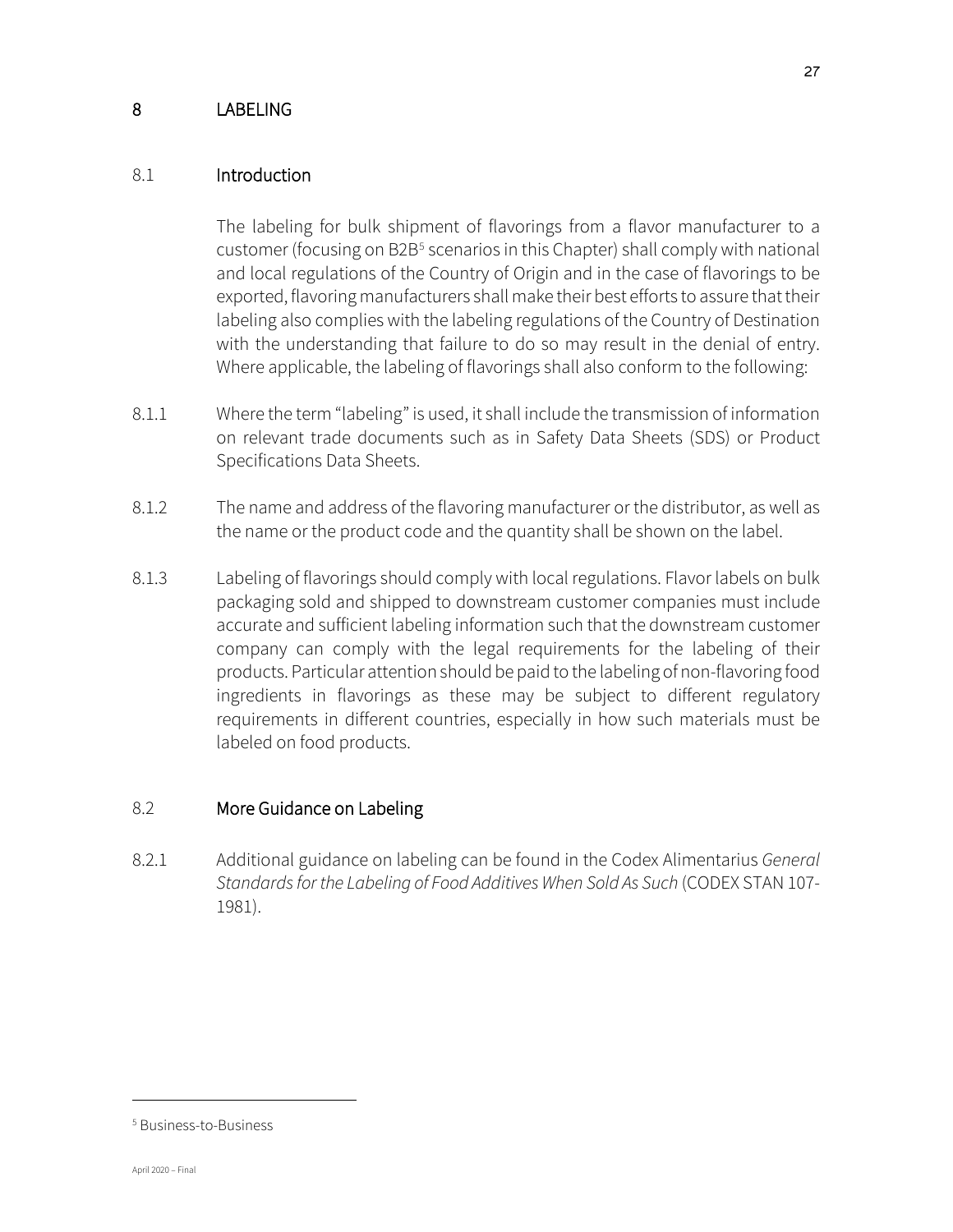#### <span id="page-28-0"></span>9 CLAIMS MADE IN THE LABELING, PRESENTATION OR ADVERTISING OF FLAVORINGS

#### <span id="page-28-1"></span>9.1 Introduction

Flavoring manufacturers shall not make false or misleading statements when promoting or labeling their products.

- 9.1.1 Specifically, flavoring manufacturers shall abstain from making any claim by way of statement or representation with a view to promoting the sale of a flavoring which implies or suggests that it possesses particular characteristics relating to its nature, properties, composition, quantity, durability, origin or provenance, method of manufacture or production which is untrue or misleading or which, when such a claim relates to a measurable or objective characteristic, cannot be substantiated*.*
- 9.1.2 For many decades the flavor industry has successfully worked through associations to fund a strong scientific program to support the safety of our industry's products. Any claims that attempt to malign competitive products or differentiate products based on safety should be discouraged as this practice would suggest that our products are not, in fact, safe.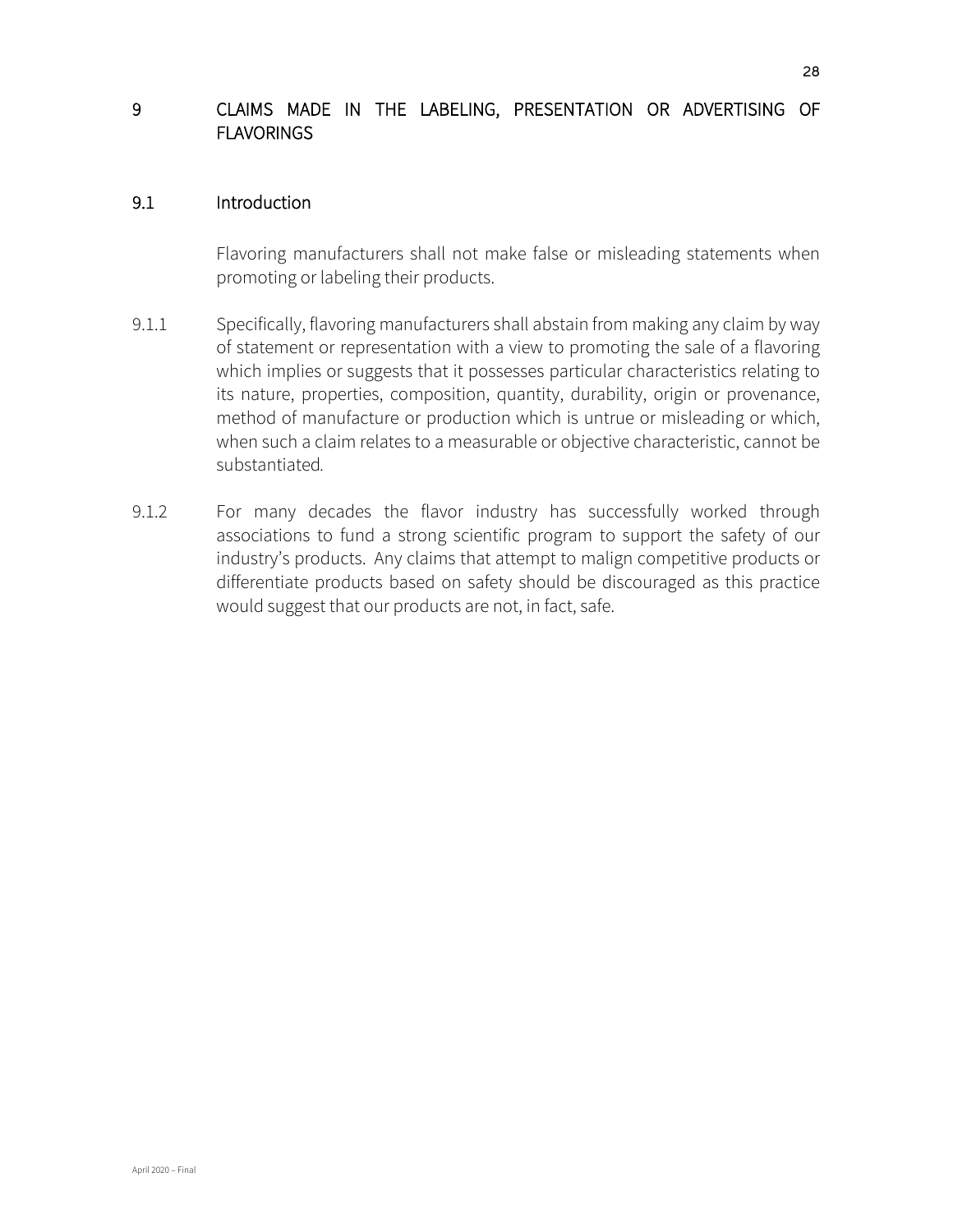#### <span id="page-29-0"></span>10 QUALITY ASSURANCE AND MANAGEMENT

#### <span id="page-29-1"></span>10.1 Quality Assurance

- 10.1.1 Quality assurance procedures should define in sufficient detail sampling, including the quantities, tests to be performed, sample retention, and the schedule for release of the results to relevant audiences requiring such services.
- 10.1.2 The Quality Assurance department should maintain adequate records regarding the specification and test results of each batch on file in paper copy or electronic data for a suitable amount of time to comply with local regulation.
- 10.1.3 Quality assurance procedures should enable management or outside monitoring agencies to check regularly whether all instructions and procedures for any stage of manufacturing and quality control are being followed strictly.

#### <span id="page-29-2"></span>10.2 Quality Management

- 10.2.1 Companies should compile a flow diagram for the production process that monitors, ensures and documents the production of flavorings and flavoring ingredients under consideration of general hygiene rules and, if needed, special requirements on all steps. The process should prevent or minimize any hazards.
- 10.2.2 Flavour companies are requested to identify the food quality-relevant critical points in the process operations and also establish, conduct, comply with and monitor safety measures based on HACCP principles in accordance with the annex of CXS 1-1969 (Rev.4 – 2003). Companies must also otherwise comply with all local and/or regional laws and regulations pertaining to food safety.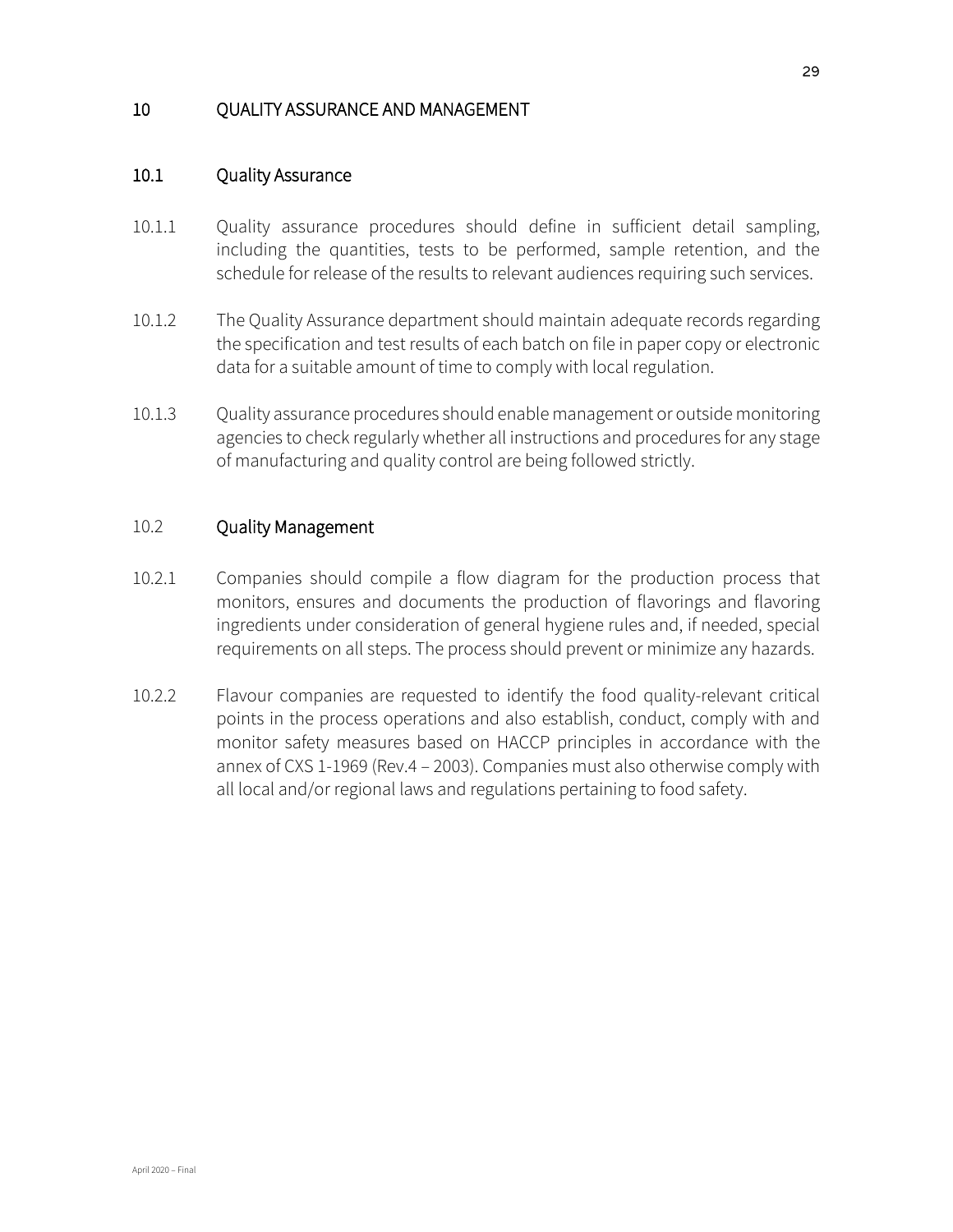#### <span id="page-30-0"></span>11 QUALITY CONTROL AND SAMPLE STORAGE

#### <span id="page-30-1"></span>11.1 Quality Control

- 11.1.1 A Quality Control department directed by a qualified person should monitor and control predefined properties of all ingredients and finished products. This department should operate according to defined procedures, with the responsibility and authority to approve or reject the evaluated materials. During the period between the arrival from the supplier or from the production center and its use in flavor compounding or shipment to the customer, all ingredients and finished products should be stored under conditions compatible with their physical and chemical properties.
- 11.1.2 The laboratory facilities for Quality Control purposes should be staffed and equipped commensurate with the requirements of effective quality control.
- 11.1.3 QC samples should be uniquely labeled, with reference to the date and batch number for all ingredients and finished products. Records should be kept permitting identification of the batch, the production history or origin, and defining dates for the various control steps, including release by the Quality Assurance department.

#### <span id="page-30-2"></span>11.2 Storage of Samples and Rejected Products

- 11.2.1 Samples for external reference of a product in commerce should be stored under suitable conditions for future reference for at least one year after manufacture or as long as shelf life defines.
- 11.2.2 All ingredients to be used in flavor compounding and finished products should be properly sampled, tested for compliance with organoleptic and analytical specifications and released by the Quality Control department via defined procedures.
- 11.2.3 Ingredients and finished products that have been rejected for any reason should be designated accordingly, quarantined physically and treated in accordance with the nature of the rejection.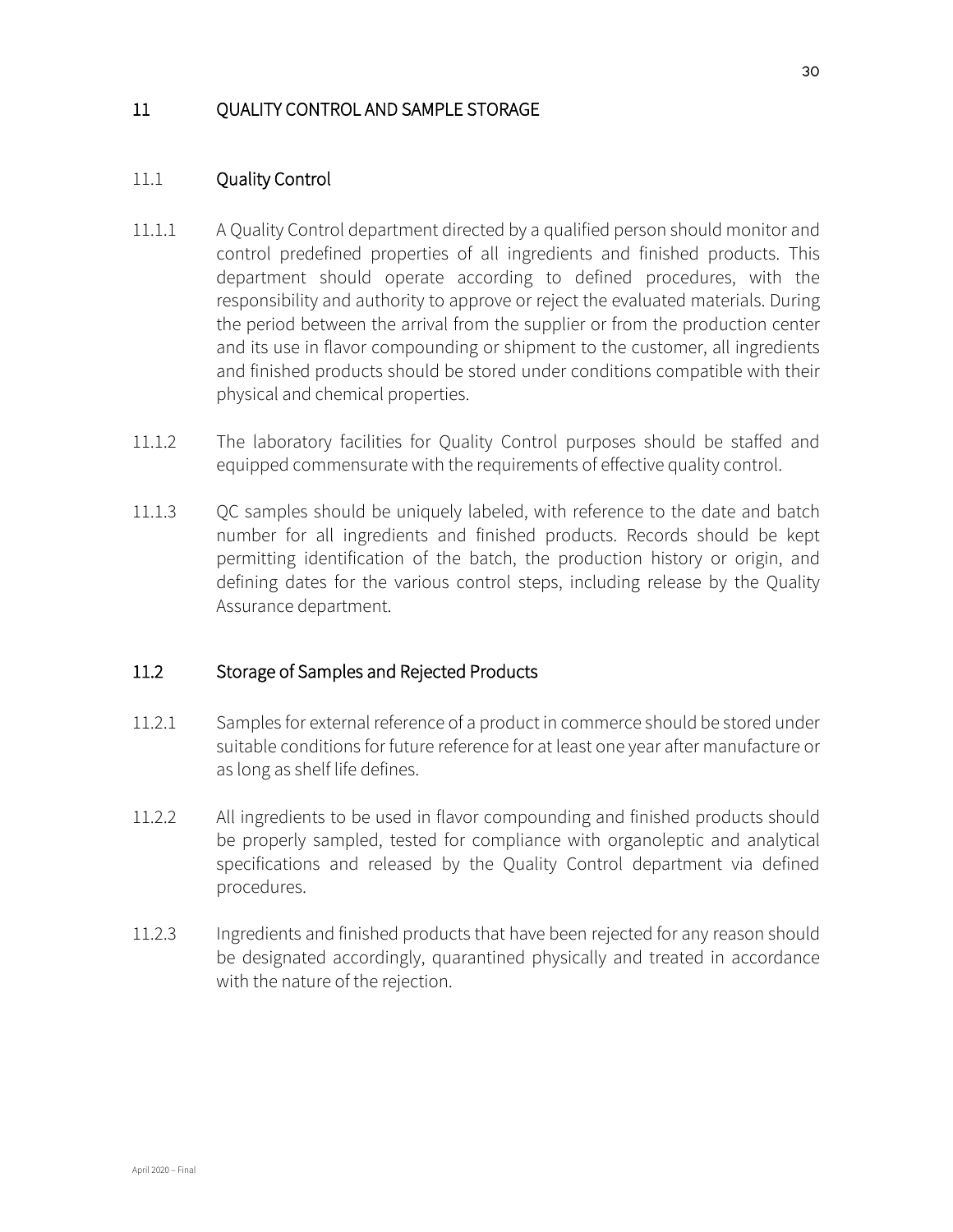#### <span id="page-31-0"></span>12 SHELF LIFE AND RE-TESTING

#### <span id="page-31-1"></span>12.1 Shelf Life

- 12.1.1 The shelf life of flavorings is defined as the period from the date of production during which the flavoring remains suitable for further use. This shelf life will be indicated by an appropriate label description that indicates minimum durability under appropriate storage conditions.
- <span id="page-31-2"></span>12.2 Re-Testing
- 12.2.1 Flavor manufacturers may engage in the common practice of re-testing flavorings at regular intervals.
- 12.2.2 Instead of allocating one single extended shelf life, the intention of re-testing is to ensure that the quality is checked at designated intervals and that the optimum quality is maintained during storage and subsequent transportation to the customer, and at the customer's warehouse prior to final use. Typically, this practice consists of managing a QA/QC program based on regular sensory, physical, chemical and, if appropriate, microbiological analyses for determining continued conformance with the product specifications.
- 12.2.3 Frequency of the evaluations is based on recommendations of material suppliers, historical data on the product stability, and product experience or company practice.
- 12.2.4 Test procedures and frequency of testing may vary from company to company. Frequency of testing shall be based on the anticipated shelf life of the flavorings and shall be indicated by label descriptions such as 'best before [date]', 'reanalyze by [date]', 're-test by [date]','expiry [date]' or any other appropriate wording.
- 12.2.5 Within the shelf life period, the quality of the flavoring should be in compliance with sensory, physical, chemical and, if appropriate, microbiological specifications established by the manufacturer. However, unused product can be re-analyzed before or at the specified date to establish that the product is still in compliance with the product specifications.
- 12.2.6 Descriptions such as 'best before', 're-analyze by', 're-test by' or 'expiry date' indicate a point in time at which the product should be re-analyzed against the product specifications before it can be further used in flavor formulation and/or food production. When the product is found in compliance the product will receive a new 'best before[date]', 're-analyze by[date]', 're-test by[date]' or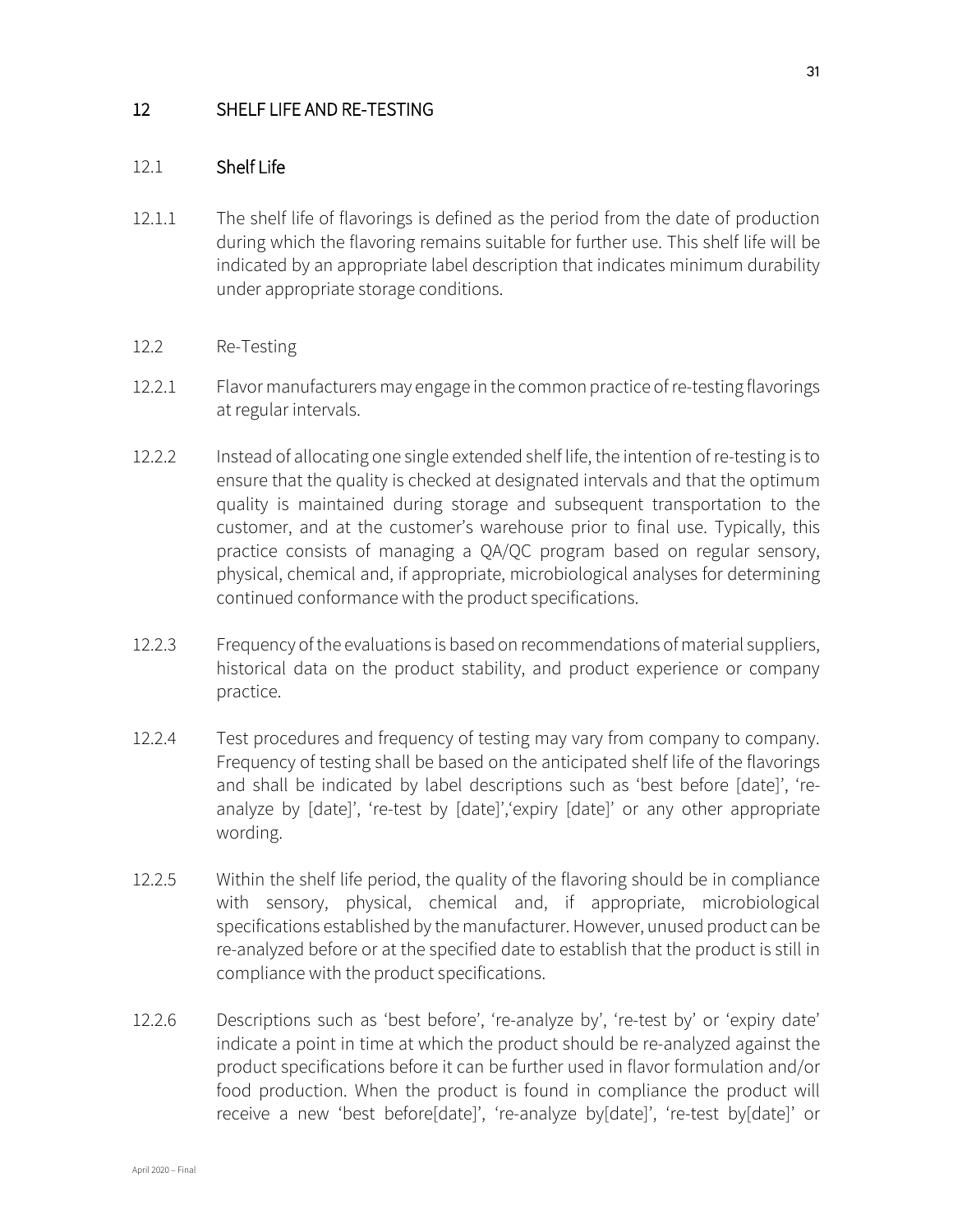'expiry[date]' description. Test data and results reflecting the re-qualification shall be documented within a revalidation report issued by the QA/QC Department(s).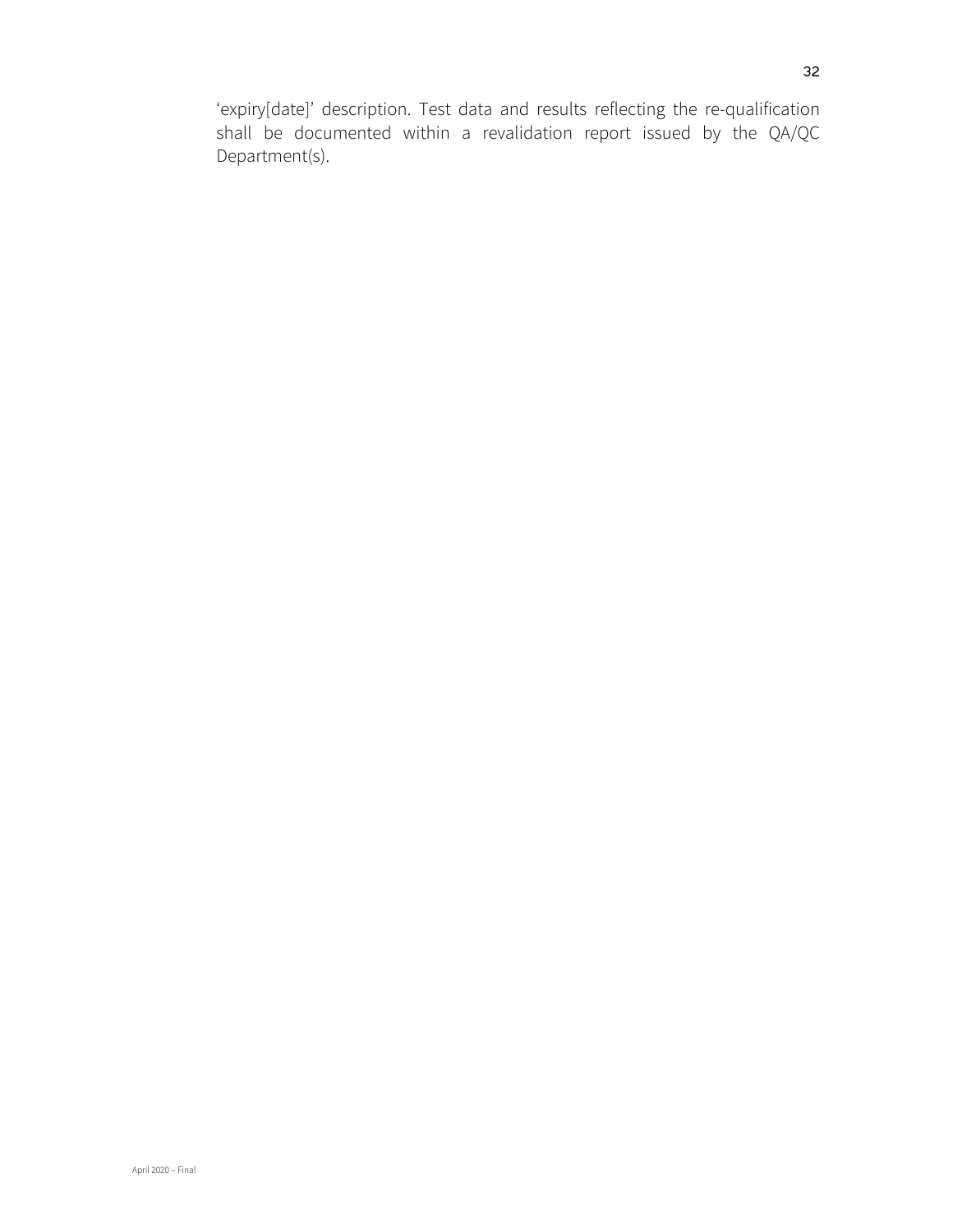#### <span id="page-33-0"></span>13 GUIDELINES ON THE IOFI INTERPRETATION OF THE TERM "NATURAL"

#### <span id="page-33-1"></span>13.1 Introduction

The purpose of these Guidelines is to provide guidance on the IOFI interpretation of the term "natural" as it relates to describing the character of a flavoring (see Chapter 3 Definitions and Terminology of the CoP). The application of the Code of Practice, including its Annexes, does not relieve individual manufacturers from the obligation to comply with all national or international regulations that pertain to their operations. These regulations, including governmental informal policies and rulings and officially condoned practices, will take precedence over these Guidelines. In those countries where corresponding specific regulations are not in force, the Code of Practice may serve as a best practices resource.

The sections below provide a general overview of the relevant factors when considering whether a flavor could be considered natural. Again, companies must consider the local or regional regulatory rules regarding the determination and labeling of natural flavor.

#### <span id="page-33-2"></span>13.2 Source Materials

Source materials used as the starting material for natural flavorings, should be materials of animal, plant or microbiological origin. Sources for natural flavoring complexes and natural flavoring substances are the essential oils, oleoresins, extractives, distillates, or products of roasting, heating or enzymatic transformations of spices, fruit or fruit juice, vegetable or vegetable juice, edible yeast, herb, bark, bud, root, leaf or similar plant material, meat, seafood, poultry, eggs and other animal products, dairy products, or fermentation products thereof.

#### <span id="page-33-3"></span>13.3 Physical Production Processes

Physical processes may be used for the production of natural flavoring complexes or natural flavoring substances. pH adjustment may be used for the isolation of acidic and basic materials.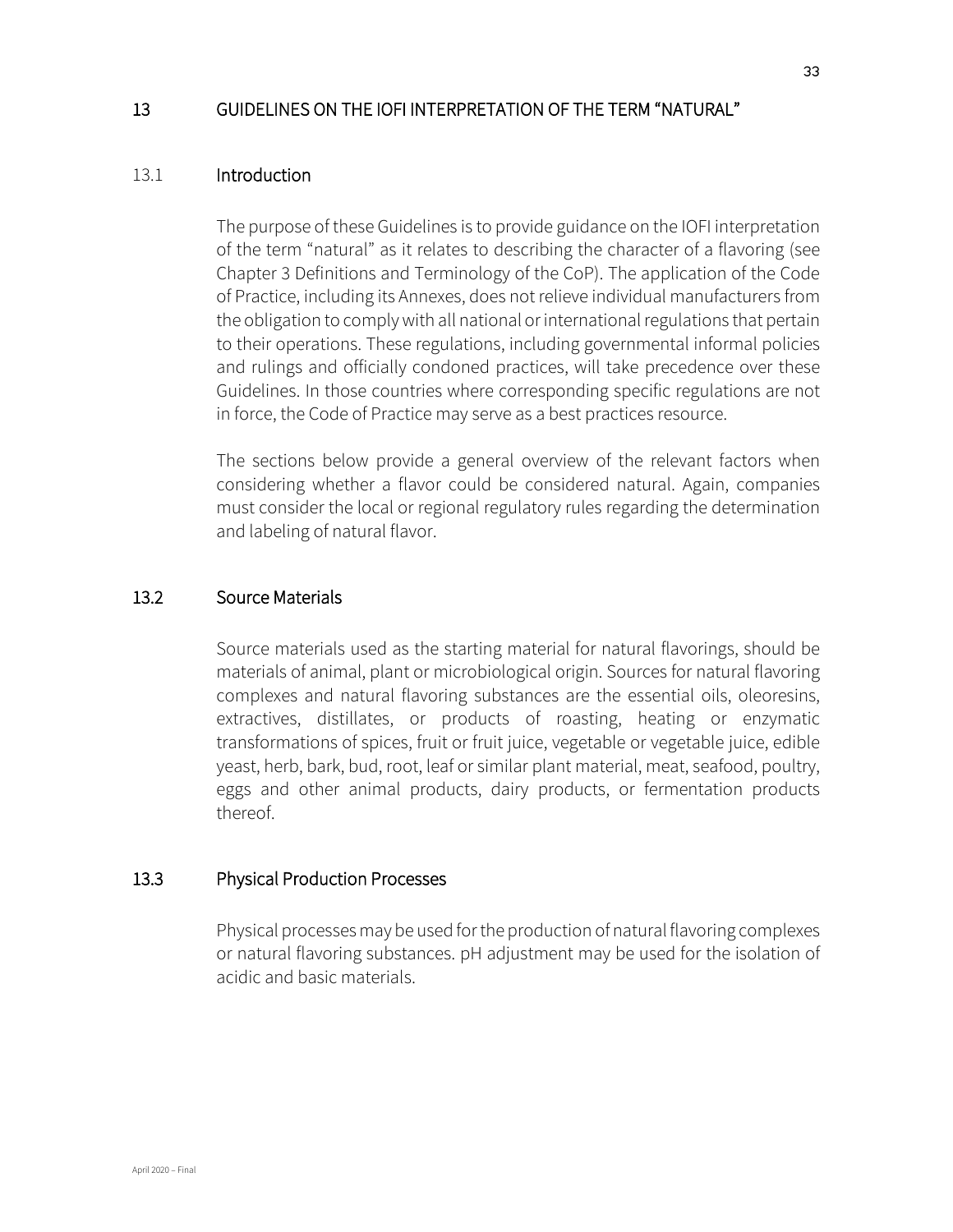#### <span id="page-34-0"></span>13.4 Biochemical Processes for Natural Flavoring Complexes and Natural Flavoring **Substances**

#### 13.4.1 Organisms and Enzymes

Biological entities capable of self-replication or resulting from biological reproduction such as bacteria, yeast, fungi, plants and animals, in whole or in part, and enzymes derived thereof, are permitted for producing natural flavorings.

#### 13.4.2 Substrates

If the substrates used to produce natural flavorings by biochemical processes are natural, as defined in the other sections of this document, then the end products isolated from such processes are considered natural flavorings.

#### 13.4.3 Co-factors, Nutrients, Vitamins, Hormones and pH-adjusting Agents

Materials added to the substrate necessary for the growth and function of the organism(s) such as co-factors, minerals, nutrients, vitamins, hormones, pH adjusting agents and electromagnetic radiation are not restricted in origin, but they may not exceed the levels required for the purpose of maintaining the growth and function of the organism(s) or parts thereof.

#### 13.4.4 Carrier System

The carrier system may be aqueous or non-aqueous. Natural substrates can be used as carriers. Non-natural carriers can only be used if they do not react irreversibly and do not serve as a substrate. Carriers may remain in the final mixture provided they are permitted as carrier solvents for natural flavorings.

#### <span id="page-34-1"></span>13.5 Other Processes for Natural Flavoring Complexes and Natural Flavoring **Substances**

Processing methods are generally considered to support the production of natural flavorings where they constitute typical or customary food processing or in-home preparation, or occur in nature. See examples in Table 1.

List of examples of food preparation processes which are generally considered to support the production of natural flavoring (non-exhaustive; subject to update):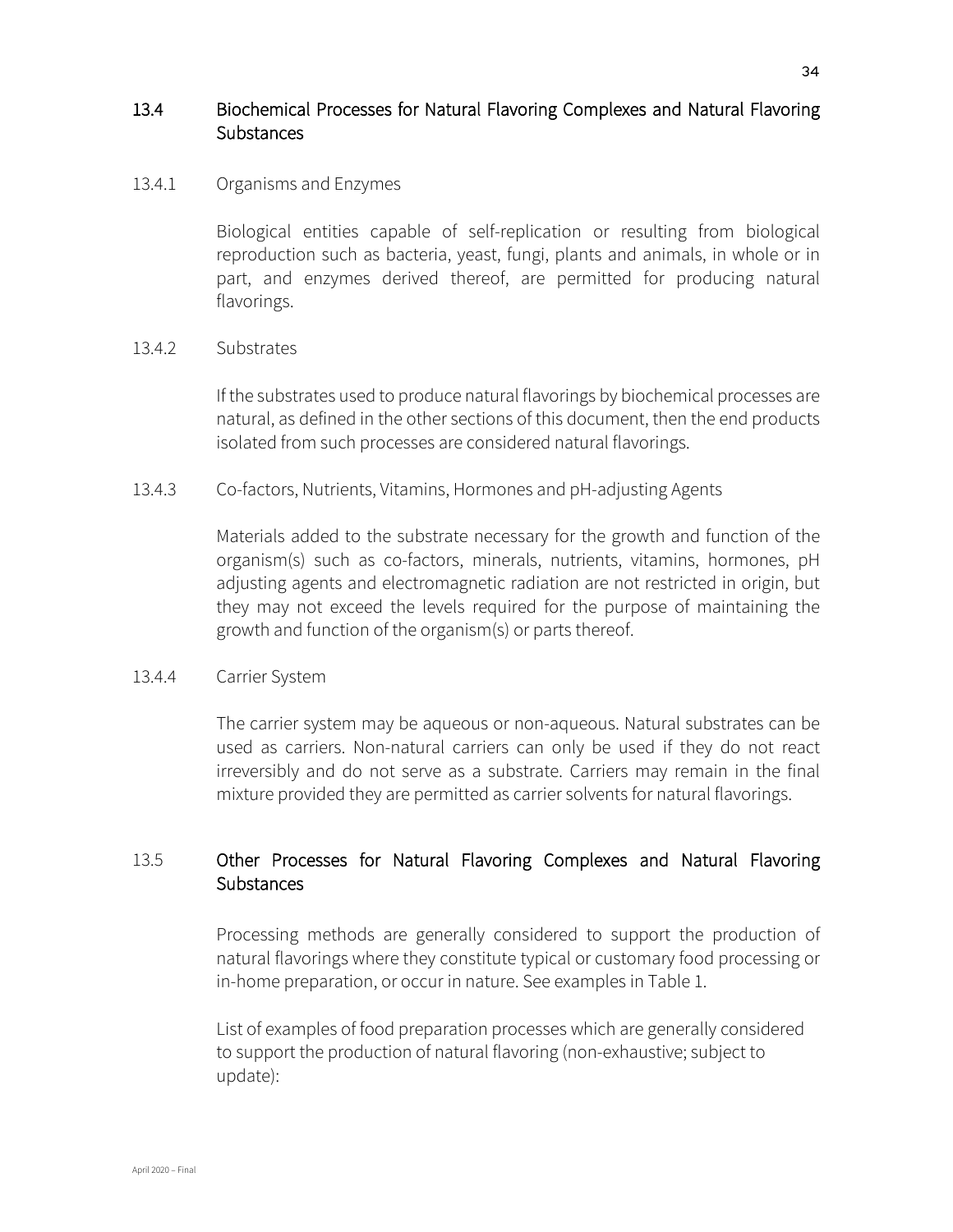| Absorption                                | Filtration           |
|-------------------------------------------|----------------------|
| Adsorption                                | Grinding             |
| Crystallization                           | Heating              |
| Cutting                                   | Mixing               |
| Distillation                              | Osmoses              |
| Drying (spray-drying, freeze-drying etc.) | Precipitation        |
| Emulsification                            | Roasting             |
| Encapsulation                             | Squeezing            |
| Extraction                                | Sublimation          |
| Extrusion                                 | Ultrasonic treatment |

#### <span id="page-35-0"></span>13.6 Additional Provisions

The use of singlet oxygen or ozone is not allowed during processing of natural flavor.

#### <span id="page-35-1"></span>13.7 Classification of Salts

Salts of natural flavoring substances with the following cations  $NH_4^+$ , Na<sup>+</sup>, K<sup>+</sup>, Ca<sup>2+</sup> and Fe<sup>3+</sup>, or the anions Cl,  $SO_4^2$  and  $CO_3^2$  are classified as natural flavoring substances.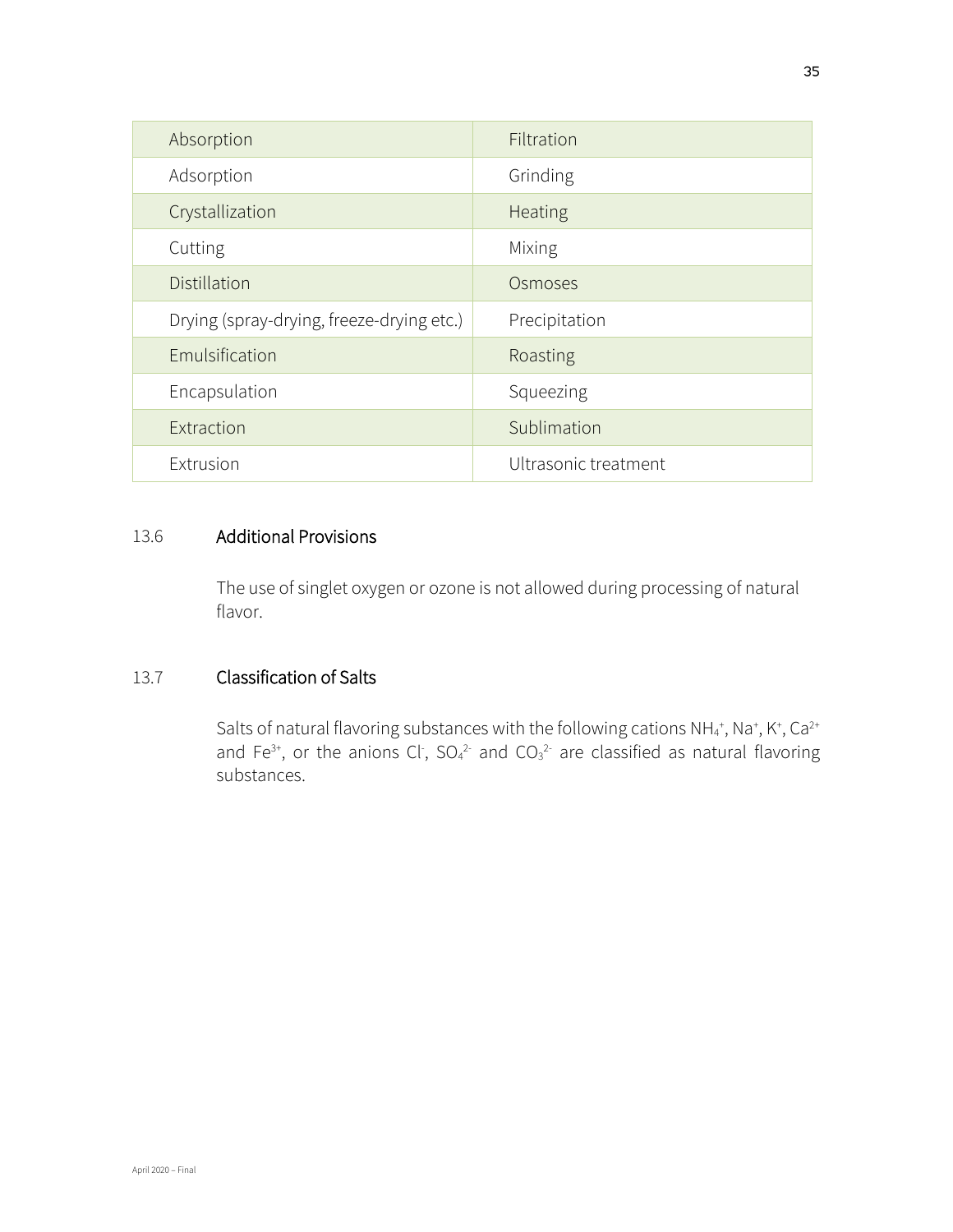#### <span id="page-36-0"></span>14 IOFI GUIDELINES FOR THE PRODUCTION OF THERMAL PROCESS FLAVORINGS

#### <span id="page-36-1"></span>14.1 Introduction

The Codex Alimentarius Guidelines (CAC/GL 66-2008) states that flavorings may consist of flavoring substances, natural flavoring complexes, smoke flavorings or thermal process flavorings. The purpose of this section is to provide guidance on the production and use of thermal process flavorings in countries that have no regulatory provisions covering this type of product. National regulations, if in existence and even if they do not use a special term to define thermal process flavorings, will always take precedence over these Guidelines.

#### <span id="page-36-2"></span>14.2 Scope

- 14.2.1 These Guidelines deal with thermal process flavorings only. They do not apply to foods, natural flavoring complexes, chemically defined flavoring substances or mixtures of flavoring substances.
- 14.2.2 These Guidelines define those raw materials and process conditions which are similar to the cooking of food and used to produce thermal process flavorings.

#### <span id="page-36-3"></span>14.3 Definition

A thermal process flavoring is a product prepared for its flavoring properties by heating raw materials that are foodstuffs or constituents of foodstuffs. This process is analogous to the traditional home cooking of ingredients of plant and animal origin.

#### <span id="page-36-4"></span>14.4 Basic Standards of Good Manufacturing Practice

- 14.4.1 The requirements laid down in Chapter 7 of the IOFI Code of Practice are also applicable to thermal process flavorings.
- 14.4.2 Thermal process flavorings shall be prepared in accordance with the Codex Alimentarius General Principles of Food Hygiene (CAC/RCP 1-1969, Rev.4-2003)

#### <span id="page-36-5"></span>14.5 Raw Materials that May Be Subject to Thermal Processing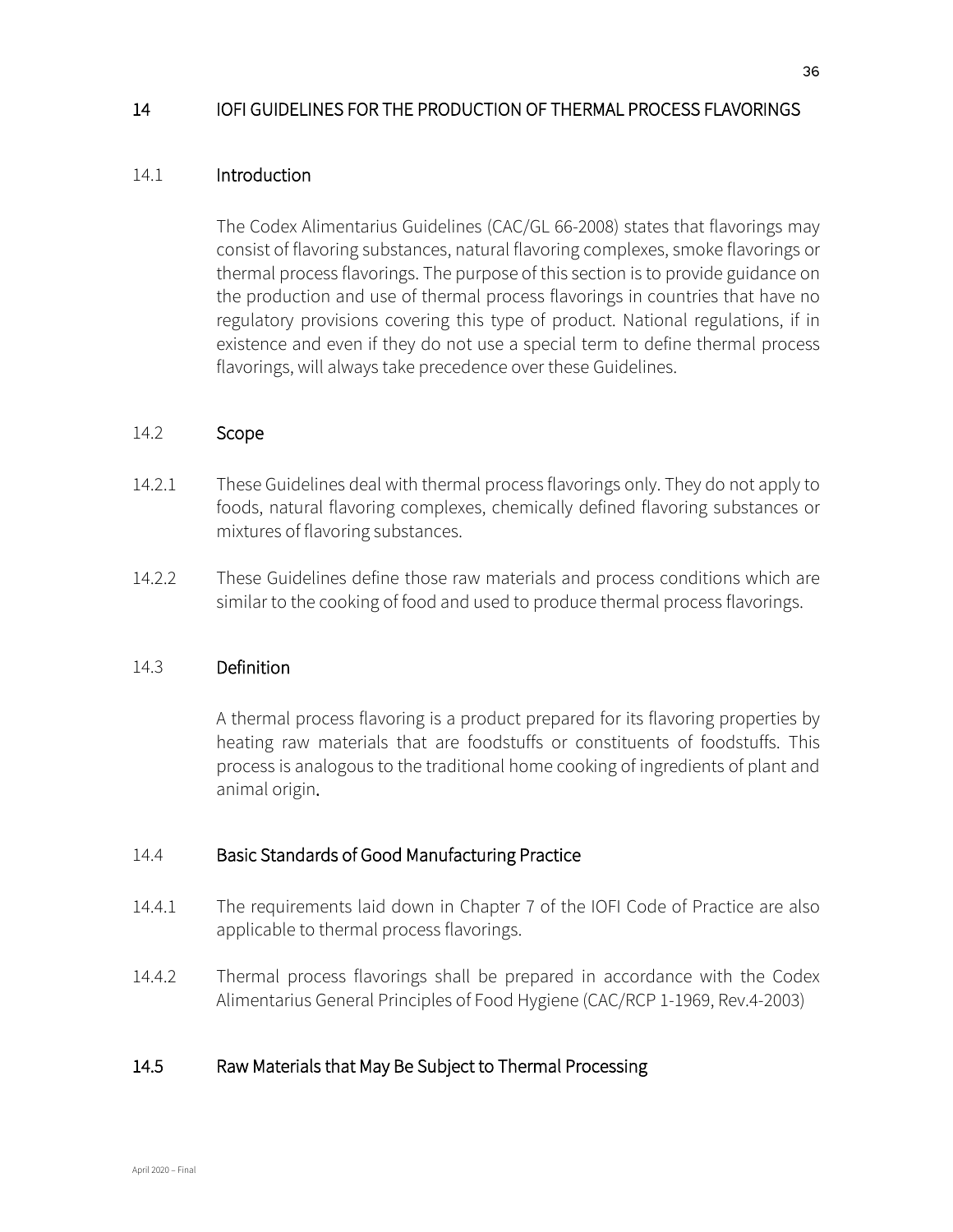Raw materials for thermal process flavorings shall consist of one or more of the following:

- 14.5.1 Protein nitrogen sources:
	- Foods containing protein nitrogen (meat, poultry, eggs, dairy products, fish, seafood, cereals, vegetable products, fruits, yeasts) and their extracts
	- Hydrolysis products of the above, autolyzed yeasts, peptides, amino acids and/or their salts
- 14.5.2 Reducing Sugars
	- Examples: Maltose, glucose, fructose, galactose
- 14.5.3 Fat or fatty acid sources:
	- Foods containing fats and oils
	- Edible fats and oil from animal, marine or vegetable origin
	- Hydrogenated, transesterified and/or fractionated fats and oils
	- Hydrolysis products of the above.
- 14.5.4 Other raw materials listed in Table 1 below

#### <span id="page-37-0"></span>14.6 Ingredients that may be Added After Thermal Processing

- 14.6.1 Flavorings as defined in CAC/GL 66-2008 and flavor enhancers as defined by CAC/GL 36-1989.
- 14.6.2 Suitable non-flavoring food ingredients as defined by CAC/GL 66-2008. Please see also the non-flavoring food ingredients listed in Annex I / Chapter 18.

#### <span id="page-37-1"></span>14.7 Manufacturing of Thermal Process Flavorings

Thermal process flavorings are manufactured by processing together raw materials listed under 14.5 as follows:

- 14.7.1 The product temperature during processing shall not exceed 180°C.
- 14.7.2 The processing time shall not exceed ¼ hour at 180°C, with correspondingly longer times at lower temperatures, i.e., a doubling of the heating time for each decrease of temperature by 10°C.
- 14.7.3 The pH during processing shall not exceed 8.
- 14.7.4 Additional flavorings (see Chapter 14.6.1) and non-flavoring food ingredients (see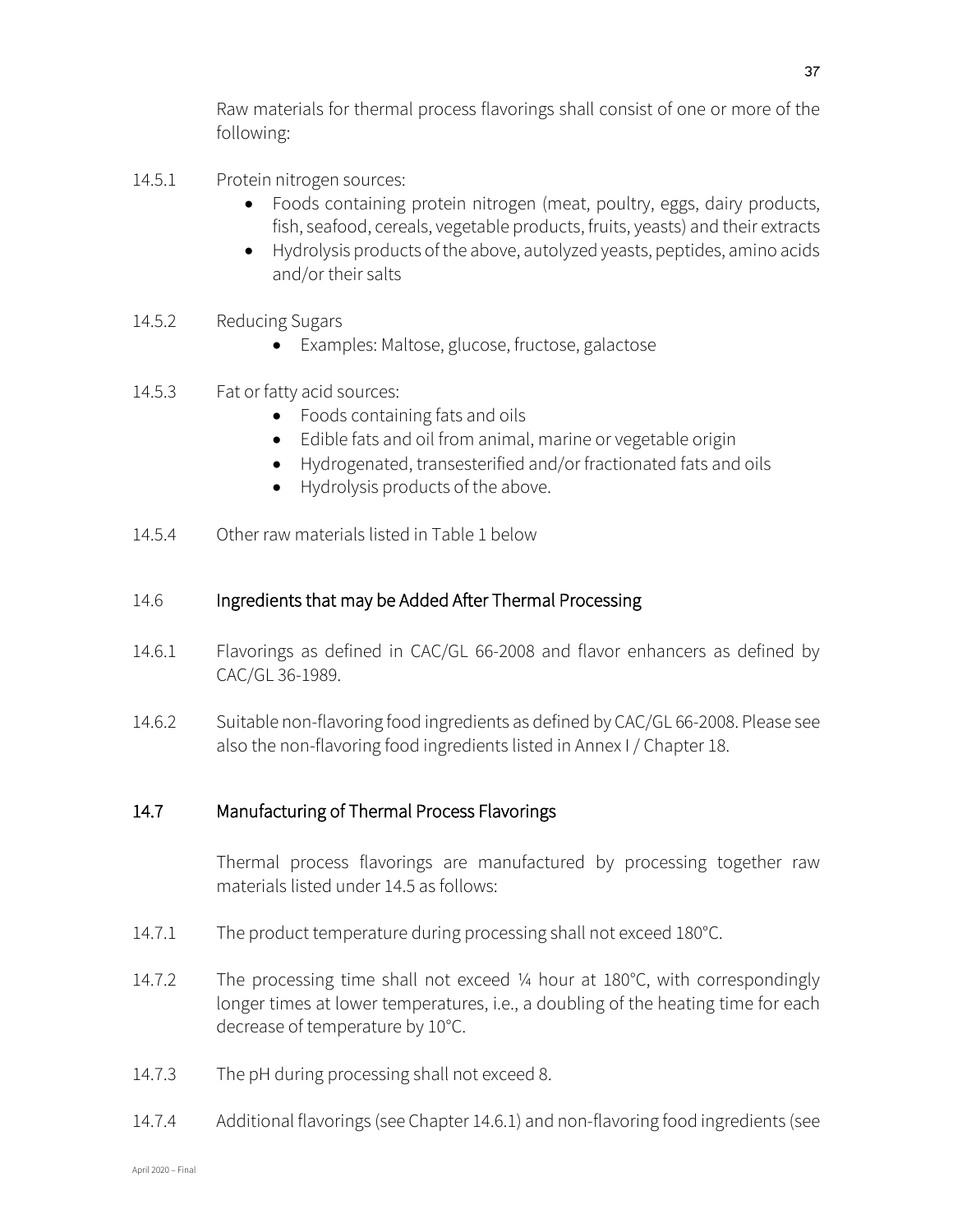Chapter 14.6.2) shall only be added after processing is completed.

List of other raw materials that may be subject to thermal processing

| Foodstuffs, herbs, spices, their extracts and flavoring substances identified therein. |  |  |
|----------------------------------------------------------------------------------------|--|--|
| Water                                                                                  |  |  |
| Thiamine and its hydrochloric acid salt                                                |  |  |
| Ascorbic acid                                                                          |  |  |
| Citric acid                                                                            |  |  |
| Lactic acid                                                                            |  |  |
| Fumaric acid                                                                           |  |  |
| Malic acid                                                                             |  |  |
| Succinic acid                                                                          |  |  |
| Tartaric acid                                                                          |  |  |
| The sodium, potassium, calcium, magnesium and ammonium salts of the above acids        |  |  |
| Guanylic acid and inosinic acid and its sodium, potassium and calcium salts            |  |  |
| Inositol                                                                               |  |  |
| Sodium, potassium- and ammonium sulfides, hydrosulfides and polysulfides               |  |  |
| Lecithin                                                                               |  |  |
| Acids, bases and salts as pH, regulators:                                              |  |  |
| Acetic acid, hydrochloric acid, phosphoric acid, sulfuric acid<br>$\bullet$            |  |  |
| Sodium, potassium, calcium and ammonium hydroxide                                      |  |  |

The salts of the above acids and bases

Polymethylsiloxane as antifoaming agent (not participating in the process)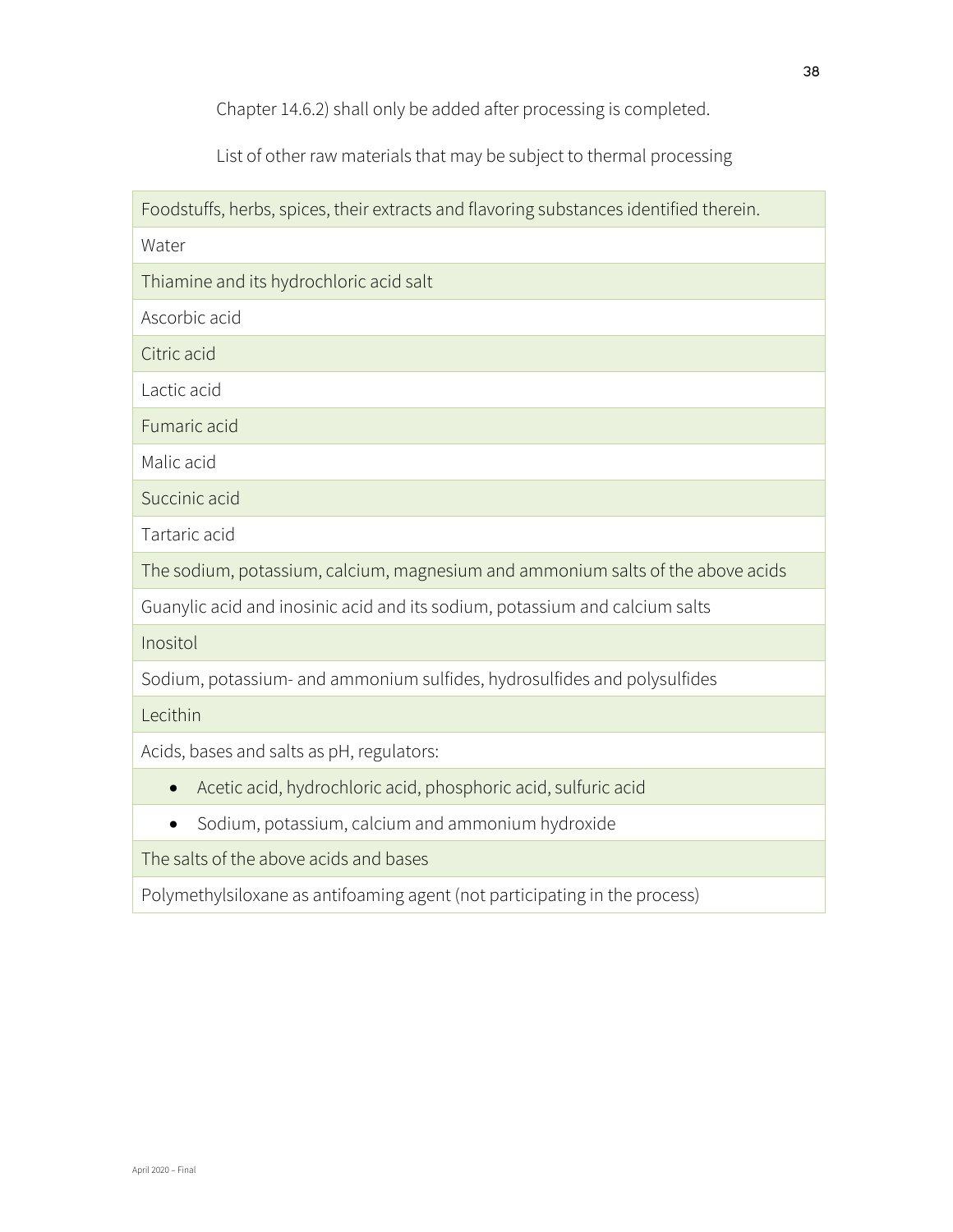#### <span id="page-39-0"></span>15 IOFI GUIDELINES FOR THE PRODUCTION OF SMOKE FLAVORINGS

#### <span id="page-39-1"></span>15.1 Introduction

The Codex Alimentarius Guidelines (CAC/GL 66-2008) states that flavorings may consist of flavoring substances, natural flavoring complexes, smoke flavorings or thermal process flavorings. The purpose of this section is to provide guidance on the production and use of smoke flavorings in countries that have no regulatory provisions covering this type of product. National regulations, if in existence and even if they do not use a special term to define smoke flavorings, will always take precedence over these Guidelines.

#### <span id="page-39-2"></span>15.2 Scope

These guidelines deal with flavorings used for the purpose of imparting a smoketype flavor to foodstuffs. These guidelines do not apply to foods, flavorings extracted from smoked foodstuffs or to flavorings obtained by compounding chemically defined flavoring substances. National regulations, if in existence, will always take precedence over these Guidelines. This includes the existence of specific definitions, rulings and officially condoned practices.

#### <span id="page-39-3"></span>15.3 Definition

Smoke flavorings are complex mixtures of components of smoke obtained by subjecting untreated wood to pyrolysis in a limited and controlled amount of air, dry distillation, or superheated steam, then subjecting the wood smoke to an aqueous extraction system or to distillation, condensation, and separation for collection of the aqueous phase. The major flavoring principles of smoke flavorings are carboxylic acids, compounds with carbonyl groups and phenolic compounds.

#### <span id="page-39-4"></span>15.4 Basic Standards of Good Manufacturing Practice

- 15.4.1 The requirements laid down in Chapter 7 of the IOFI Code of Practice are also applicable to smoke flavorings.
- 15.4.2 Smoke flavorings shall be prepared in accordance with the Codex Alimentarius General Principles of Food Hygiene (CAC/RCP 1-1969, Rev.4-2003).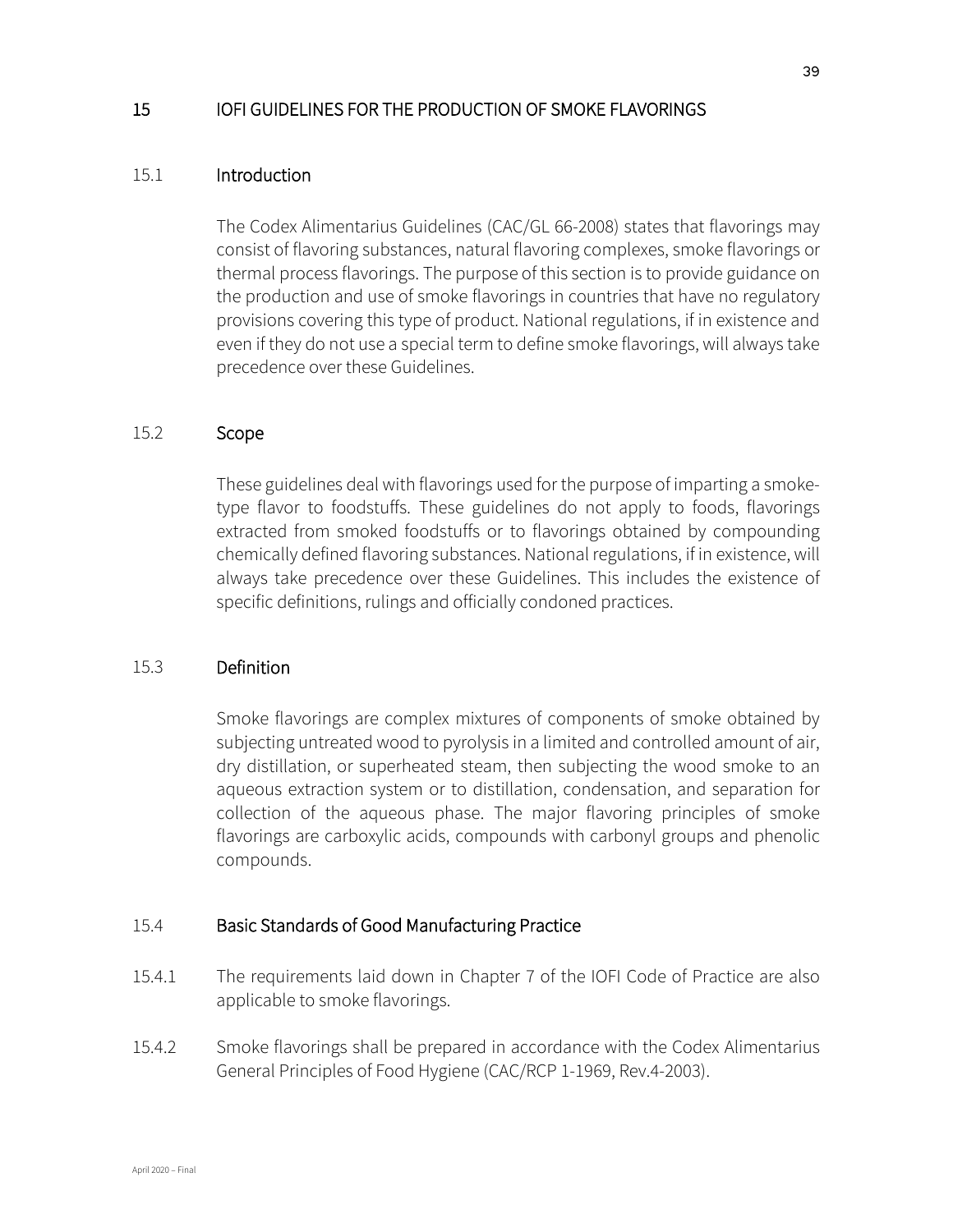#### <span id="page-40-0"></span>15.5 Manufacturing of Smoke Flavorings

#### 15.5.1 Raw materials

Untreated wood, bark and twigs of the following non-exhaustive list of species are used for the generation of smoke.

| Latin name                                            | English name                         |
|-------------------------------------------------------|--------------------------------------|
| Acer negundo L.                                       | Maple tree                           |
| Betula pendula Roth. (syn. B. verrucosa Ehrh.)        | Silver birch or European white birch |
| Betula pubescens Ehrh. (syn. B.alba L.)               | Downy birch or white birch           |
| Carpinus betulus L.                                   | Hornbeam                             |
| Carya ovata (Mill.) K.Koch                            | Shagbark hickory                     |
| Carya alba (L.) Nutt. ex Elliott                      | Mockernut hickory                    |
| Castanea sativa Mill.                                 | Chestnut tree                        |
| Eucalyptus spp.                                       | Eucalyptus                           |
| Fagus grandifolia Ehrh.                               | American beech                       |
| Fagus sylvatica L.                                    | European beech                       |
| Fraxinus excelsior L.                                 | Common ash                           |
| Juglans regia L.                                      | Walnut tree                          |
| Malus pumila Mill.                                    | Apple                                |
| Prosopis juliflora (Sw.) DC. & P. velutenia<br>Wooton | Mesquite wood                        |
| Prunus avium L.                                       | Cherry tree                          |
| Quercus alba L.                                       | White oak                            |
| Quercus ilex L.                                       | Holm oak or Evergreen oak            |
| Quercus robur L (syn. Q. pedunculata Hoffm.)          | Common oak or European oak           |
| Frangula alnus Mill. (syn. Rhamnus frangula L.)       | Alder buckthorn                      |
| Robinia pseudoacacia L.                               | <b>Black locust</b>                  |
| Ulmus rubra Muhl. (syn. Ulmus fulva Michx.)           | Slippery elm                         |

Herbs and spices may also be added as well as twigs of Juniper (*Juniper communis*) and twigs, needles and cones of Pine species.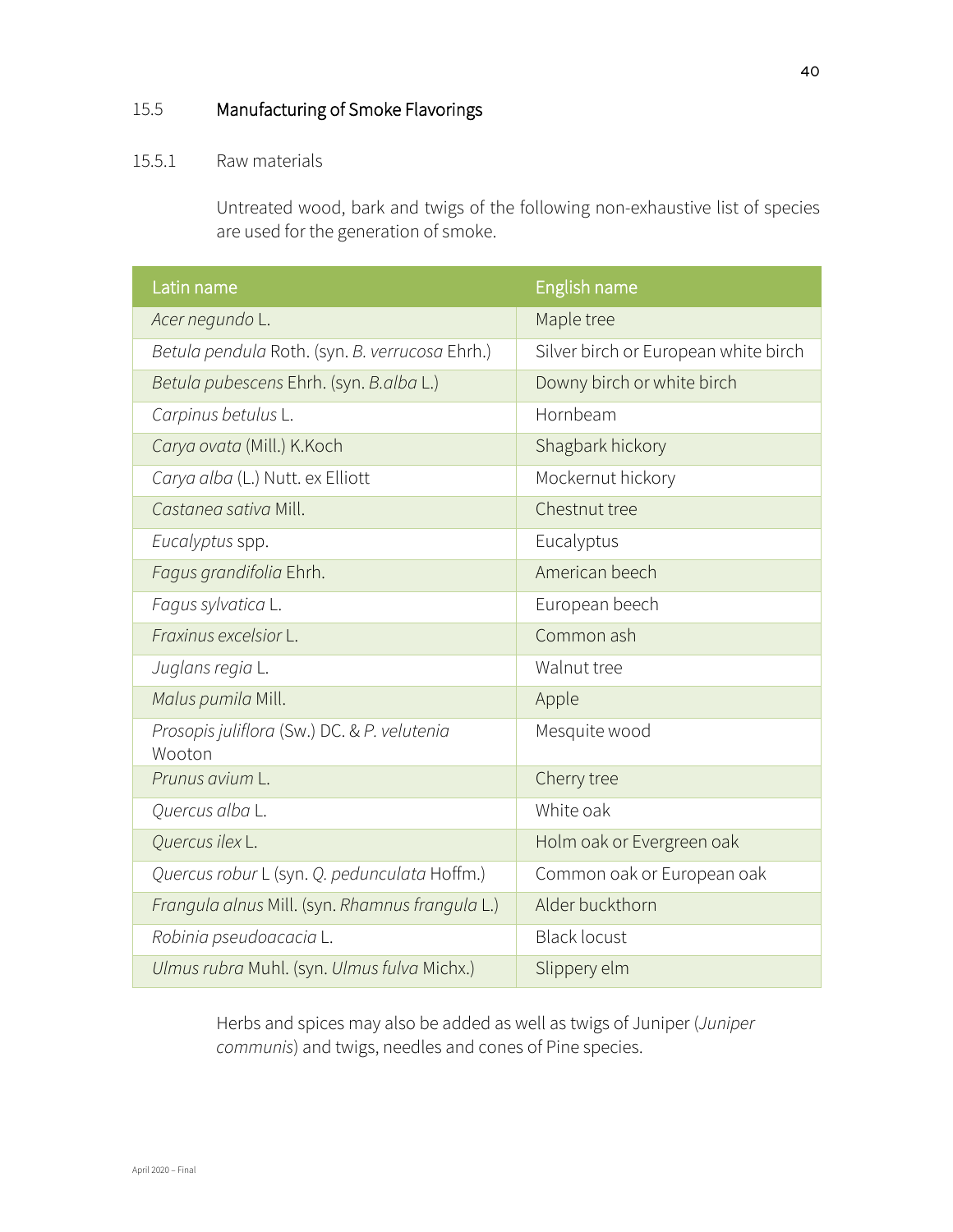#### 15.5.2 Non-flavoring food ingredients

Suitable non-flavoring food ingredients as defined by CAC/GL 66-2008. Please see also the non-flavoring food ingredients listed in Annex I / Chapter 18.

#### <span id="page-41-0"></span>15.6 Production Conditions

Smoke flavorings are prepared as follows:

- 15.6.1 By subjecting various untreated hardwoods (see Chapter 15.5.1) to
	- controlled burning, or
	- dry distillation, or
	- treatment with superheated steam and condensation, and
	- capturing of those fractions which have the desired flavor potential.
- 15.6.2 Then by applying further isolation techniques to the fractions obtained under 15.6.1 in order to retain only the flavor-important fractions or components.
- 15.6.3 The temperature during dry distillation is between 200°C and 600°C, and the treatment with superheated steam is between 300°C and 600°C
- 15.6.4 The solvents used for extraction and their residues are listed in Chapter 19, Annex II of this Code.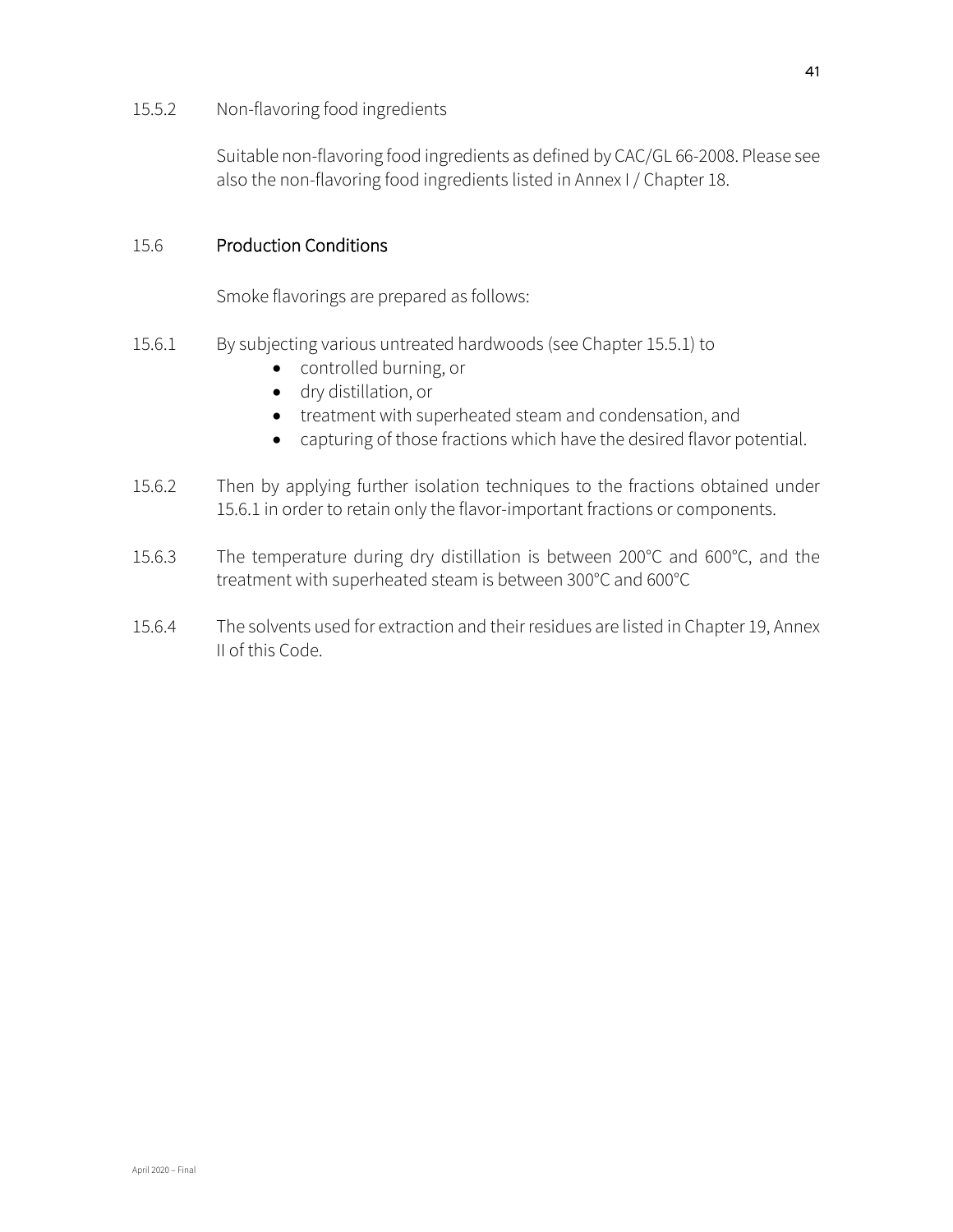#### <span id="page-42-0"></span>16 IOFI GUIDELINES FOR ENZYMATIC AND MICROBIOLOGICAL PROCESSES FOR THE PRODUCTION OF FLAVORINGS

#### <span id="page-42-1"></span>16.1 Scope

These Guidelines deal with enzymatic and microbiological processes used for the production of flavorings. These Guidelines do not apply to flavoring substances (as defined under Chapter 3) that are produced by these methods, provided that they are safe for the intended use as flavoring (see Chapter 5) and comply with existing purity requirements (e.g., as reported in JECFA specifications) and are devoid of detectable residual enzymatic or microbiological activity. National and regional regulations always take precedence over these Guidelines. This includes the existence of specific definitions, rulings and officially accepted practices.

#### <span id="page-42-2"></span>16.2 Definition

Flavorings produced by enzymatic and microbiological processes are concentrated preparations, with or without non-flavoring food ingredients, used to impart flavor. They are produced by submitting a substrate or substrates to the action of enzymes or micro-organisms.

#### <span id="page-42-3"></span>16.3 Basic Standards of Good Manufacturing Practice

- 16.3.1 The requirements laid down in Chapter 7 of the IOFI Code of Practice are also applicable to flavorings produced by enzymatic or microbiological processes.
- 16.3.2 Flavorings produced by enzymatic and microbiological processes shall be prepared in accordance with the Codex Alimentarius General Principles of Food Hygiene (CAC/RCP 1)1969, Rev.4-2003)

#### <span id="page-42-4"></span>16.4 Manufacturing of Flavorings by Enzymatic or Microbiological Processes (see also Chapter 13.4)

Flavorings produced by enzymatic or microbiological processes shall be prepared from or in the presence of one or more of the following and in accordance with the conditions cited hereafter: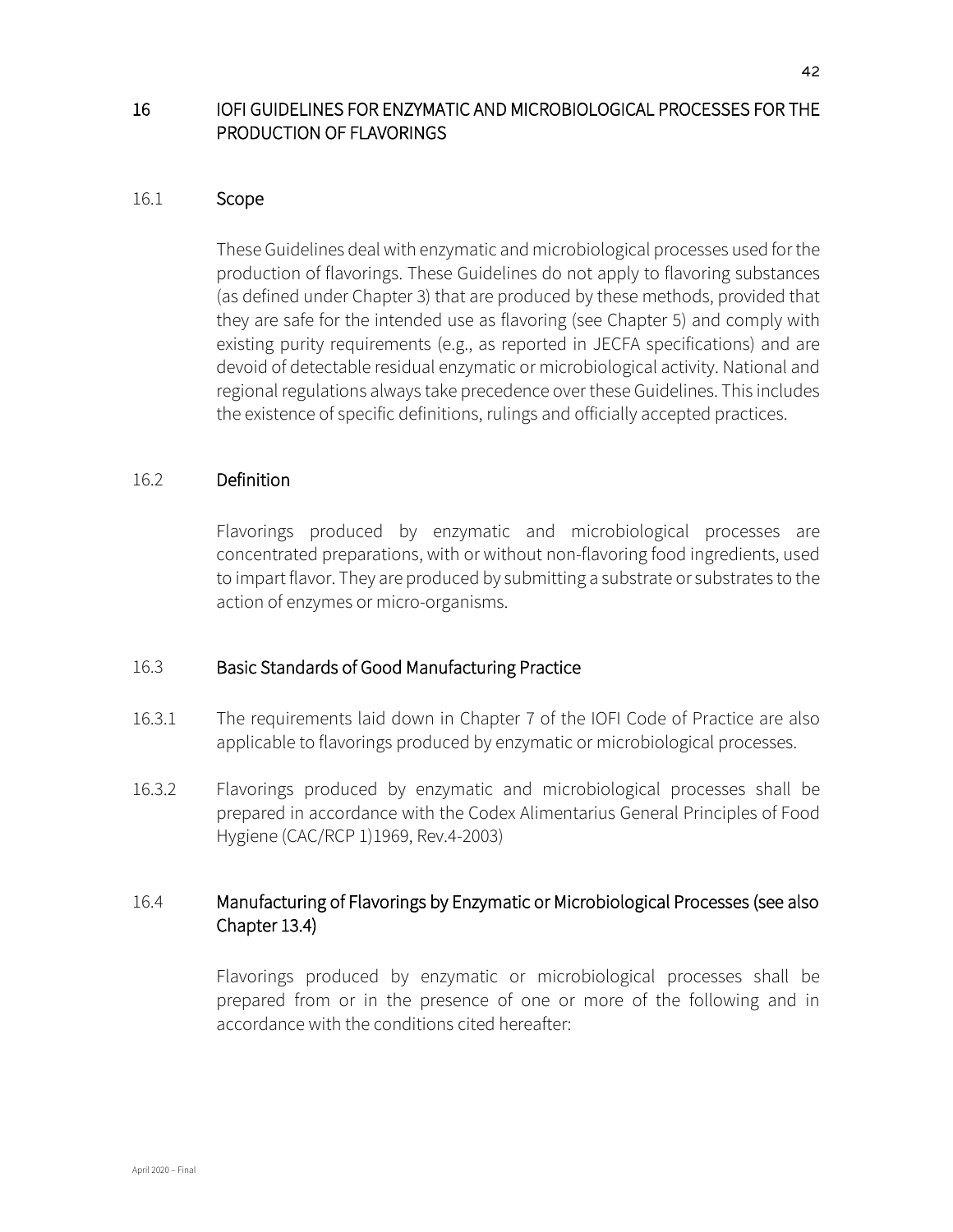#### 16.4.1 Substrates

These include source materials (both food source and non-food source materials) and isolated constituents of source materials (both food and nonfood).

Note: Materials added to the substrate necessary for the growth and function of the organism(s) such as co-factors, minerals, nutrients, vitamins, hormones, pH adjusting agents and electromagnetic radiation are not restricted in origin, but they may not exceed the levels required for the purpose of maintaining the growth and function of the organism(s) or parts thereof.

#### 16.4.2 Enzymes

16.4.2.1 Enzymes obtained from source materials that are normally considered as foods, traditionally accepted constituents of food, or normally used in the preparation of food.

16.4.2.2 Other enzymes

#### 16.4.3 Micro-organisms

16.4.3.1 Micro-organisms that are traditionally used in the preparation of certain food products and/or that are (resulting from their traditional use) traditionally present in certain food products (where they contribute to their characteristics, taste and nutritional value, e.g., mold in blue cheeses or other cheeses, yeast in beer, micro-organisms in other fermented drinks, bacteria in yoghurts and other dairy products…)..

16.4.3.2 Other micro-organisms

16.4.4 Non-flavoring food ingredients

16.4.4.1 Suitable non-flavoring food ingredients as defined by CAC/GL 66-2008. Please see also the non-flavoring food ingredients listed in Annex I / Chapter 18.

#### 16.4.5 Production Conditions

16.4.5.1 Enzymes (16.5.2) and micro-organisms (16.5.3) shall be used either as such or immobilized on a carrier. The carrier shall not release harmful substances.

16.4.5.2 Enzymes (16.5.2) and micro-organisms (16.5.3) shall be used as part of a fermentation medium, or in a more purified form.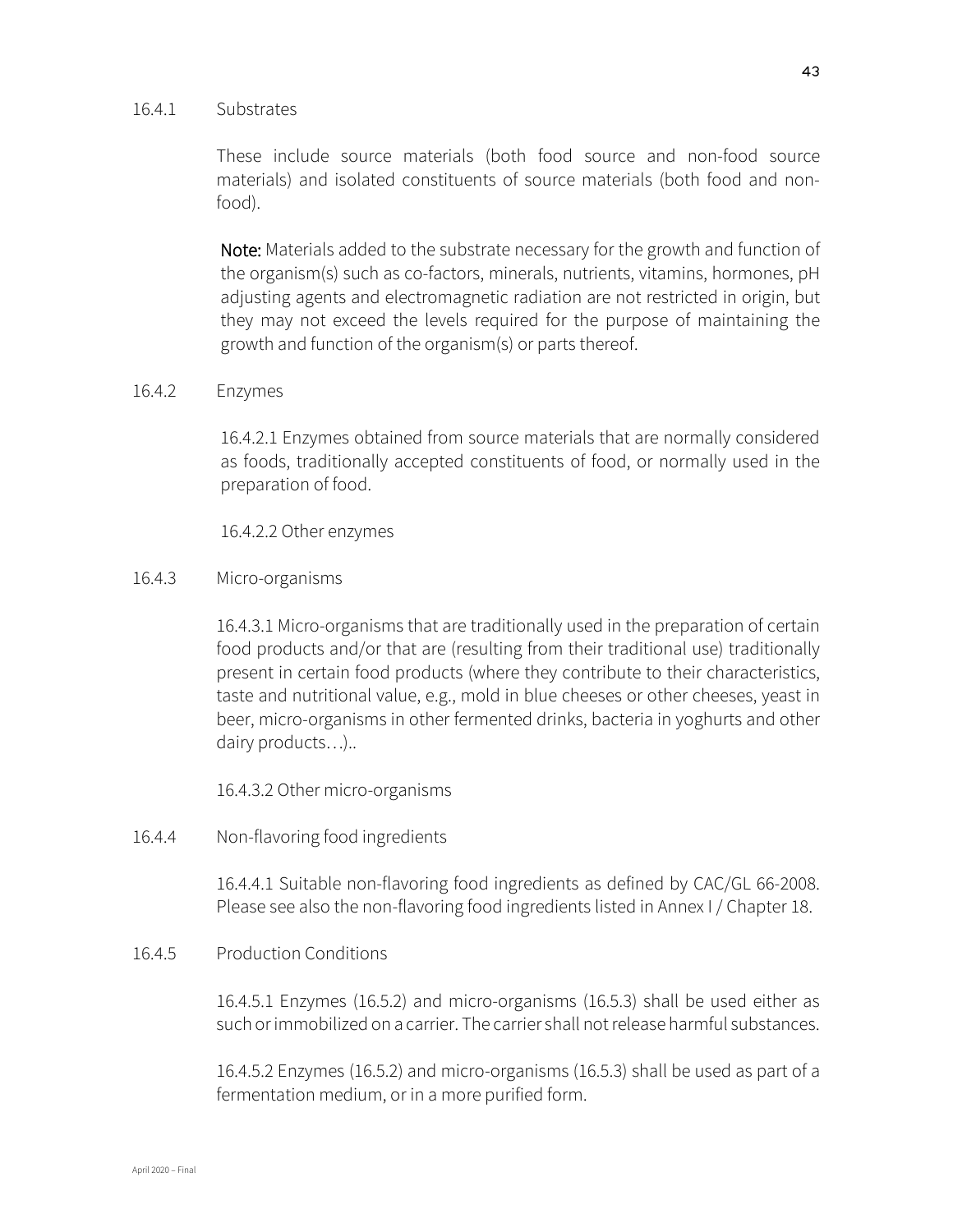16.4.5.3 The substrates (16.5.1) (see also 14.4) may be processed in the presence of enzymes (16.5.2) or micro-organisms (16.5.3). Non-flavoring food ingredients (16.5.4) may be present provided that they are added subsequent to enzymatic or microbiological processing, or provided that they are not modified in any way by such processing in accordance with the relevant requirements.

16.4.5.4 Enzymes (16.5.2) shall be separated from the flavoring, or inactivated, once the process is terminated. In the case of chemically defined flavoring substances, enzymes will be typically removed/separated as a result of a distillation step which takes place for the purification of the flavoring substance; also in case of natural flavoring complexes, further purification and heating processes take place which will either remove or at least denature the enzymes.

16.4.5.5 Micro-organisms (16.5.2) shall be separated from the flavoring or inactivated or destroyed once the process is terminated.

16.4.5.6 Micro-organisms shall not be used under conditions where they lead to products containing toxins or antibiotics. It is the responsibility of the manufacturer/producer to analyze the final flavoring and confirm the absence of any (myco-)toxins or antibiotic residues.

16.4.5.7 Other materials: Materials such as co-factors, minerals, nutrients, feed stock, vitamins, hormones may be added only if they are necessary for the growth and function of the organism(s) or parts thereof, but their use may not exceed the levels required to maintain growth and function.

#### <span id="page-44-0"></span>16.5 General Requirements

The safety in use of flavorings produced with the following materials and processes should be adequately established:

Materials or processes described above and specifically for the following:

- Substrates described under 16.5.1.2. and 16.5.1.4 and/or
- Enzymes described under 16.5.2.2 and/or
- Micro-organisms described under 16.5.3.2 and/or which may contain incompletely inactivated enzymes (see 16.5.5.4) and/or microorganisms (see 16.5.5.5)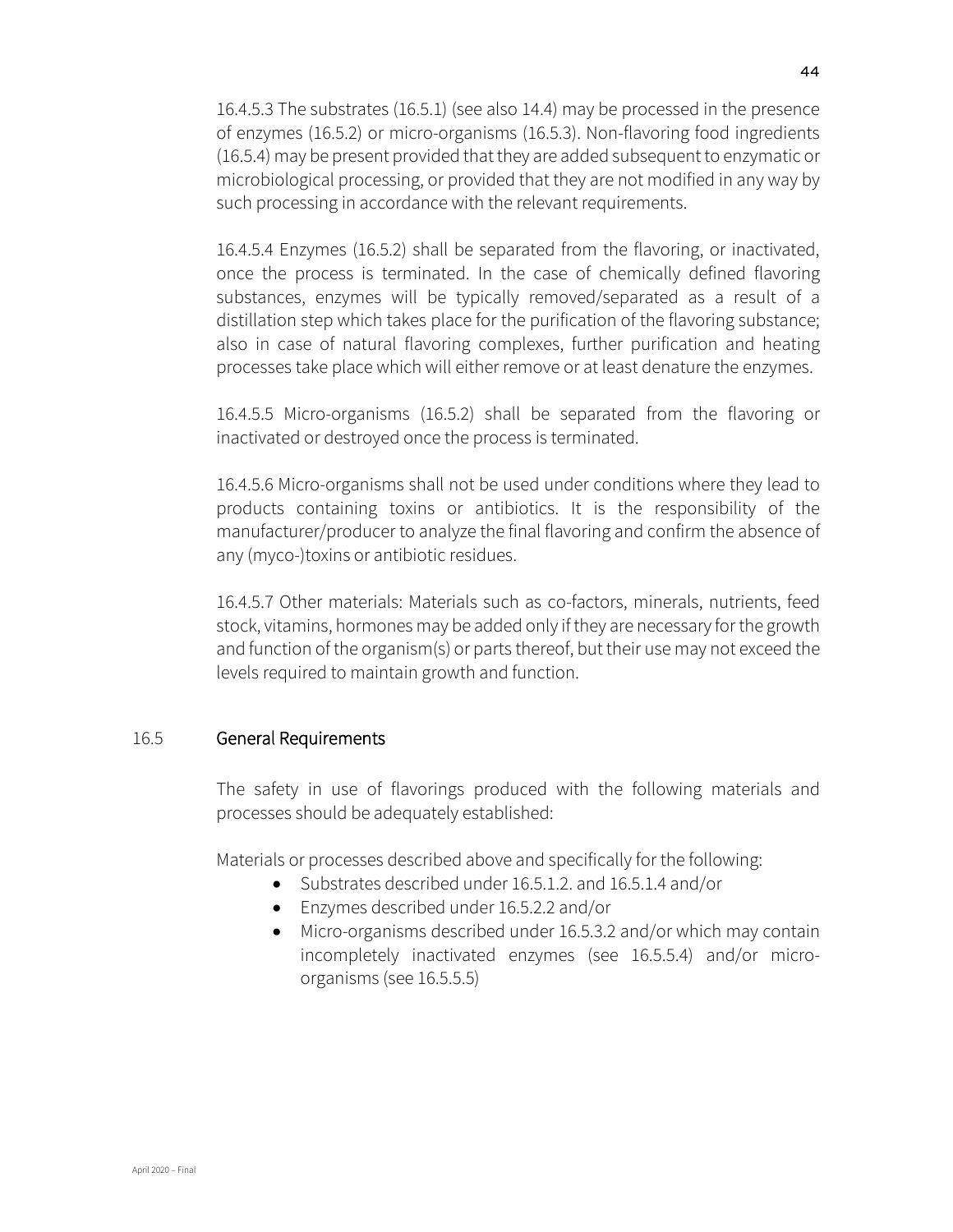#### <span id="page-45-0"></span>16.6 Labeling

In the absence of specific national regulations, the labeling of flavorings produced by enzymatic or microbiological processes can be considered as natural, provided the substrates from which they are derived are also natural (See 13.4.2) and all other conditions for natural flavorings are fulfilled (see Chapter 13).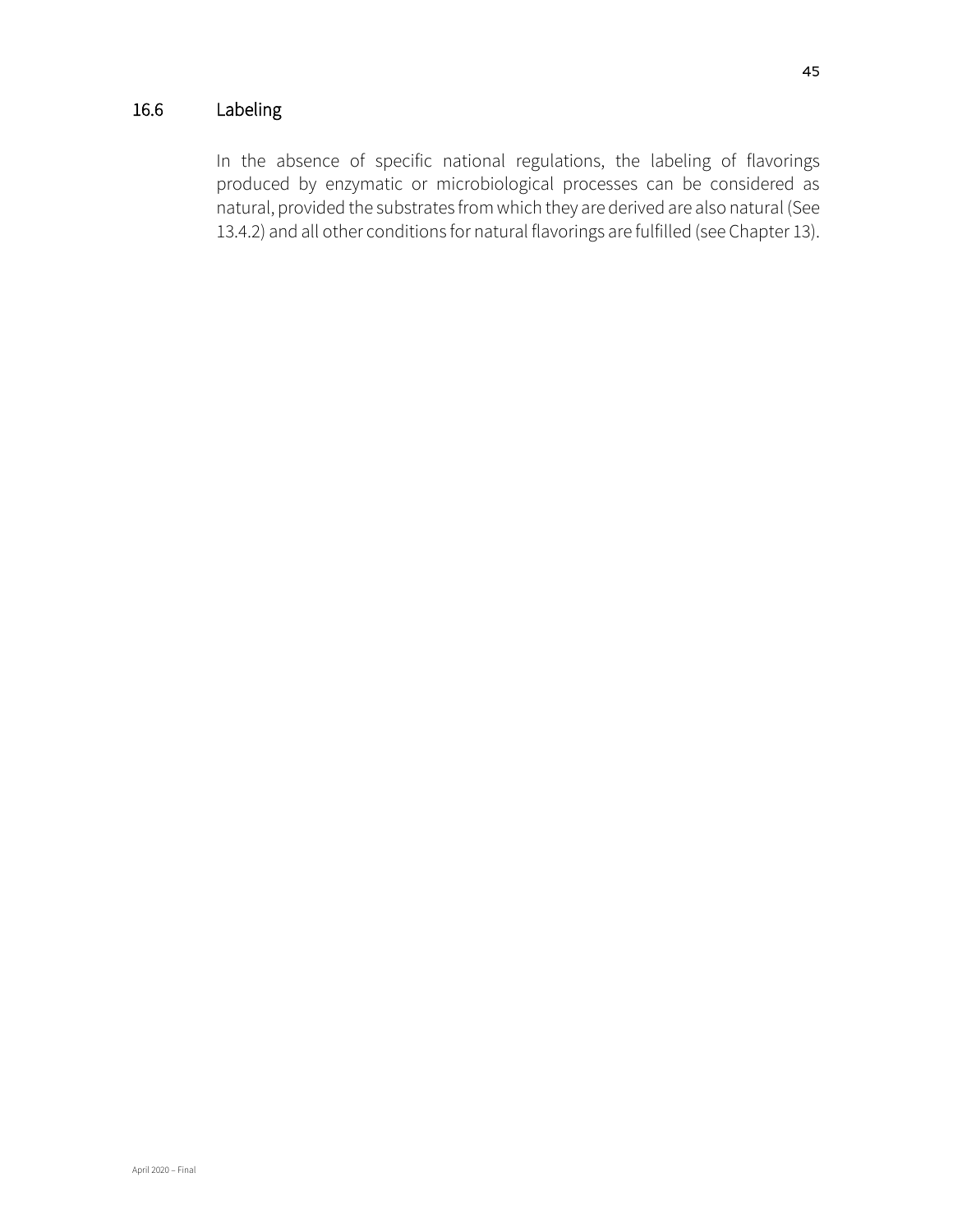#### <span id="page-46-0"></span>17 GUIDELINES FOR OCCUPATIONAL SAFETY AND HEALTH AND ENVIRONMENTAL PROTECTION

#### <span id="page-46-1"></span>17.1 Field of Application

- 17.1.1 These Guidelines shall apply to the manufacture and handling of all flavorings and raw materials used for their production, including storage, production and plant design, in the flavor industry.
- 17.1.2 These Guidelines may require revision if future developments in the industry make it necessary.
- 17.1.3 The application of these Guidelines does not exempt individual manufacturers from the obligation to comply with all national or international regulations which are relevant to their operations.

#### <span id="page-46-2"></span>17.2 Basic Principles

The protection of health in the workplace and the protection of the environment are of primary concern to the flavor industry. These Guidelines express a desire by the flavor industry to prioritize occupational safety and the environment by advancing measures which may be additional to those required to comply with national or international regulations.

#### <span id="page-46-3"></span>17.3 Definitions

- 17.3.1 Manufacturing: All operations involved in the production of a flavor material including processing, compounding, packaging and labeling (see 7.6).
- 17.3.2 Environment: Water, air and soil and their inter-relationship as well as relationship between them and any living organisms.
- 17.3.3 Waste: Any unavoidable material, resulting from an industrial process, which must be disposed of.

#### <span id="page-46-4"></span>17.4 Occupational Safety and Health

17.4.1 All personnel involved in the manufacture and handling of flavorings and raw materials used for their production shall have appropriate training and notice of and access to personal protective equipment where necessary to be protected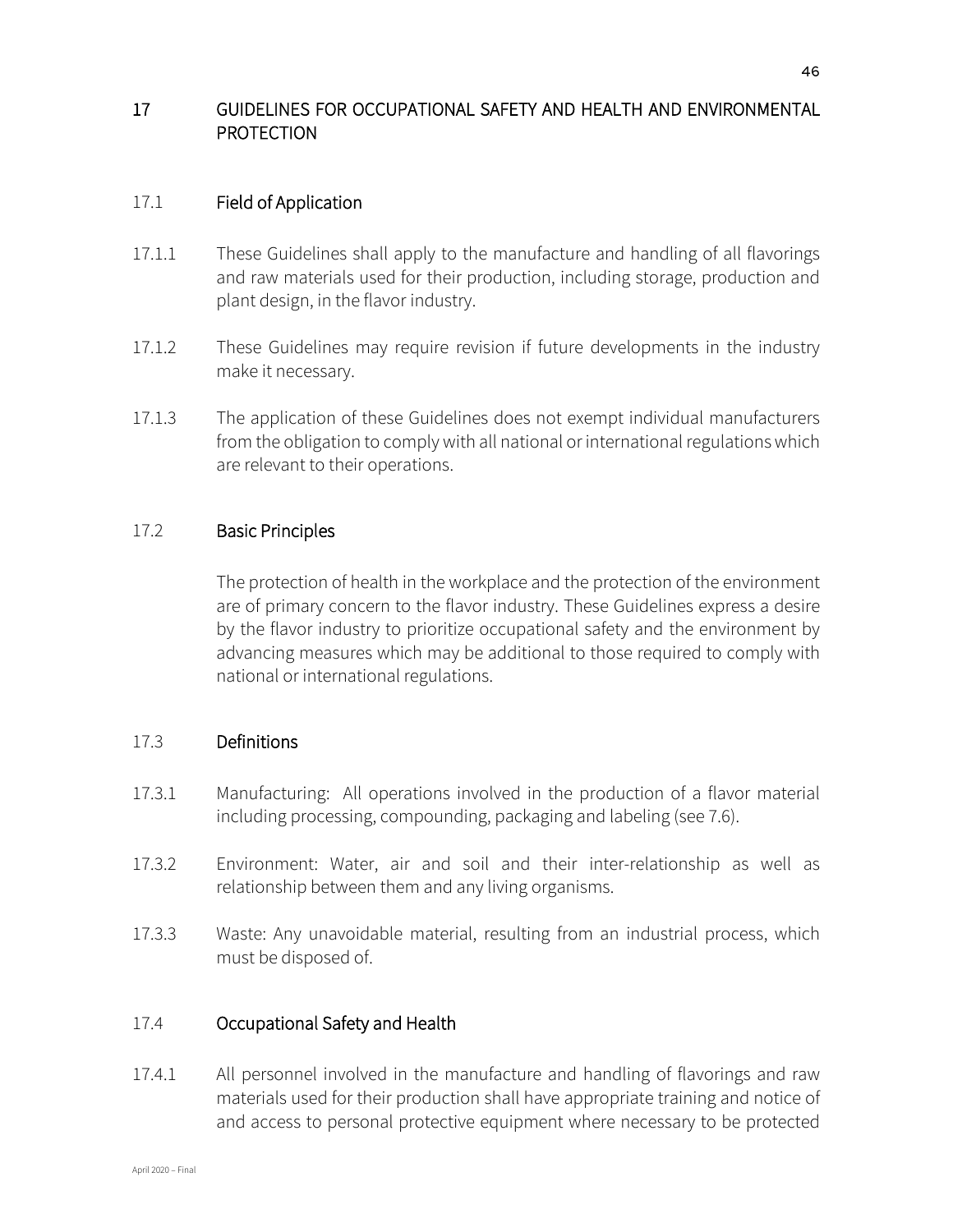from recognized health hazards (e.g., skin irritants, respiratory toxins, irritants and sensitizers, etc.), physical hazards (e.g., noise, radiation, vibration) and chemical and detrimental health effects of gases, vapors or dusts, etc., in accordance with all relevant regulations. Employers have a legal duty to provide safe workplaces for their employees.

- 17.4.2 Companies shall make their best efforts to eliminate or minimize exposure to health and physical hazards by taking those precautions which are necessary under the prevailing regulations.
- 17.4.3 Priority should be given to reducing exposures to chemicals in the workplace emphasizing engineering controls, processes that minimize the potential for exposure, local ventilation, substitution of less hazardous chemicals when possible, and other means to reduce exposures.
- 17.4.4 If necessary, in addition to exposure control measures, appropriate personal protective equipment should be worn when appropriate such as respiratory protection (gas mask, breathing apparatus, etc.), eye and ear protection (safety glasses, face visor, ear plugs, etc.), hand and body protection (gloves, suit, apron, shoes, etc.).
- 17.4.5 Specific information and instructions on required protective measures should be provided to personnel in order to avoid inappropriate handling of classified physical or health hazards in the workplace. Adequate and appropriate workplace training as well as providing all required documentation including SDS for each material handled in the flavor manufacturing workplace should be provided and updated as necessary.
- 17.4.6 Companies should periodically audit their workplaces that have potential health and physical hazards. If necessary, exposure-monitoring surveys should be carried out.
- 17.4.7 In all cases, recommendations on safe storage and handling should be provided to both employees and the employees of downstream customers who will handle products.

#### <span id="page-47-0"></span>17.5 Environmental Protection

17.5.1 The environment should be protected from adverse effects by appropriate organizational and technical measures. Companies should comply with all relevant regulations and avoid pollution that affects water, air, soil and public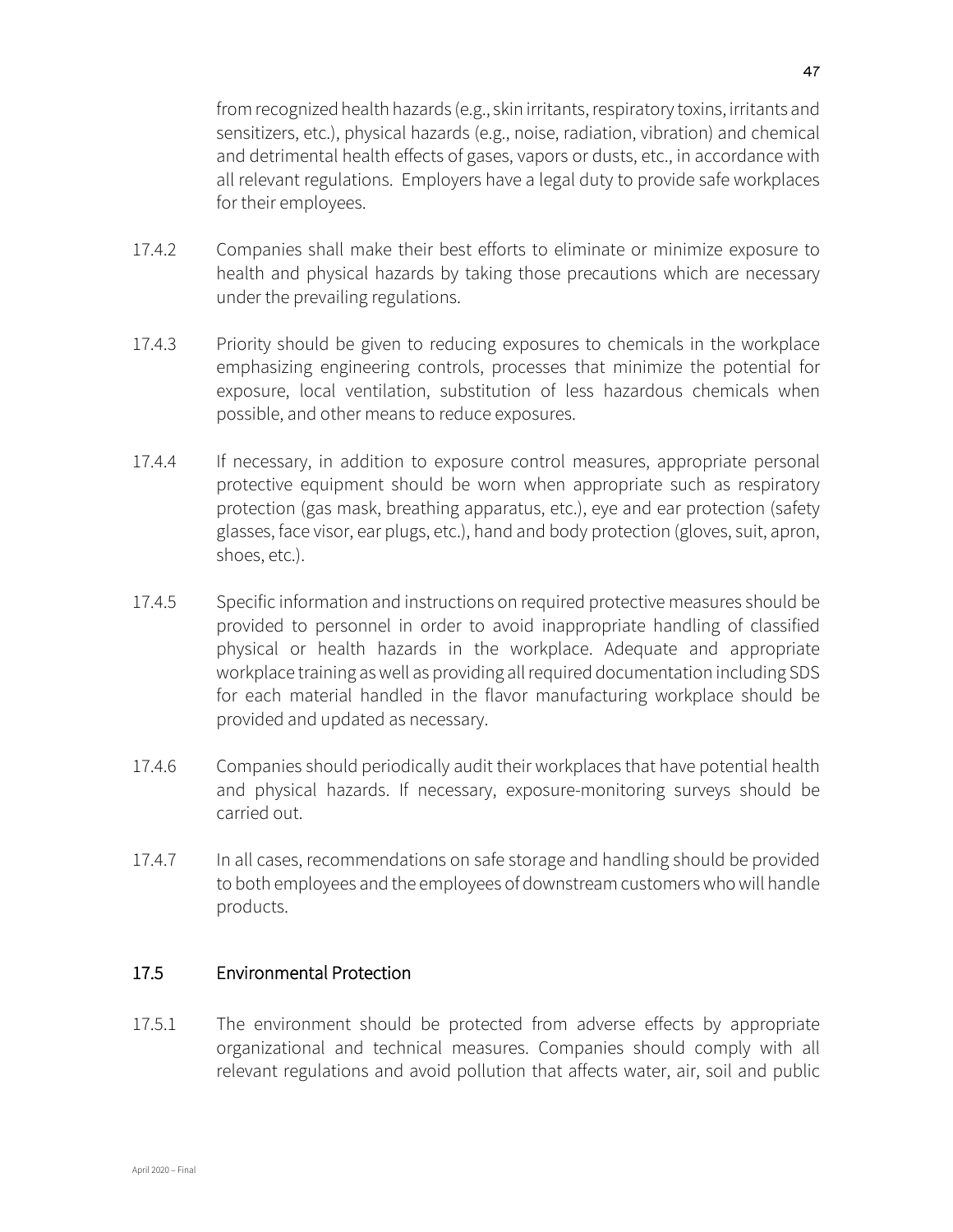health.

- 17.5.2 Emissions that can have an adverse effect on the environment should be identified, assessed and, if feasible, reduced.
- 17.5.3 Provision should be made to avoid accidental discharges into the environment that could pose a risk to health of personnel or the general public, or that could adversely affect the environment.
- 17.5.4 Companies should create awareness of environmental protection among all personnel handling materials through documented training and instruct them on emergency procedures in case of accidental discharge.
- 17.5.5 Recommendations should be provided to customers on storage and handling precautions in those cases where this is required to protect the environment.

#### <span id="page-48-0"></span>17.6 Water Protection

- 17.6.1 Technical and administrative measures should be taken to make sure that discharged wastewater complies with the legal requirements relevant to the receiver (water stream, public or private sewer, or treatment plant).
- 17.6.2 Provision should be made to avoid discharging polluting materials into surface water drains.

#### <span id="page-48-1"></span>17.7 Air protection

- 17.7.1 The emission of inorganic or organic materials into the atmosphere must be kept within the levels specified in national or local regulations, whichever are most stringent.
- 17.7.2 Technical and administrative measures should be taken to avoid the accidental discharge into the atmosphere of quantities of materials hazardous to health or to the environment.

#### <span id="page-48-2"></span>17.8 Soil and Groundwater Protection

- 17.8.1 The soil shall be protected from adverse contamination by inorganic or organic materials.
- 17.8.2 Technical and organizational measures shall be taken to avoid contamination of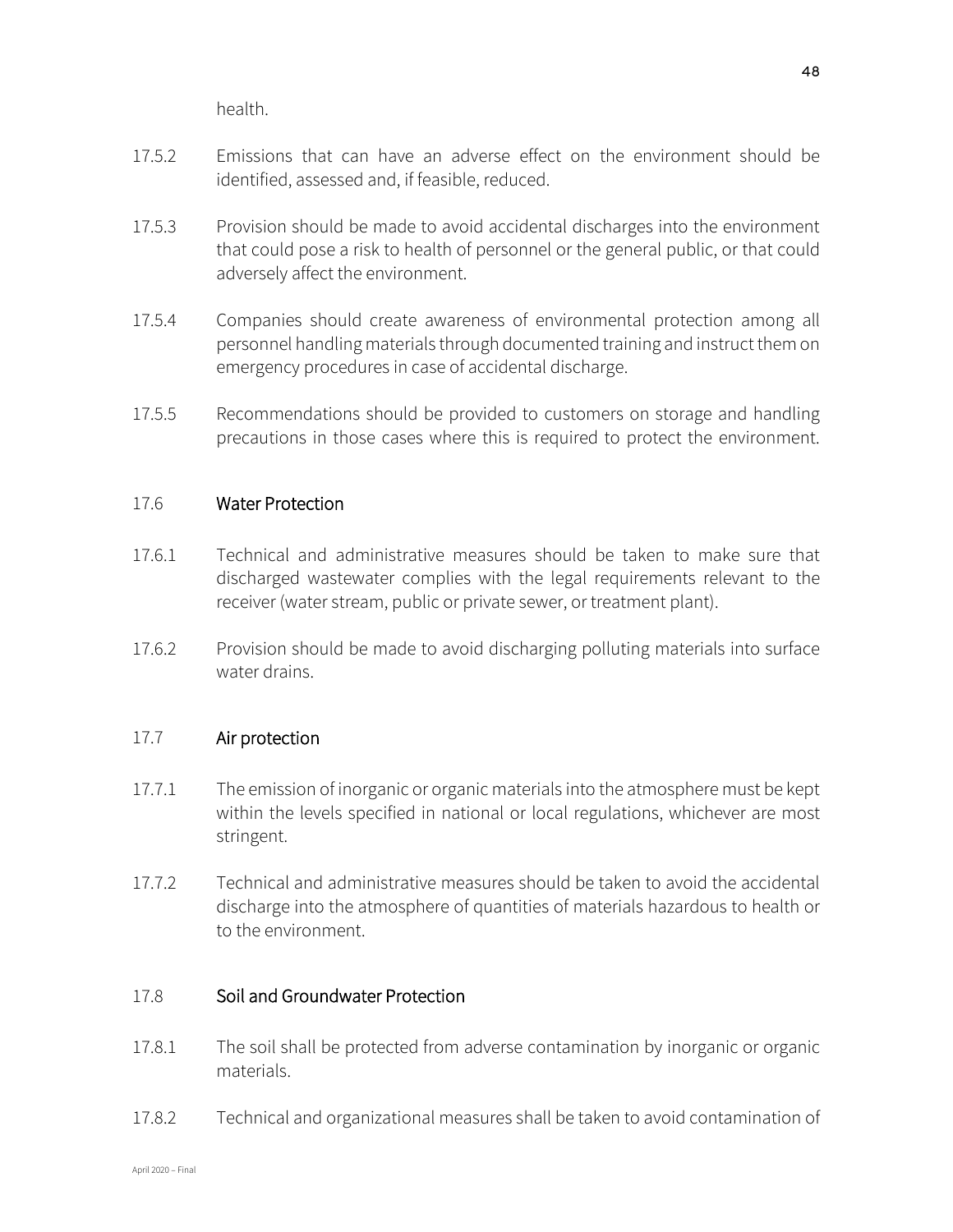groundwater arising from soil contamination.

#### <span id="page-49-0"></span>17.9 Waste Disposal

- 17.9.1 Priority should be given to reducing the quantity of waste material produced. Efforts should be made to recycle waste where practical as feedstock, to use it for energy production or for other purposes.
- 17.9.2 Chemical wastes shall be disposed of according to national or international legal requirements. Only officially approved disposal sites shall be used.
- 17.9.3 The most appropriate disposal methods should be selected for each waste so as to ensure adequate protection of the public and the environment.
- 17.9.4 Appropriate waste management methods should be applied. Adequate records of all disposed wastes should be kept. Landfill disposal records should be maintained in accordance with relevant regulations.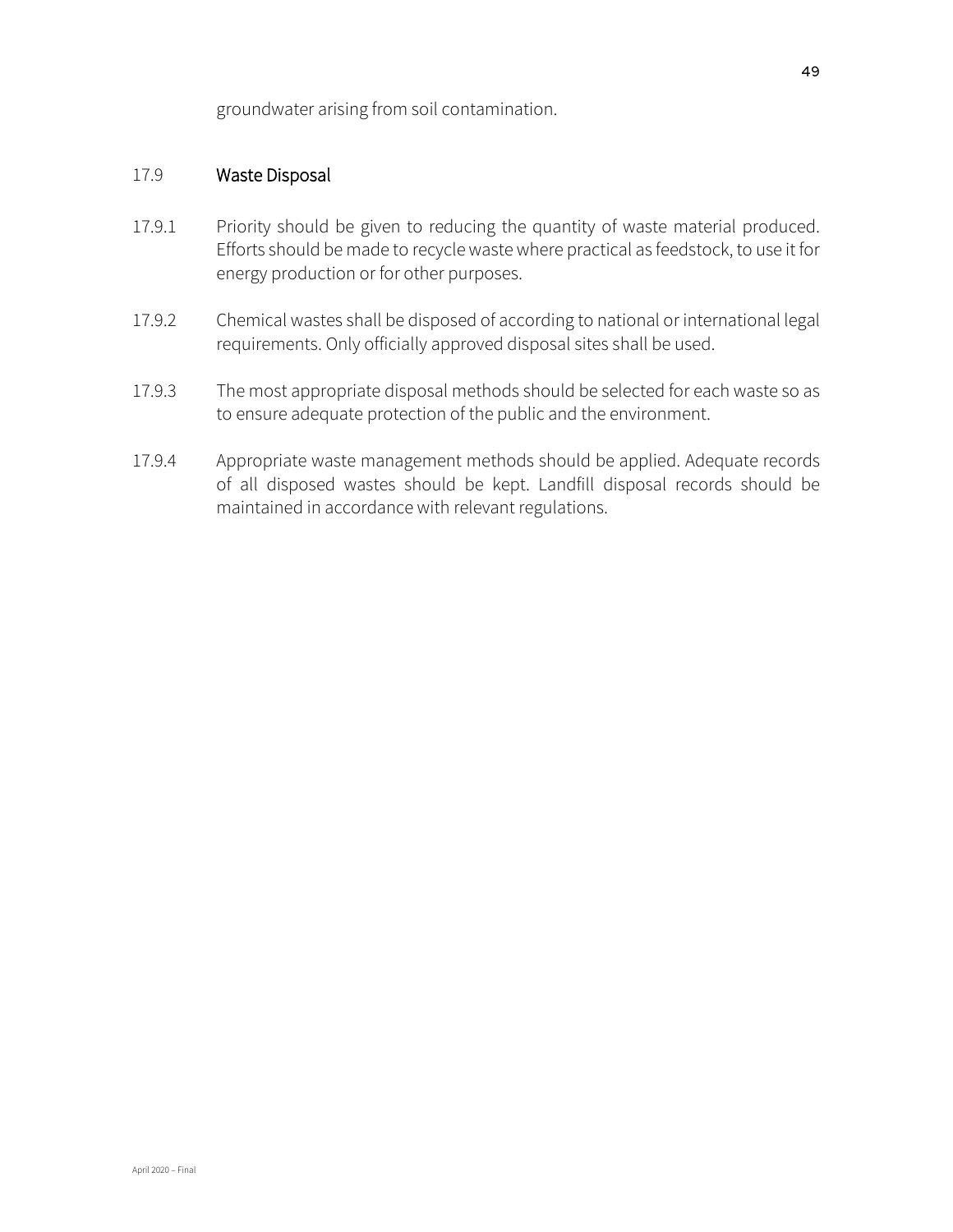#### <span id="page-50-0"></span>18 ANNEX I: LISTS OF FLAVORING AND NON-FLAVORING FOOD INGREDIENTS

#### <span id="page-50-1"></span>18.1 List of Flavoring Ingredients – Global Reference List of Flavorings (GRL)

The GRL can be consulted and downloaded unde[r www.iofi.org.](http://www.iofi.org/)

For further explanations, please refer to Chapter 2.5 and Chapter 5.3.

#### Note on Isomers

- 1. In flavor manufacturing, during the isolation of naturals and/or chemical synthesis, pure stereoisomers, geometric isomers or positional isomers can be obtained, as well as mixtures of isomers of variable compositions.
- 2. Authoritative bodies involved in the safety assessment of flavoring substances may have reviewed the safety of the stereo-, geometric or positional isomers, or mixtures thereof, as can be deduced from the name, the structural formula or the specifications of the evaluated substance.
- 3. In assessing whether a particular component or isomer has been positively evaluated, it is important to investigate whether the safety assessment related to the mixture, or to one of the individual components.
	- If the assessment occurred on the mixture, it can be assumed that this assessment remains valid for the safety assessment of the individual components or isomers.
	- In situations where the safety assessment only related to a specific component or isomer, it cannot simply be assumed that this assessment is valid for the mixture or a different isomer of the related compound. In this case a specific safety assessment may be required to cover either the related isomer or the mixture of isomers.

#### <span id="page-50-2"></span>18.2 Lists of Non-flavoring Food Ingredients

For definitions and further explanations regarding the various types of nonflavoring food ingredients listed under this chapter, please refer to Chapter 5.3.

#### Note:

1. The following lists of non-flavoring ingredients are non-exhaustive, and they shall not be the only source of information for the IOFI members in this regard.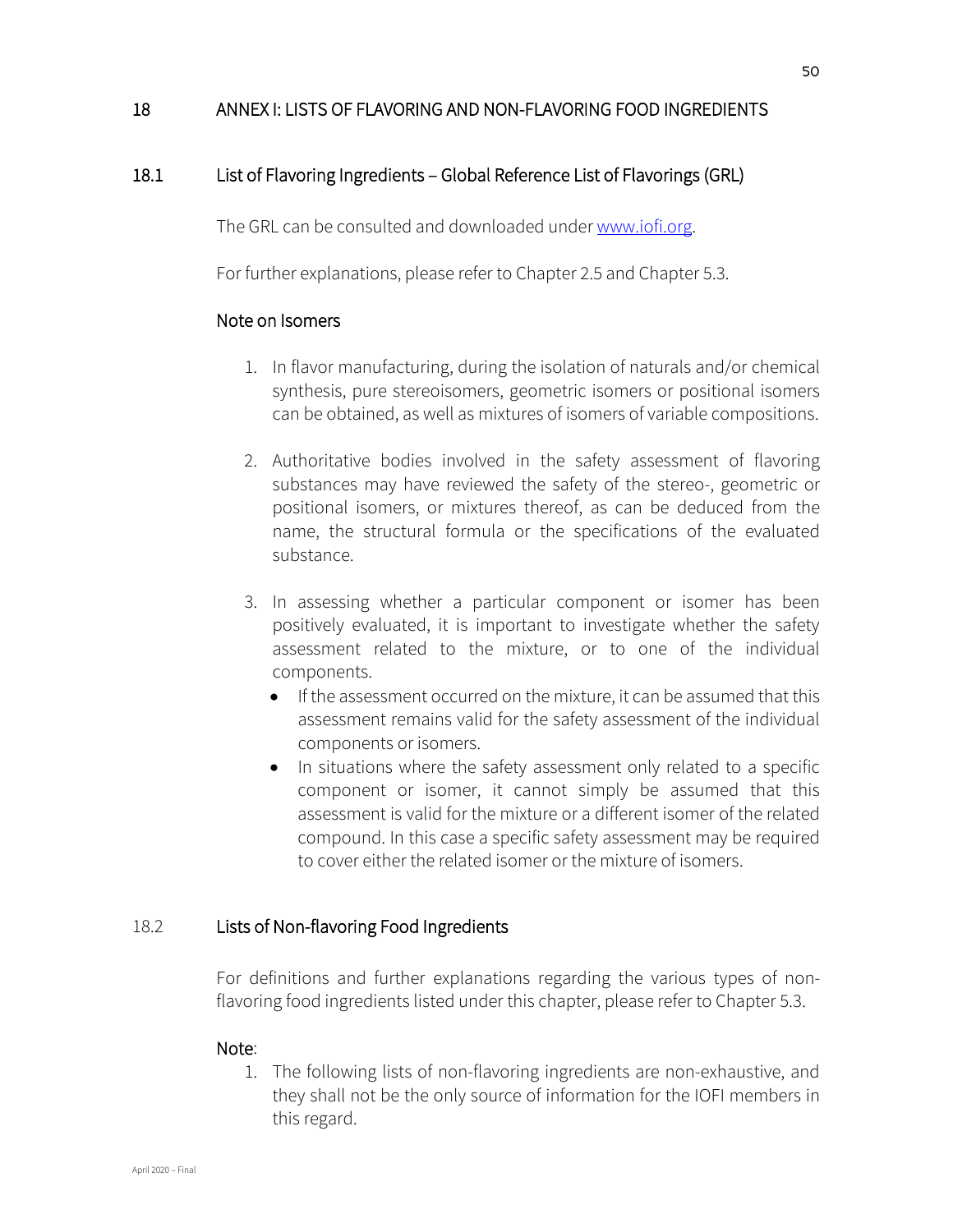- 2. IOFI members must perform their own due diligence to confirm the regulatory authority of the listed ingredient for the intended use in flavorings and food within the appropriate jurisdiction.
- 3. The INS numbers indicated in the following lists refer to those identified in the Codex *Class Names and the International Numbering System (INS) for Food Additives*(CAC/GL 36-1989). If a certain INS number listed here is not in line with that used in CAC/GL 36-1989, one shall refer to the latter.

#### 18.2.1 List of Carriers (including Carrier Solvents)

| Substance                       | INS No.            |
|---------------------------------|--------------------|
| Acetic acid                     | <b>INS 260</b>     |
| Agar agar                       | <b>INS406</b>      |
| Alginic acid                    | <b>INS400</b>      |
| Beeswax                         | <b>INS 901</b>     |
| Benzyl alcohol                  | <b>INS 1519</b>    |
| beta-Cyclodextrine              | <b>INS 459</b>     |
| Calcium carbonate               | <b>INS 170</b>     |
| Calcium silicate                | <b>INS 552</b>     |
| Calcium sulphate                | <b>INS 516</b>     |
| Candelilla wax                  | <b>INS 902</b>     |
| Carboxymethyl cellulose, Nasalt | <b>INS466</b>      |
| Carnauba wax                    | <b>INS 903</b>     |
| Carrageenan                     | <b>INS 407</b>     |
| Cellulose, microcrystalline     | INS 460(i)         |
| Dextran                         |                    |
| Dextrin                         |                    |
| Diammonium phosphate            | <b>INS 342(ii)</b> |
| Distarch phosphate              | <b>INS 1412</b>    |
| Edible fats                     |                    |
| Edible oils                     |                    |
| Elemi resin                     |                    |
| Ethyl alcohol                   |                    |
| Ethyl lactate                   |                    |
| Ethyl cellulose                 | <b>INS 462</b>     |
| Ethyl hydroxyethyl cellulose    | <b>INS467</b>      |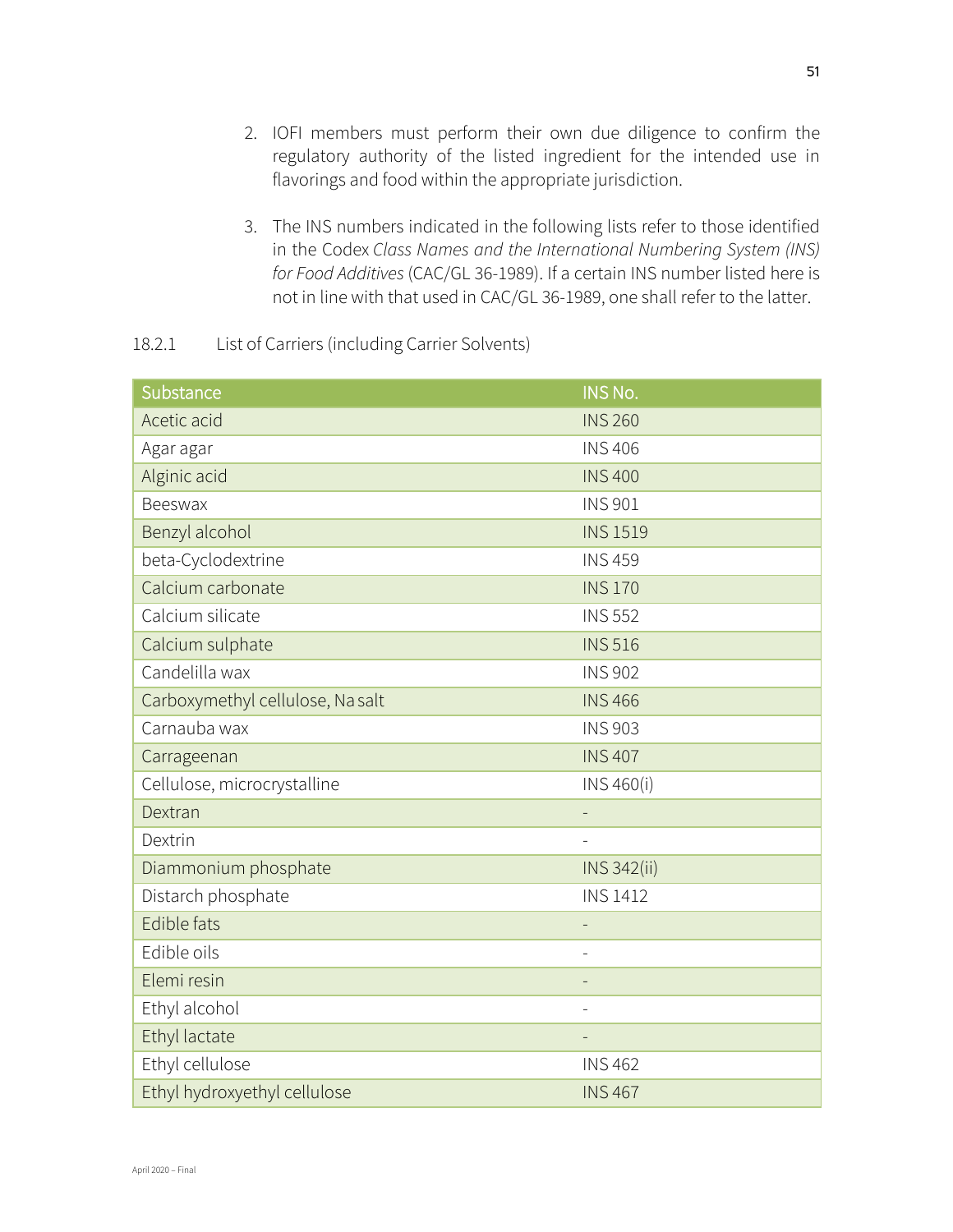| Ethyl tartrate                                                              |                     |
|-----------------------------------------------------------------------------|---------------------|
| Gelatin                                                                     | <b>INS428</b>       |
| Gellan gum                                                                  | <b>INS418</b>       |
| Ghatti gum                                                                  | <b>INS419</b>       |
| Glucose                                                                     |                     |
| Glycerol                                                                    | <b>INS422</b>       |
| Glyceryl diacetate                                                          |                     |
| Mono- and di-glycerides of fatty acids                                      | <b>INS471</b>       |
| Glyceryl triacetate (Triacetin)                                             | <b>INS 1518</b>     |
| Glyceryl triesters of aliphatic fatty acids C <sub>6</sub> -C <sub>18</sub> |                     |
| Glyceryl tripropanoate                                                      |                     |
| Guar gum                                                                    | <b>INS412</b>       |
| Gum arabic                                                                  | <b>INS414</b>       |
| Hydrogenated vegetable oils                                                 |                     |
| Hydrolyzed vegetable protein                                                |                     |
| Hydroxyproply methyl cellulose                                              | <b>INS 464</b>      |
| Hydroxypropyl cellulose                                                     | <b>INS463</b>       |
| Hydroxypropyl distarch phosphate                                            | <b>INS 1442</b>     |
| Hydroxypropyl starch                                                        | <b>INS 1440</b>     |
| iso-Propylalcohol                                                           |                     |
| Karaya gum                                                                  | <b>INS416</b>       |
| Konjac flour                                                                | <b>INS425</b>       |
| Lactic acid                                                                 | <b>INS 270</b>      |
| Lactose                                                                     |                     |
| Locust bean gum (Carob bean gum)                                            | <b>INS410</b>       |
| Magnesium carbonate                                                         | <b>INS 504(i)</b>   |
| Magnesium salts of fatty acids                                              | <b>INS 470(iii)</b> |
| Maltodextrin                                                                |                     |
| Mannitol                                                                    | <b>INS421</b>       |
| Methyl cellulose                                                            | <b>INS461</b>       |
| Medium chain triglyceride                                                   |                     |
| <b>Modified Starches</b>                                                    |                     |
| Acetylated distarch adipate                                                 | <b>INS 1422</b>     |
| Acetylated oxidized starch                                                  | <b>INS 1451</b>     |
| Acid-treated starch                                                         | <b>INS 1401</b>     |
| Alkaline treated starch                                                     | <b>INS 1402</b>     |
| Bleached starch                                                             | <b>INS 1403</b>     |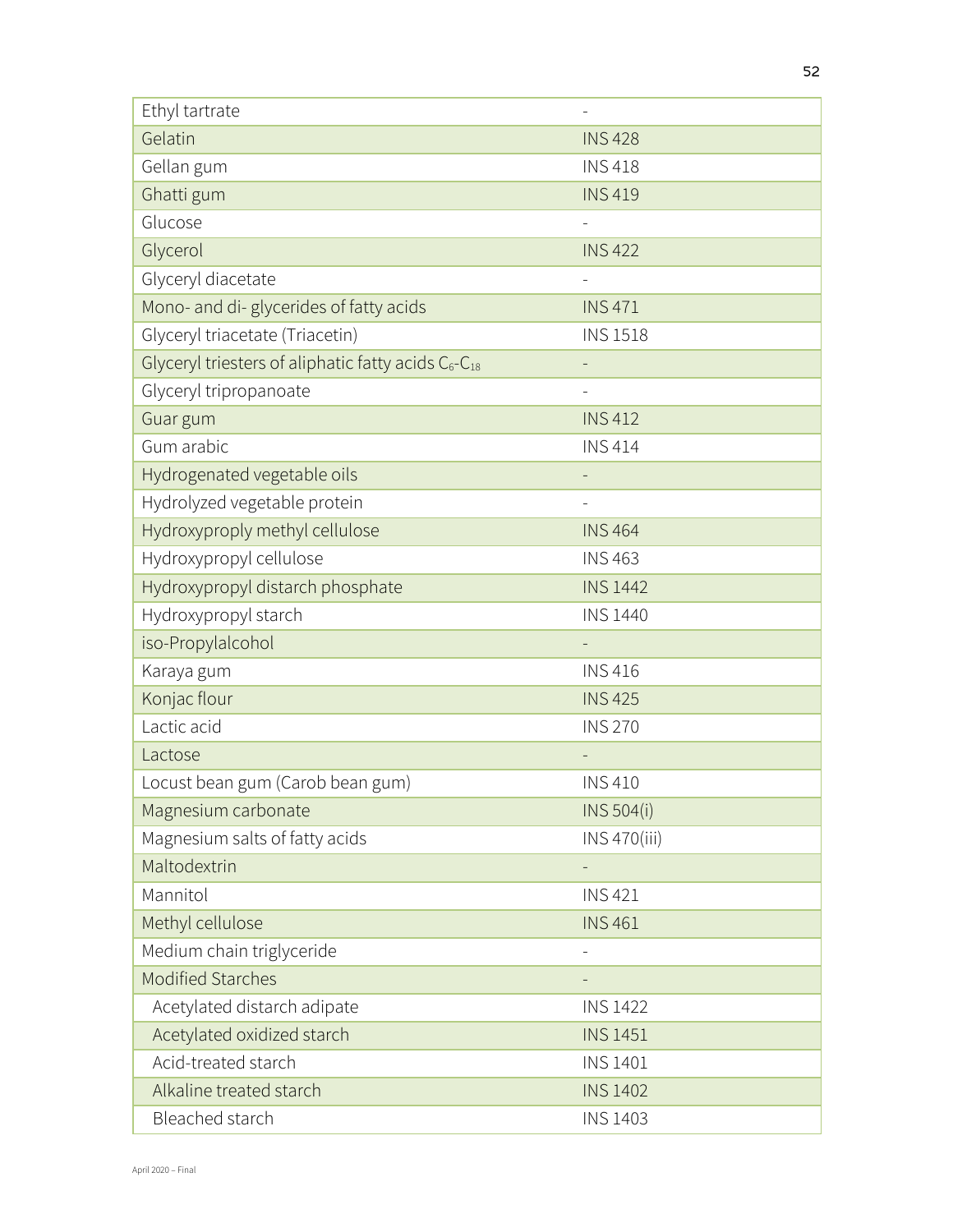| Dextrins, roasted starch                           | <b>INS 1400</b>         |
|----------------------------------------------------|-------------------------|
| Distarch phosphate                                 | <b>INS 1412</b>         |
| Hydroxypropyl distarch phosphate                   | <b>INS 1442</b>         |
| Acetylated distarch phosphate                      | <b>INS 1414</b>         |
| Hydroxypropyl starch                               | <b>INS 1440</b>         |
| Monostarch phosphate                               | <b>INS 1410</b>         |
| Oxidized starch                                    | <b>INS 1404</b>         |
| Phosphated distarch phosphate                      | <b>INS 1413</b>         |
| Starch acetate                                     | <b>INS 1420</b>         |
| Starch sodium octenyl succinate                    | <b>INS 1450</b>         |
| Starches, enzyme treated                           | <b>INS 1405</b>         |
| Mono-, di- and tri-Calcium orthophosphate          | INS 341(i), (ii), (iii) |
| Na, K, NH <sub>4</sub> and Ca alginate             | INS 401-404             |
| Pectins                                            | <b>INS440</b>           |
| Processed euchema seaweed                          | <b>INS 407a</b>         |
| Propylene glycol                                   | <b>INS 1520</b>         |
| Propylene glycol alginate                          | <b>INS 405</b>          |
| Sodium chloride (salt)                             |                         |
| Silicon dioxide, amorphous                         | <b>INS 551</b>          |
| Sodium aluminium diphosphate                       | <b>INS 541</b>          |
| Sodium aluminium silicate                          | <b>INS 554</b>          |
| Sodium, potassium and calcium salts of fatty acids | INS 470(i), (ii)        |
| Sorbitol                                           | <b>INS 420(i)</b>       |
| Sorbitol sirup                                     | INS 420(ii)             |
| Starch                                             |                         |
| Sucroglycerides                                    | <b>INS474</b>           |
| Sucrose                                            |                         |
| Sucrose esters of fatty acids                      | <b>INS473</b>           |
| Sucrose oligoesters, type I and type II            | <b>INS 473a</b>         |
| Tara gum                                           | <b>INS 417</b>          |
| Tragacanth gum                                     | <b>INS413</b>           |
| Triethyl citrate                                   | <b>INS 1505</b>         |
| Water                                              |                         |
| Whey powder                                        |                         |
| Xanthan gum                                        | <b>INS415</b>           |
| Xylitol                                            | <b>INS 967</b>          |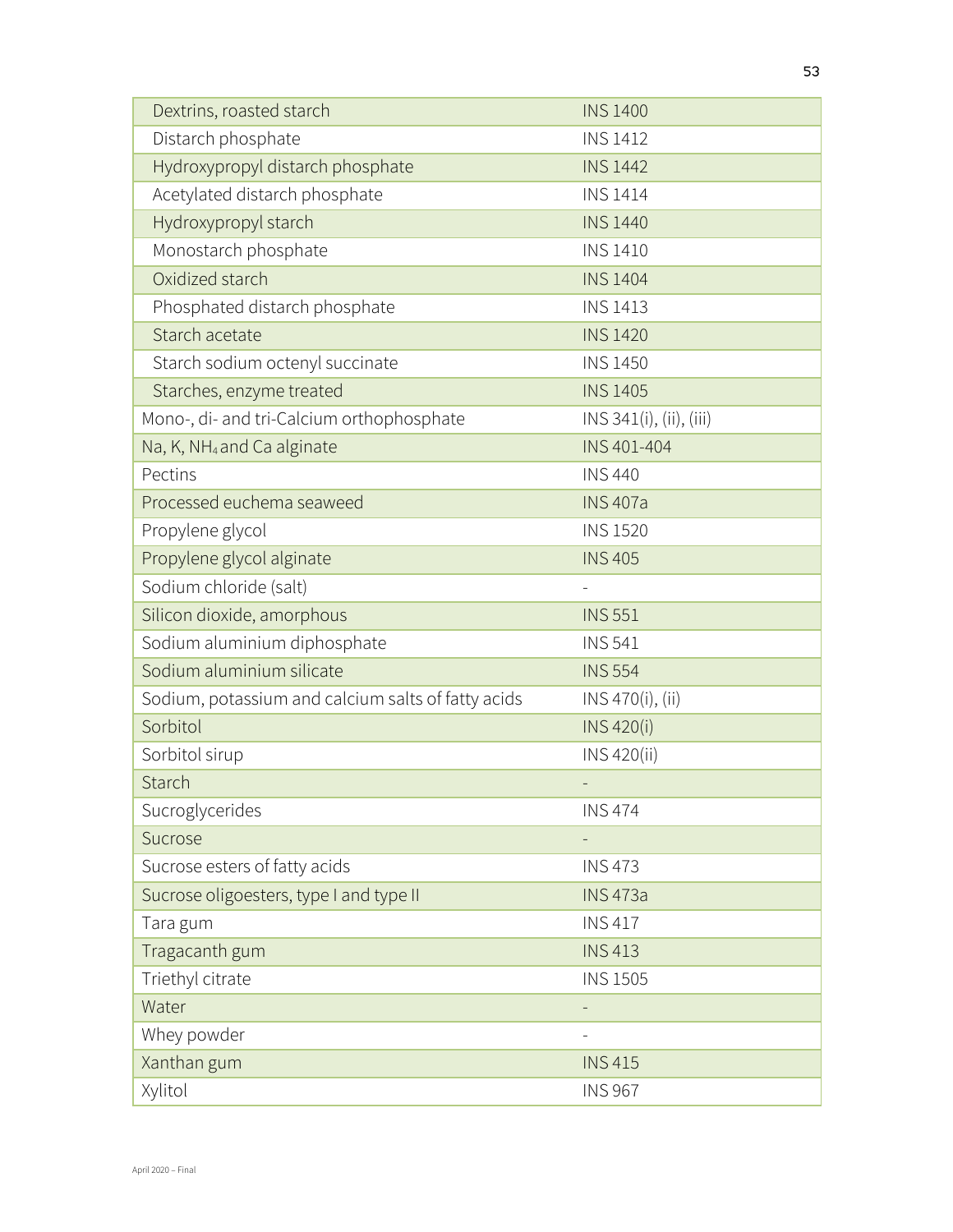## 18.2.2 List of Antioxidants

| Substance                              | INS No.           |
|----------------------------------------|-------------------|
| Ascorbic acid                          | <b>INS 300</b>    |
| Na and Ca salts of ascorbic acid       | INS 301-302       |
| Ascorbyl palmitate                     | <b>INS 304</b>    |
| BHA (Butylated hydroxyanisole)         | <b>INS 320</b>    |
| BHT (Butylated hydroxytoluene)         | <b>INS 321</b>    |
| Dodecyl gallate                        | <b>INS 312</b>    |
| Erythorbic acid                        | <b>INS 315</b>    |
| Sodium, potassium, calcium erythorbate | INS 316, 317, 318 |
| Octyl gallate                          | <b>INS 311</b>    |
| Propyl gallate                         | <b>INS 310</b>    |
| TBHQ (tert-Butyl hydroquinone)         | <b>INS 319</b>    |
| Tocopherols (natural & synthetic)      | INS 307-309       |

## 18.2.3 List of Sequestrants

| Substance                                    | INS No.             |
|----------------------------------------------|---------------------|
| Citric acid multifunctional                  | <b>INS 330</b>      |
| Calcium disodium ethylenediaminetetraacetate | <b>INS 385</b>      |
| Disodium ethylenediaminetetraacetate         | <b>INS 386</b>      |
| Tartaric acid                                | <b>INS 334</b>      |
| Tetrasodium diphosphate                      | <b>INS 450(iii)</b> |
| Other phosphates                             | INS 450, 451        |

### 18.2.4 List of Preservatives

| Substance                          | INS No.        |
|------------------------------------|----------------|
| Benzoic acid                       | <b>INS 210</b> |
| Na, K and Ca salts of benzoic acid | INS 211-213    |
| Ethyl p-hydroxybenzoate            | <b>INS 214</b> |
| Sodium ethyl p-hydroxybenzoate     | <b>INS 215</b> |
| Methyl p-hydroxybenzoate           | <b>INS 218</b> |
| Sodium propyl p-hydroxybenzoate    | <b>INS 217</b> |
| Propyl p-hydroxybenzoate           | <b>INS 216</b> |
| Propionic acid                     | INS 280,       |
| Na and K salts of propionic acid   | INS 281, 283   |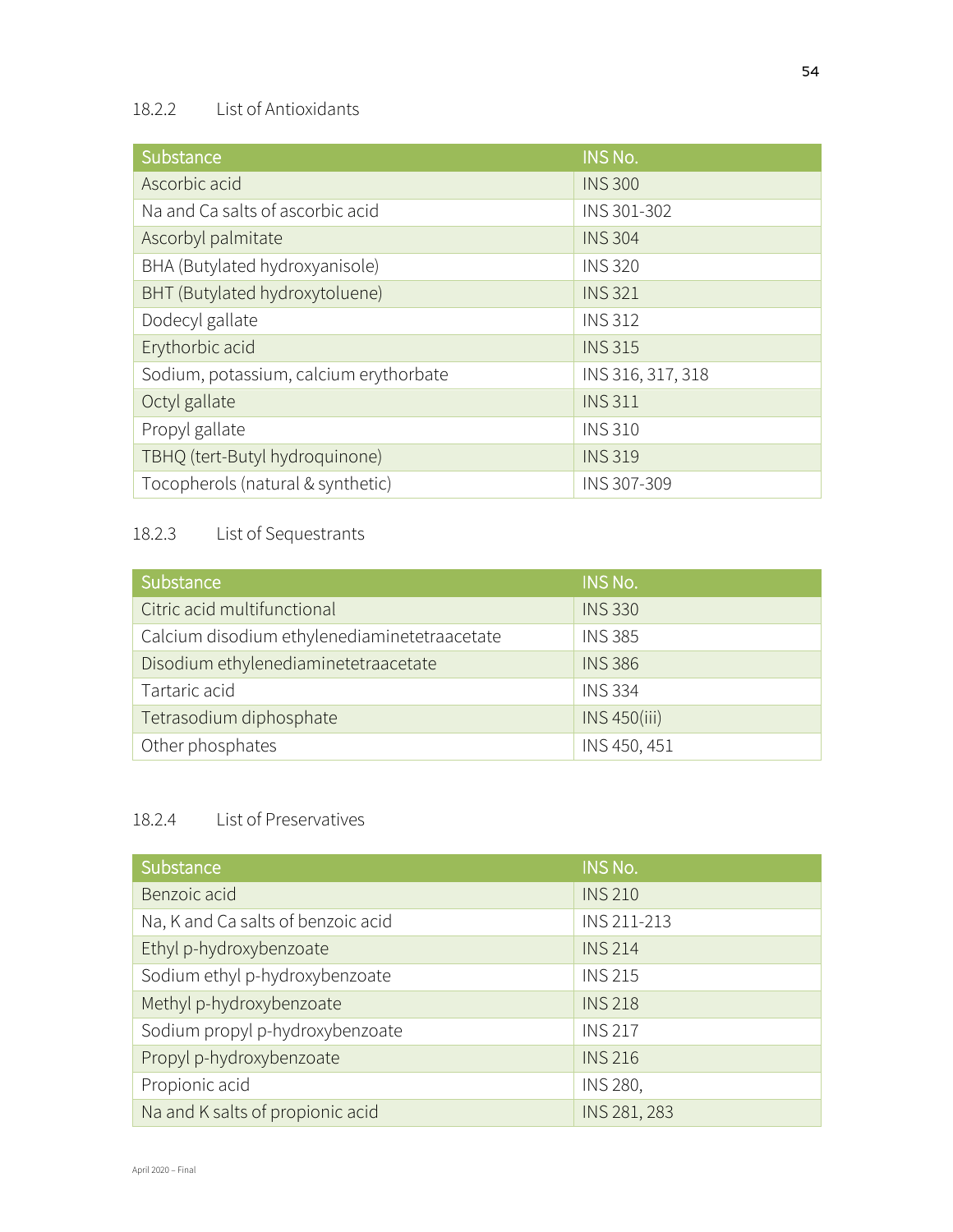| Sorbic acid                                                                | <b>INS 200</b>     |
|----------------------------------------------------------------------------|--------------------|
| Na, K and Ca salts of sorbic acid                                          | INS 201-203        |
| Sulphur dioxide                                                            | <b>INS 220</b>     |
| Na, K, Ca sulphites, bisulphites, hydrogen sulphite and<br>metabisulphites | <b>INS 221-228</b> |
| Sodium methyl p-hydroxybenzoate                                            | <b>INS 219</b>     |

## 18.2.5 List of Emulsifiers and Stabilizers

| Substance                                           | <b>INS No.</b>  |
|-----------------------------------------------------|-----------------|
| Agar-Agar                                           | <b>INS406</b>   |
| Alginic acid                                        | <b>INS400</b>   |
| Na, K, NH <sub>4</sub> and Ca salts of alginic acid | INS 401-404     |
| Carageenan                                          | <b>INS407</b>   |
| Citric and fatty acid esters of glycerol            | <b>INS 472c</b> |
| Diacetyl tartaric and fatty acid esters of glycerol | <b>INS 472e</b> |
| Mono- and di-glycerides of fatty acids              | <b>INS471</b>   |
| Guar gum                                            | <b>INS412</b>   |
| Gum arabic                                          | <b>INS414</b>   |
| Gum ghatti                                          | <b>INS419</b>   |
| Tragacanth gum                                      | <b>INS413</b>   |
| Lactic and fatty acid esters of glycero             | <b>INS 472b</b> |
| Lecithin                                            | <b>INS 322</b>  |
| Locust bean gum (Carob bean gum)                    | <b>INS410</b>   |
| Methyldihydroabietate                               | $\blacksquare$  |
| Modified Starches                                   |                 |
| Acetylated distarch adipate                         | <b>INS 1422</b> |
| Acetylated oxidized starch                          | <b>INS 1451</b> |
| Acid-treated starch                                 | <b>INS 1401</b> |
| Alkaline treated starch                             | <b>INS 1402</b> |
| <b>Bleached starch</b>                              | <b>INS 1403</b> |
| Dextrins, roasted starch                            | <b>INS 1400</b> |
| Distarch phosphate                                  | <b>INS 1412</b> |
| Hydroxypropyl distarch phosphate                    | <b>INS 1442</b> |
| Acetylated distarch phosphate                       | <b>INS 1414</b> |
| Hydroxypropyl starch                                | <b>INS 1440</b> |
| Monostarch phosphate                                | <b>INS 1410</b> |
| Oxidized starch                                     | <b>INS 1404</b> |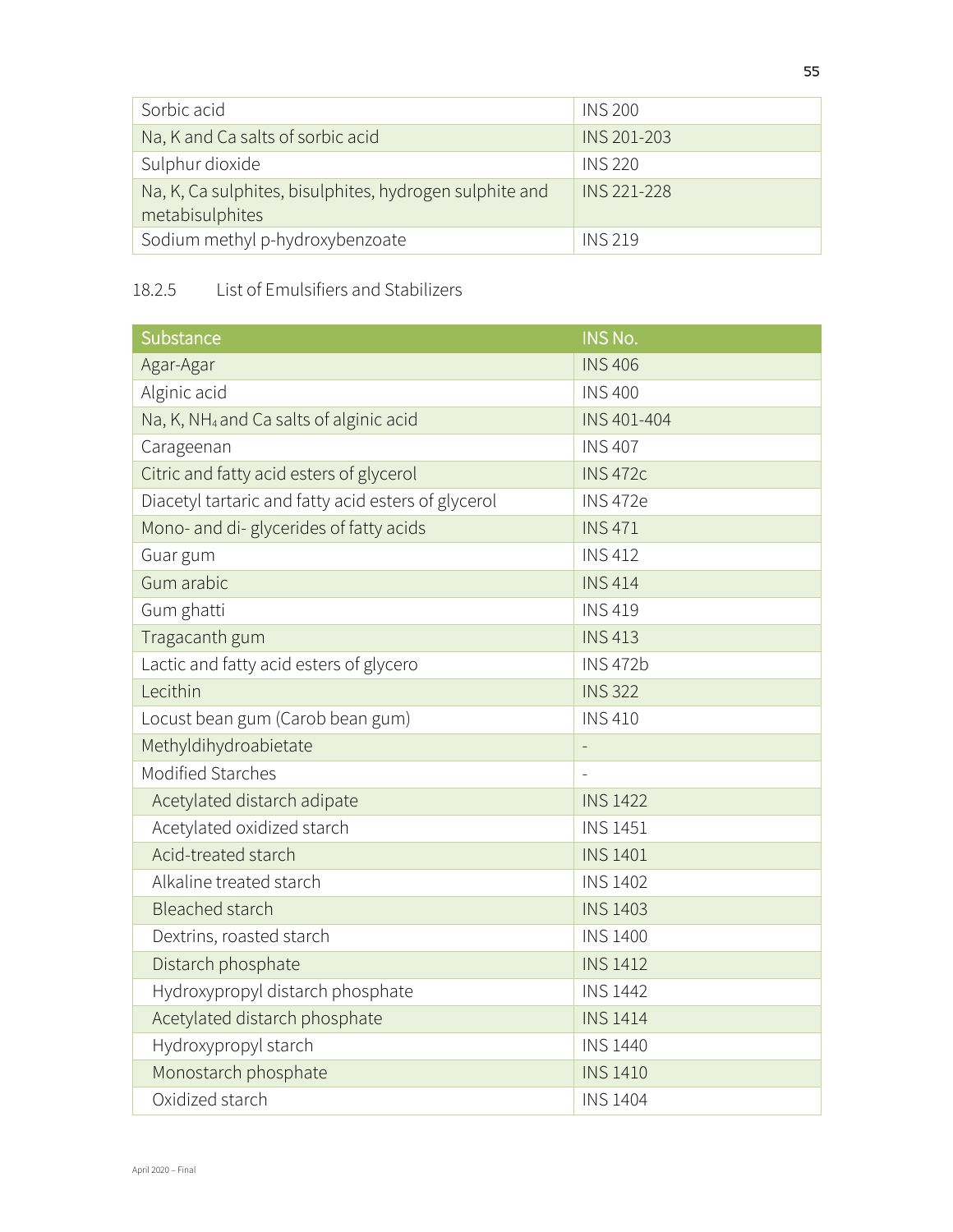| Phosphated distarch phosphate               | <b>INS 1413</b>   |
|---------------------------------------------|-------------------|
| Starch acetate                              | <b>INS 1420</b>   |
| Starch aluminium octenyl succinate          | <b>INS 1452</b>   |
| Starches, enzyme treated                    | <b>INS 1405</b>   |
| Pectins                                     | <b>INS440</b>     |
| Polyglycerol esters of fatty acids          | <b>INS475</b>     |
| Polyoxyethylene (20) sorbitan monolaurate   | <b>INS432</b>     |
| Polyoxyethylene (20) sorbitan monooleate    | <b>INS433</b>     |
| Polyoxyethylene (20) sorbitan monopalmitate | <b>INS 434</b>    |
| Polyoxyethylene (40) stearate               | <b>INS431</b>     |
| Polyoxyethylene (20) sorbitan tristearate   | <b>INS436</b>     |
| Polyoxyethylene (8) stearate                | <b>INS430</b>     |
| Polyoxyethylene (20) sorbitan monostearate  | <b>INS435</b>     |
| Processed euchema seaweed                   | <b>INS 407a</b>   |
| Propylene glycol alginate                   | <b>INS 405</b>    |
| Propylene glycol stearate                   | $\overline{a}$    |
| Propyleneglycol esters of fatty acids       | <b>INS477</b>     |
| Sodium citrate                              | <b>INS 331</b>    |
| Sodium stearoyl-2-lactate                   | <b>INS 481(i)</b> |
| Sorbitan monolaurate                        | <b>INS493</b>     |
| Sorbitan monooleate                         | <b>INS 494</b>    |
| Sorbitan monopalmitate                      | <b>INS 495</b>    |
| Sorbitan monostearate                       | <b>INS491</b>     |
| Sorbitan tristearate                        | <b>INS492</b>     |
| Stearyl tartrate                            | <b>INS483</b>     |
| Sucroglycerides                             | <b>INS474</b>     |
| Sucrose acetate isobutyrate                 | <b>INS 444</b>    |
| Sucrose esters of fatty acids               | <b>INS 473</b>    |
| Xanthan gum                                 | <b>INS415</b>     |

## 18.2.6 List of Weighting Agents

| Substance                                | INS No.      |
|------------------------------------------|--------------|
| Glycerol ester of wood rosin (Ester gum) | INS 445(iii) |
| Glyceryl tribenzoate                     |              |
| Glyceryl ester of hydrogenated rosin     | -            |
| Hydrogenated colophonium                 |              |
| Methyldihydroabietate                    |              |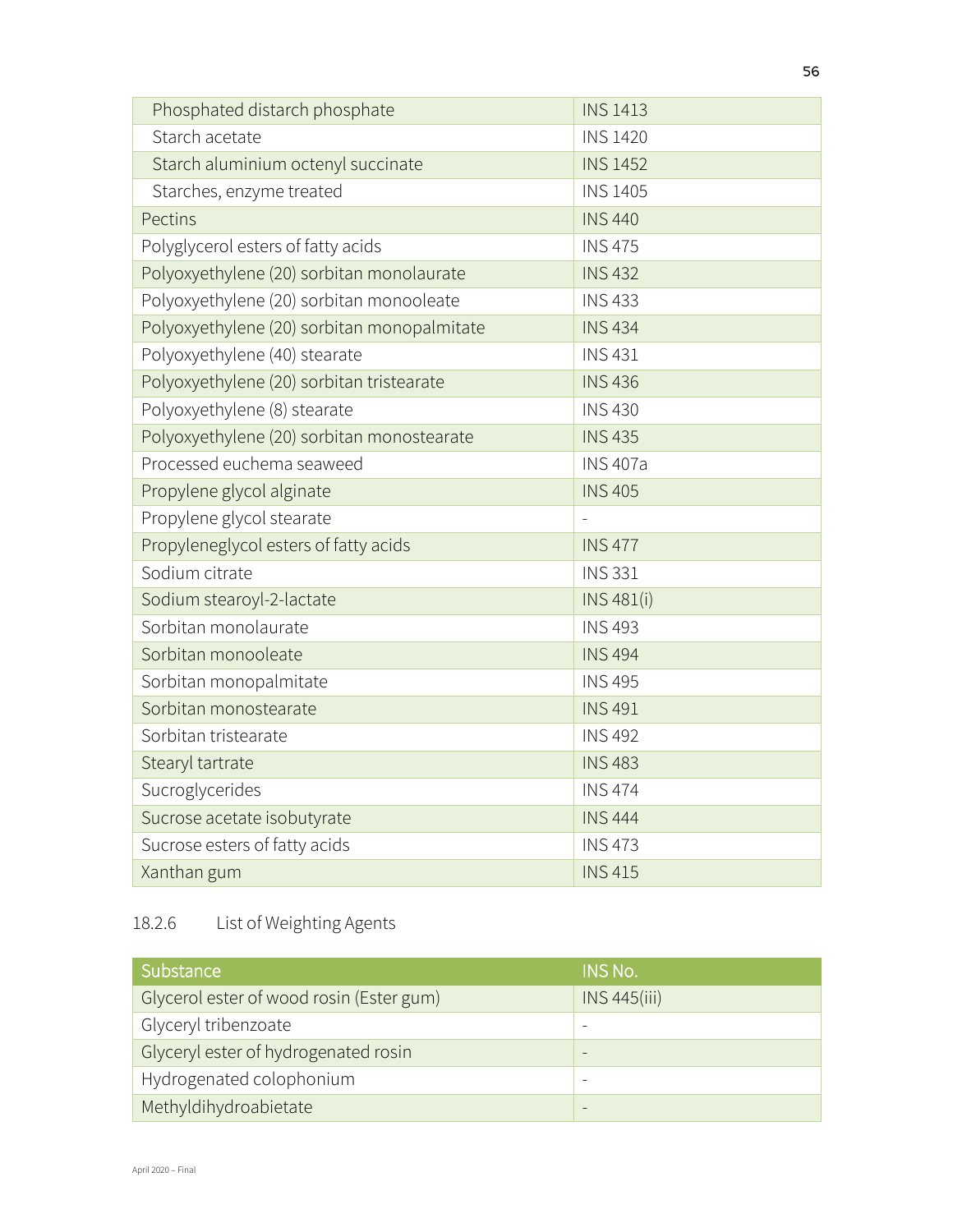| Methylester of hydrogenated rosin |         |
|-----------------------------------|---------|
| Propylene glycol dibenzoate       |         |
| Sucrose acetate isobutyrate       | INS 444 |

## 18.2.7 List of Acids, Bases, Salts

| <b>Substance</b>                            | INS No.                  |
|---------------------------------------------|--------------------------|
| Acetic acid                                 | <b>INS 260</b>           |
| Acetic acid, Na, K and Ca salts             | INS 261-263              |
| Adipic acid                                 | <b>INS 355</b>           |
| Adipic acid, Na and K salts                 | INS 356-357              |
| Calcium carbonate                           | INS 170, 170(i), 170(ii) |
| Citric acid                                 | <b>INS 330</b>           |
| Citric acid, Na, K and Ca salts             | INS 331-333              |
| Fumaric acid                                | <b>INS 297</b>           |
| Hydrochloric acid                           | <b>INS 507</b>           |
| K and Na mono-and dibasic orthophosphates   | INS 339-340              |
| K, Ca, NH <sub>4</sub> and Mg chlorides     | INS 508-511              |
| K, Ca, NH <sub>4</sub> and Mg hydroxides    | INS 525-528              |
| Lactic acid                                 | <b>INS 270</b>           |
| Lactic acid, Na, K and Ca salts             | INS 325-327              |
| Magnesium carbonate                         | <b>INS 504</b>           |
| Malic acid                                  | <b>INS 296</b>           |
| Malic acid, Na, K and Ca salts              | INS 350-352              |
| Na, K, Ca, NH <sub>4</sub> and Mg sulphates | INS 514-518              |
| Phosphoric acid                             | <b>INS 338</b>           |
| Potassium carbonate                         | <b>INS 501</b>           |
| Sodium carbonate                            | <b>INS 500</b>           |
| Sodium hydroxide                            | <b>INS 524</b>           |
| Succinic acid                               | <b>INS 363</b>           |
| Succinic acid, Na                           | <b>INS 364</b>           |
| Succinic acid, K                            |                          |
| Sulphuric acid                              | <b>INS 513</b>           |
| Tartaric acid                               | <b>INS 334</b>           |
| Tartaric acid, Ca salt                      | <b>INS 354</b>           |
| Tartaric acid, Na and K salts               | INS 335-337              |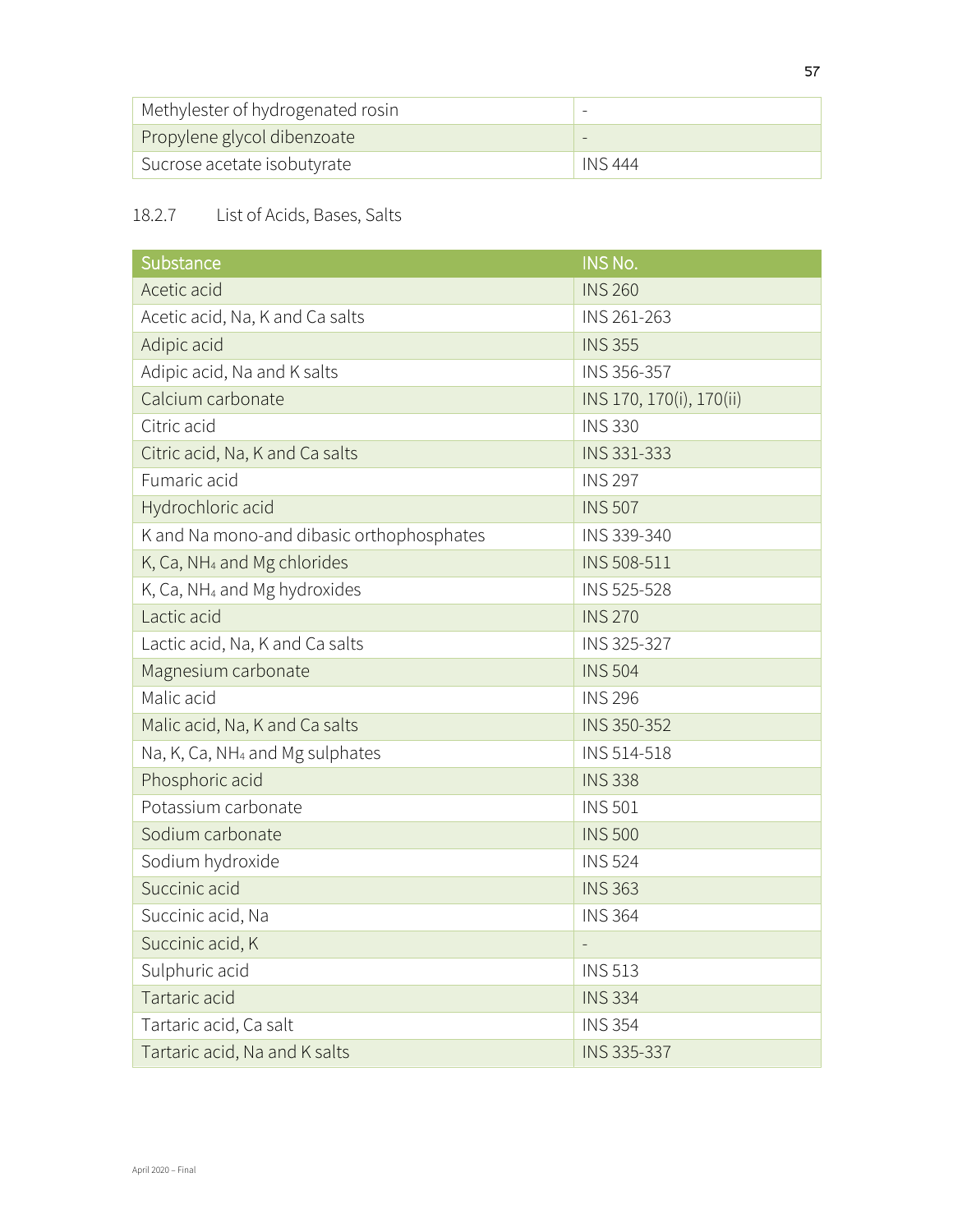## 18.2.8 List of Anticaking Agents

| Substance                                            | <b>INS No.</b>            |
|------------------------------------------------------|---------------------------|
| Aluminium silicate (Kaolin)                          | <b>INS 559</b>            |
| Calcium aluminium silicate                           | <b>INS 556</b>            |
| Calcium carbonate                                    | <b>INS 170</b>            |
| Calcium silicate                                     | <b>INS 552</b>            |
| Magnesium carbonate                                  | <b>INS 504</b>            |
| Magnesium silicate                                   | <b>INS 553</b>            |
| mono-, di-and tri-Calcium orthophosphate             | <b>INS 341</b>            |
| Potassium aluminium silicate                         | <b>INS 555</b>            |
| Silicon dioxide, amorphous (silicic acid, colloidal) | <b>INS 551</b>            |
| Sodium aluminium silicate                            | <b>INS 554</b>            |
| Stearic acid, salts                                  | INS 470, 470(i), 470(iii) |